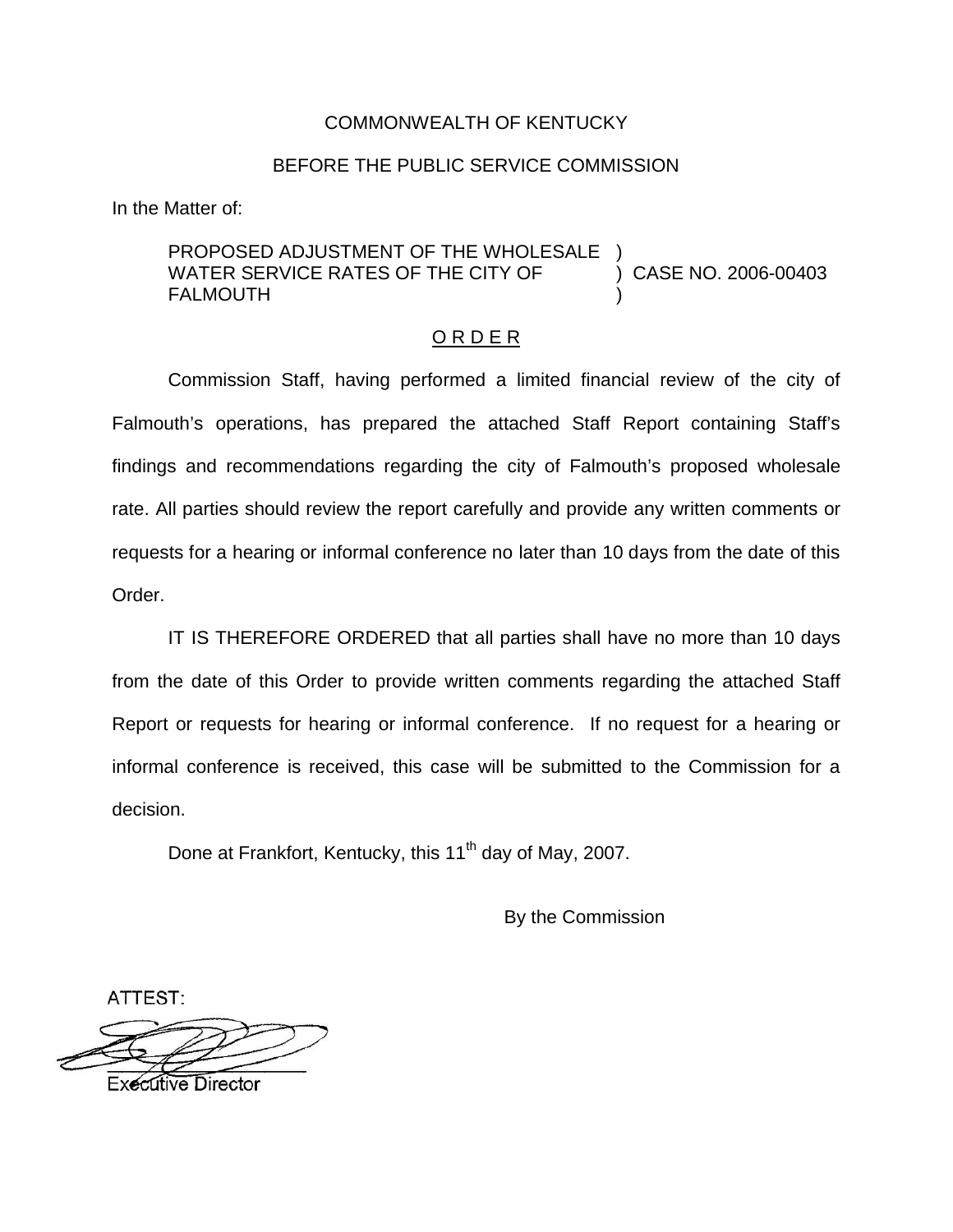#### STAFF REPORT

## ON

### CITY OF FALMOUTH

#### CASE NO. 2006-00403

By letters dated August 18, 2006, the city of Falmouth ("Falmouth") notified Pendleton County Water District ("Pendleton") and East Pendleton County Water District ("East Pendleton") that Falmouth's wholesale water rate charged to each of them would be increased to \$2.10 and \$2.02 per thousand gallons, respectively. The current rate charged by Falmouth to each of the districts is \$1.98 per thousand gallons. By letter dated September 1, 2006, Pendleton and East Pendleton requested that the Kentucky Public Service Commission ("Commission") suspend Falmouth's proposed wholesale rate and investigate its reasonableness.

By Order dated September 22, 2006, the Commission suspended Falmouth's proposed wholesale rate and opened this case to review its reasonableness. That Order established a procedural schedule and included the Commission's initial request for information. Falmouth filed its response to the initial request on November 15, 2005. The Commission followed Falmouth's response with a second request for information by Order dated December 6, 2006. By a filing received by the Commission on January 8, 2007, Falmouth responded to the second request by asking that an informal conference be held. The Commission granted the request and directed an informal conference be held between Commission Staff ("Staff") and all parties on January 11, 2007. Pursuant to the conference the Commission issued an Order dated January 23, 2007, suspending all procedural schedules and Ordered Staff to perform a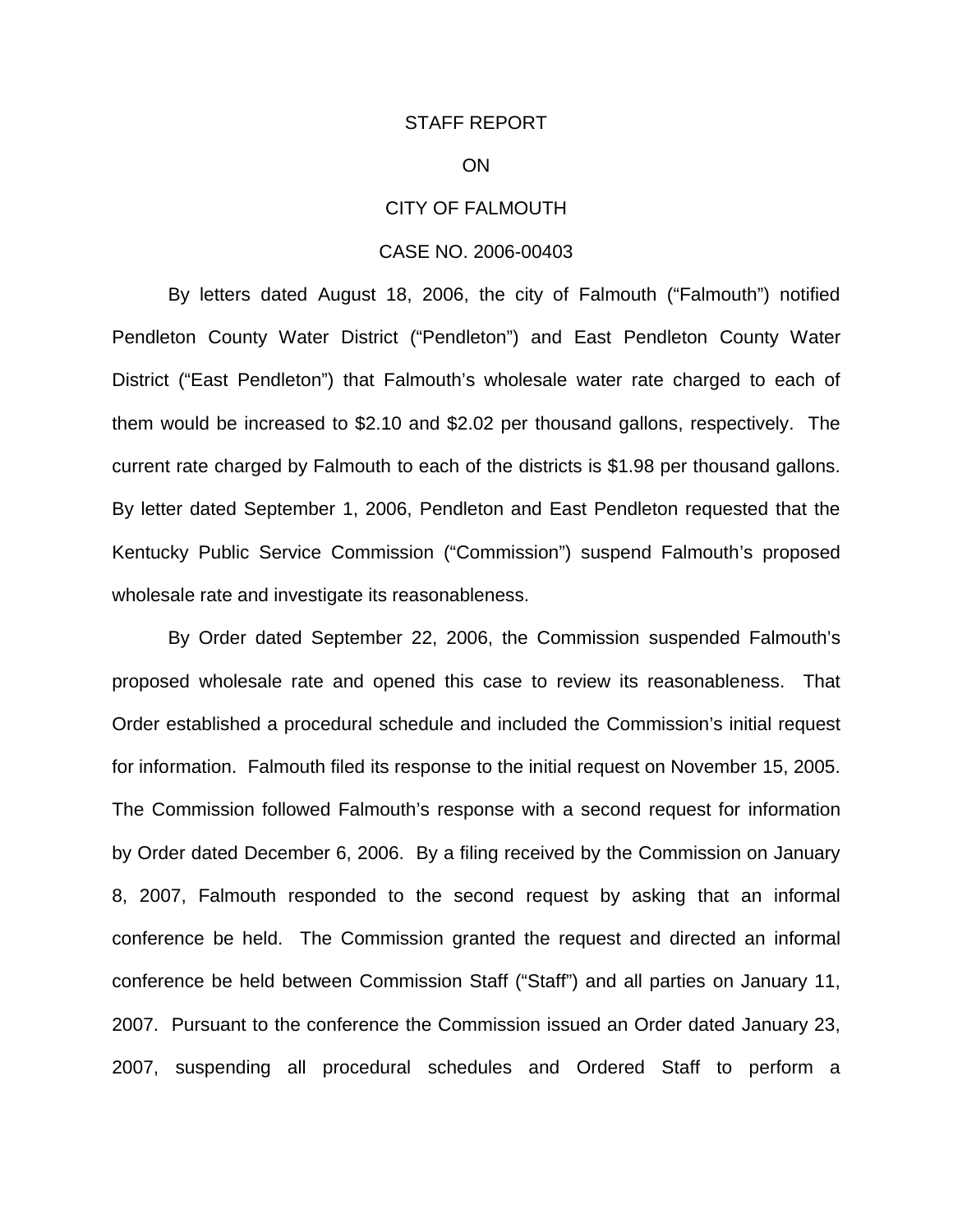limited financial review of Falmouth's operations and issue a report summarizing its findings and recommendations. Pursuant to the Commission Order, Staff performed a review and offers this report stating its findings and recommendations.

Jack Scott Lawless is responsible for Attachment A of this report which contains the adjusted pro forma operating statement and revenue requirement calculations. Jason Green is responsible for Attachment B of this report which is the cost of service study used to allocate the revenue requirements to Falmouth's customer classes for the development of the wholesale rate recommended by Staff.

The test-year used by Falmouth to determine its proposed wholesale rate was the fiscal year ended June 30, 2005. Staff's limited financial review was of Falmouth's test-year operations. The scope of Staff's review was limited to obtaining information as to whether the test-period operating revenues and expenses were representative of normal operations. All adjustments to test-year operations must be known and measurable as required by administrative regulation 807 KAR 5:001 Section 10 (7). Insignificant or immaterial discrepancies were not pursued and are not addressed herein.

All adjustments to test-year operations are shown and discussed in Attachment A of this report. As shown at page 35 of Attachment A Falmouth's revenue requirement from rates as determined by Staff is \$600,986. The portion of the revenue requirement from rates allocated to Pendleton and East Pendleton through the cost of service study as shown at page 6 of Attachment B is \$91,330 and \$149,016, respectively, and results in wholesale rates of \$1.68 and \$1.64 per thousand gallons, respectively. The total revenue requirement allocated to Pendleton and East Pendleton by Staff is \$240,346, a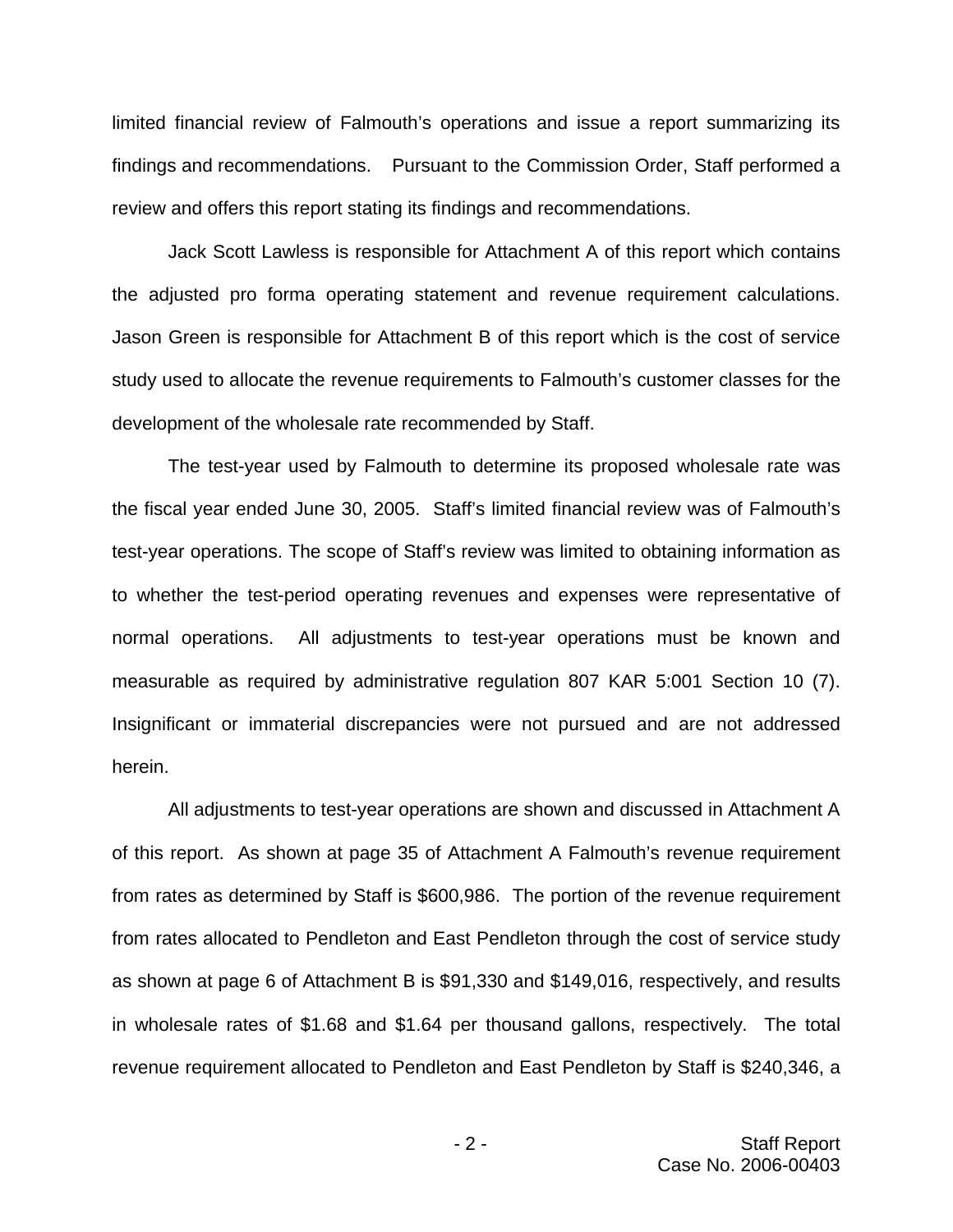decrease of 16 percent from test-year revenues of \$287,628 from wholesale water sales.

In its cost of service study Staff applied the "inch-miles" method to allocate expenses to Falmouth's wholesale customers. This method has been accepted by the Commission in past proceedings and it is Staff's opinion that this method is reasonable in this case. Since Falmouth supplies water to the two wholesale customers using differing portions of the system, two separate rates are appropriate.

Signatures:

Prepared by: Jack Scott Lawless, CPA Financial Analyst, Water and Sewer Revenue Requirements Branch Division of Financial Analysis

\_\_\_\_\_\_\_\_\_\_\_\_\_\_\_\_\_\_\_\_\_\_\_\_\_\_\_\_\_\_\_

Prepared by: Jason Green Rate Analyst, Communications, Water, and Sewer Rate Design Branch Division of Financial Analysis

\_\_\_\_\_\_\_\_\_\_\_\_\_\_\_\_\_\_\_\_\_\_\_\_\_\_\_\_\_\_\_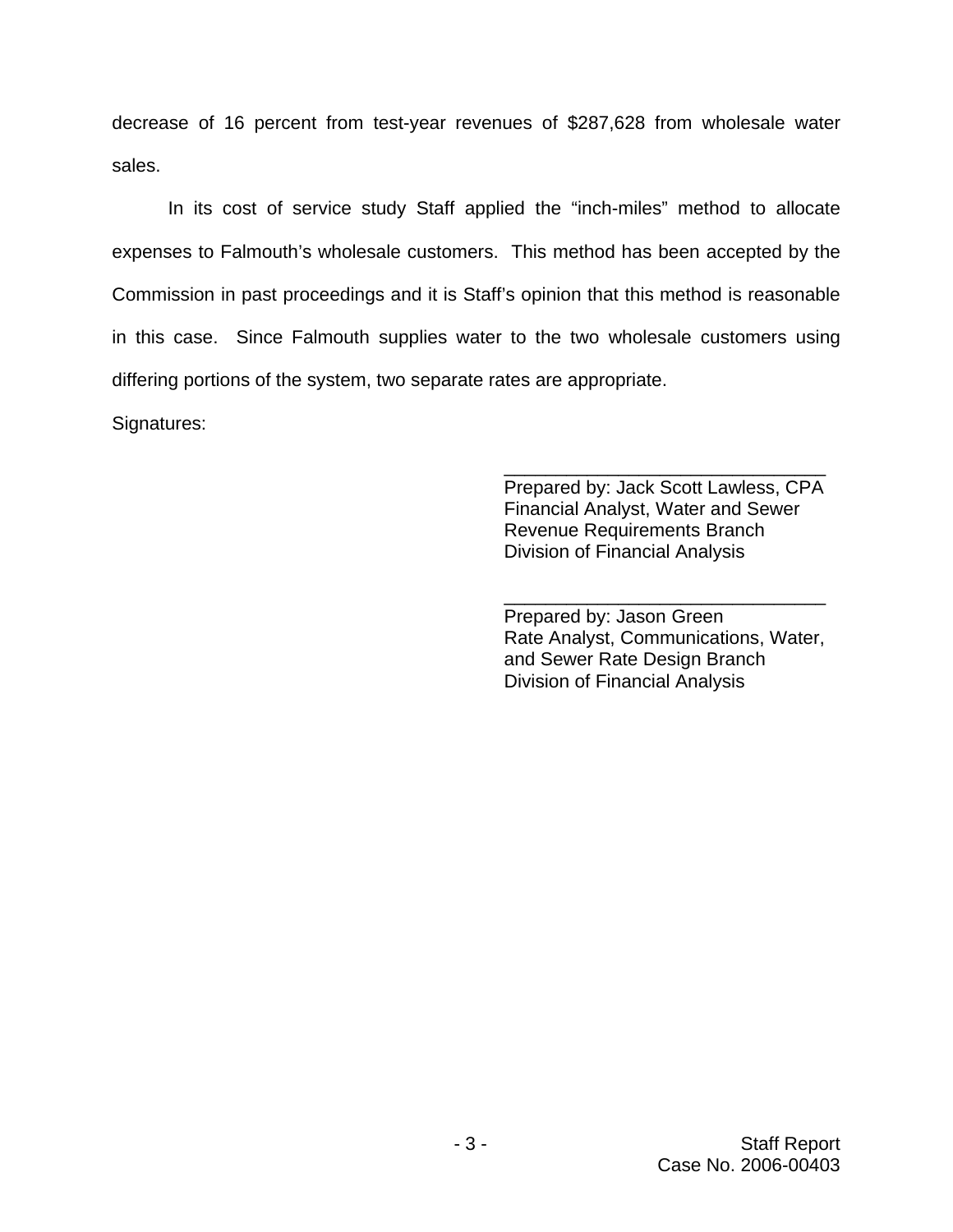## ATTACHMENT A STAFF REPORT CASE NO. 2006-00403 ADJUSTED OPERATIONS AND DETERMIMATION OF REVENUE REQUIREMENT

### Summary of Review:

In performing its review Staff obtained a general understanding of Falmouth's accounting and reporting system. Falmouth's accounting system is designed to account for each of its operating divisions separately. Each of Falmouth's operating divisions is accounted for in two separate funds: the general fund and the utility fund. The operating divisions accounted for in the general fund are Falmouth's police department, fire department, and city council while the utility fund includes accounting for Falmouth's electricity operations, water operations, sewer operations, garbage services and the city clerk's office.

Pro forma revenues and expenses for the Water Division as determined by Staff can be placed into one of these three categories: 1) directly assignable, 2) common to the utility fund, or 3) common to the utility and general funds.

Revenues and expense that are directly assignable to the Water Division are those that are identified as being collected or incurred as a direct result of providing water service and are not related to the operation or function of any other operating division. Pro forma revenues and expenses that are not directly assignable are common to Falmouth's water operations and either the general fund, the utility fund, or both. Common items were identified and allocated to the appropriate operating division based upon reasonable allocation methods. All allocation methods are discussed in the sections of this report where they are applied.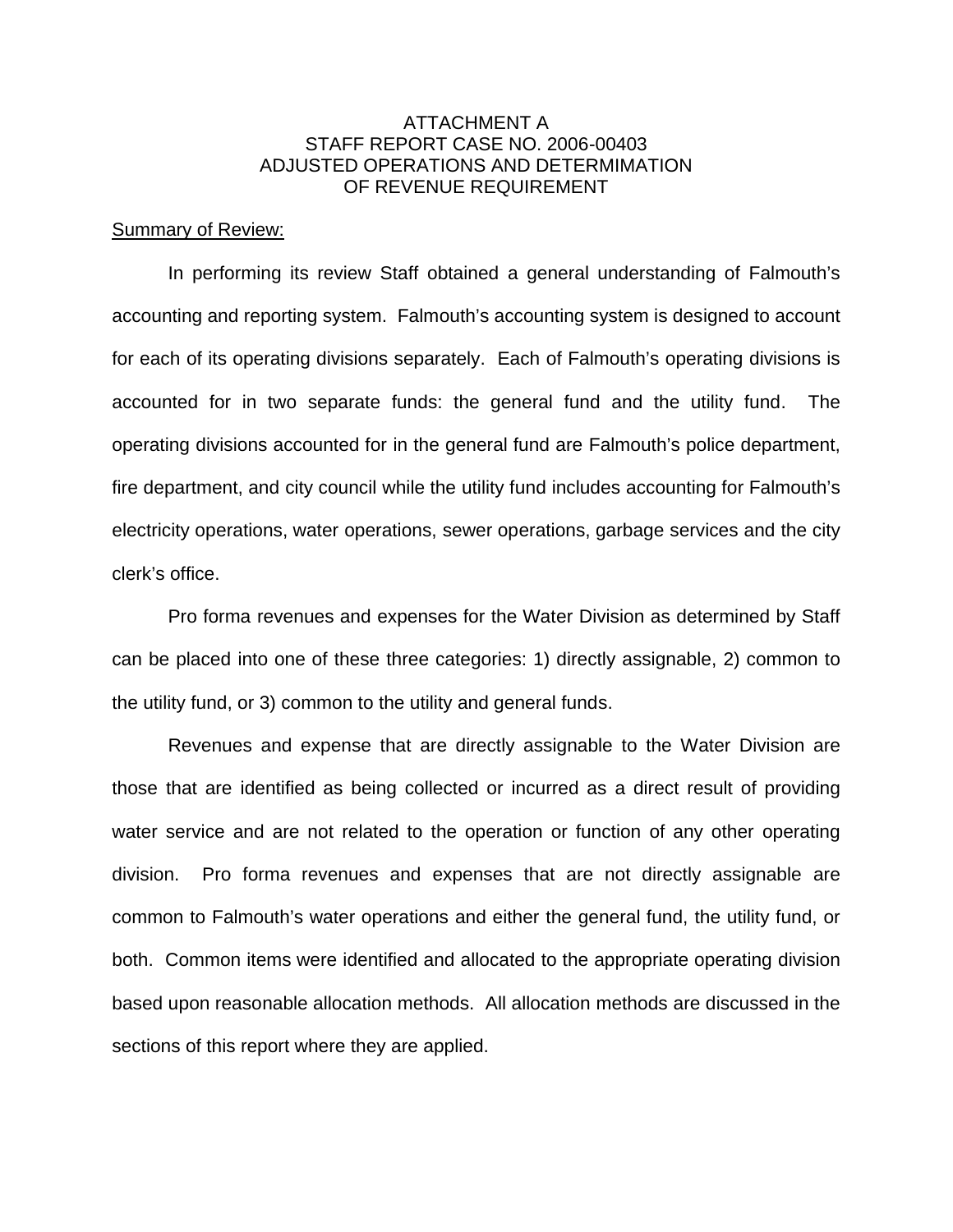It is important to note that Staff's review was limited. Staff obtained a reasonable understanding of Falmouth's operations and internal controls and performed substantive and analytical procedures to attempt to insure that there are no misrepresentations in Staff's pro forma operating statement that would have a material effect on Staff's recommendations contained herein. However, Staff did not review 100 percent of Falmouth's business transactions, therefore, it is possible that the pro forma water operations as determined by Staff are not totally representative of the cost to operate Falmouth's water system.

## Determination of Pro Forma Operations:

For the test-year Falmouth reported Water Division operating expenses of  $$644,699<sup>1</sup>$  which it proposed to increase by \$122,586 as shown below.

|                                        |   | Test    |    |               |   |           |
|----------------------------------------|---|---------|----|---------------|---|-----------|
|                                        |   | Year    |    | Adjustments   |   | Pro forma |
| Salaries and Wages                     | S | 272.629 | S  | $(43,827)$ \$ |   | 228,802   |
| Retirement, Health Insurance, FICA Tax |   | 65,292  |    | 9,262         |   | 74,554    |
| Other Operation and Maintenance        |   | 225,249 |    | 74.680        |   | 299,929   |
| Depreciation                           |   | 81.529  |    | 82,471        |   | 164,000   |
| Total                                  |   | 644.699 | \$ | 122.586       | S | 767,285   |
|                                        |   |         |    |               |   |           |

Falmouth's proposed adjustments to Salaries and Wages and Depreciation will be discussed by Staff in the sections of this report dedicated to those accounts.

The adjustment proposed by Falmouth to Retirement, Health Insurance and FICA Taxes is not detailed in Falmouth's cost of service study. Not knowing the nature of Falmouth's adjustment, Staff recommends that it be denied. Retirement, Health

<sup>&</sup>lt;sup>1</sup> See Falmouth's Response to Commission Order Dated September 22, 2006, Item 2, Page 90 of 94.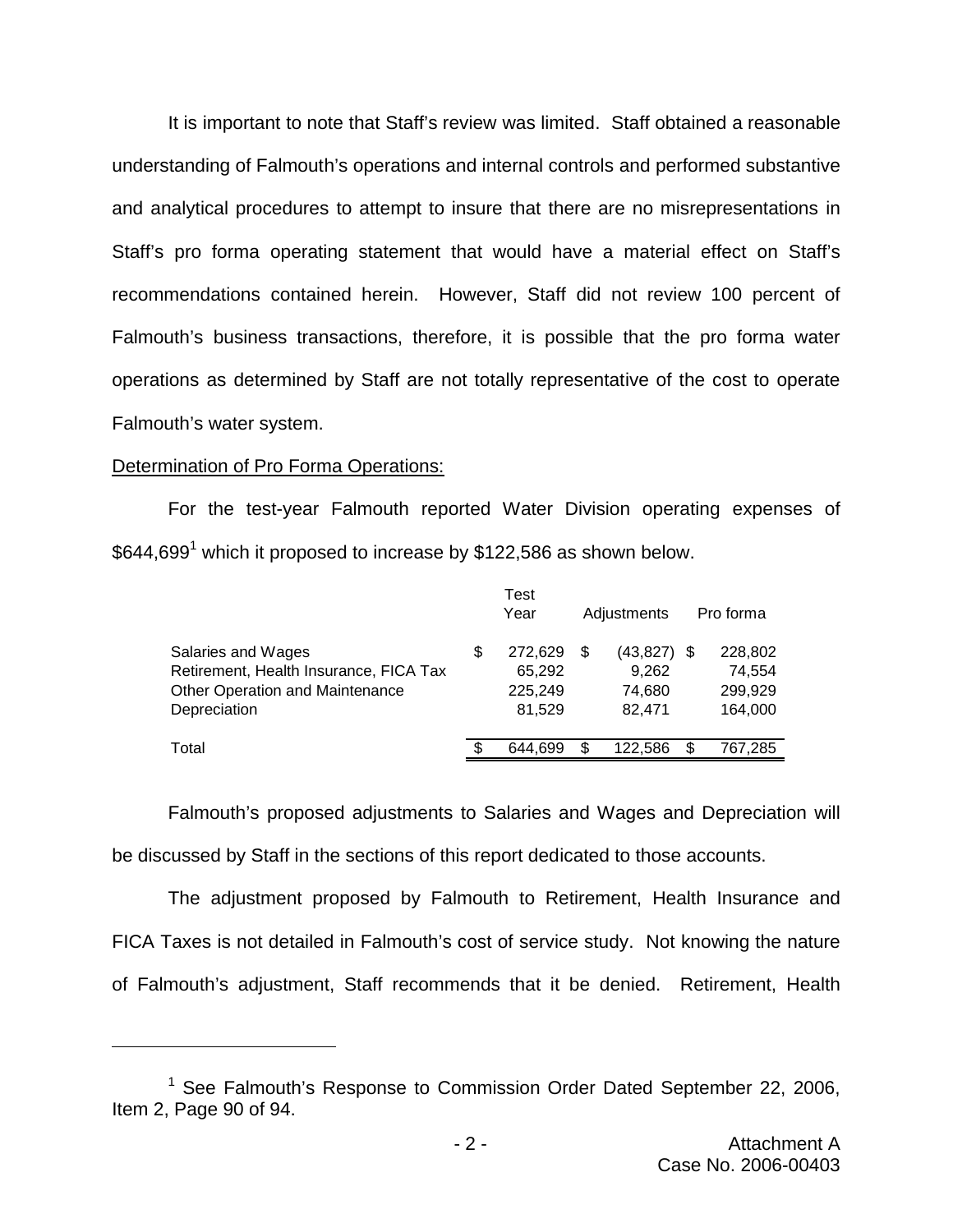Insurance and FICA Taxes has been adjusted by Staff as described in the sections of this report dedicated to those accounts.

Falmouth proposed adjustments to all other operation and maintenance expenses to collectively increase test-year operations by \$74,680. These adjustments were based upon a budgeted "2-year projection."  $2$  Staff recommends that Falmouth's adjustments be denied as they do not meet the rate-making criteria of known and measurable as required by administrative regulation 807 KAR 5:001, Section 10 (7). Staff has recommended various adjustments to these operations and maintenance expense accounts as described in the following sections of this report.

Additionally, test-year other operation and maintenance expenses as determined by Falmouth and shown above includes interest expense and amortization of loan fees in the amounts of \$10,105 and 5,667, respectively. These expenses should have been reported "below the line." Staff has made this correction on its Adjusted Pro Forma Operating Statement shown below by not including them in the calculation of Net Operating Income.

Based upon the adjustments recommended by Staff, Falmouth's Water Division Adjusted Pro Forma Operating Statement appears as shown below. Explanation of all adjustments follows the Adjusted Pro Forma Operating Statement.

 $<sup>2</sup>$  Id., Item 25 Page 15 of 26.</sup>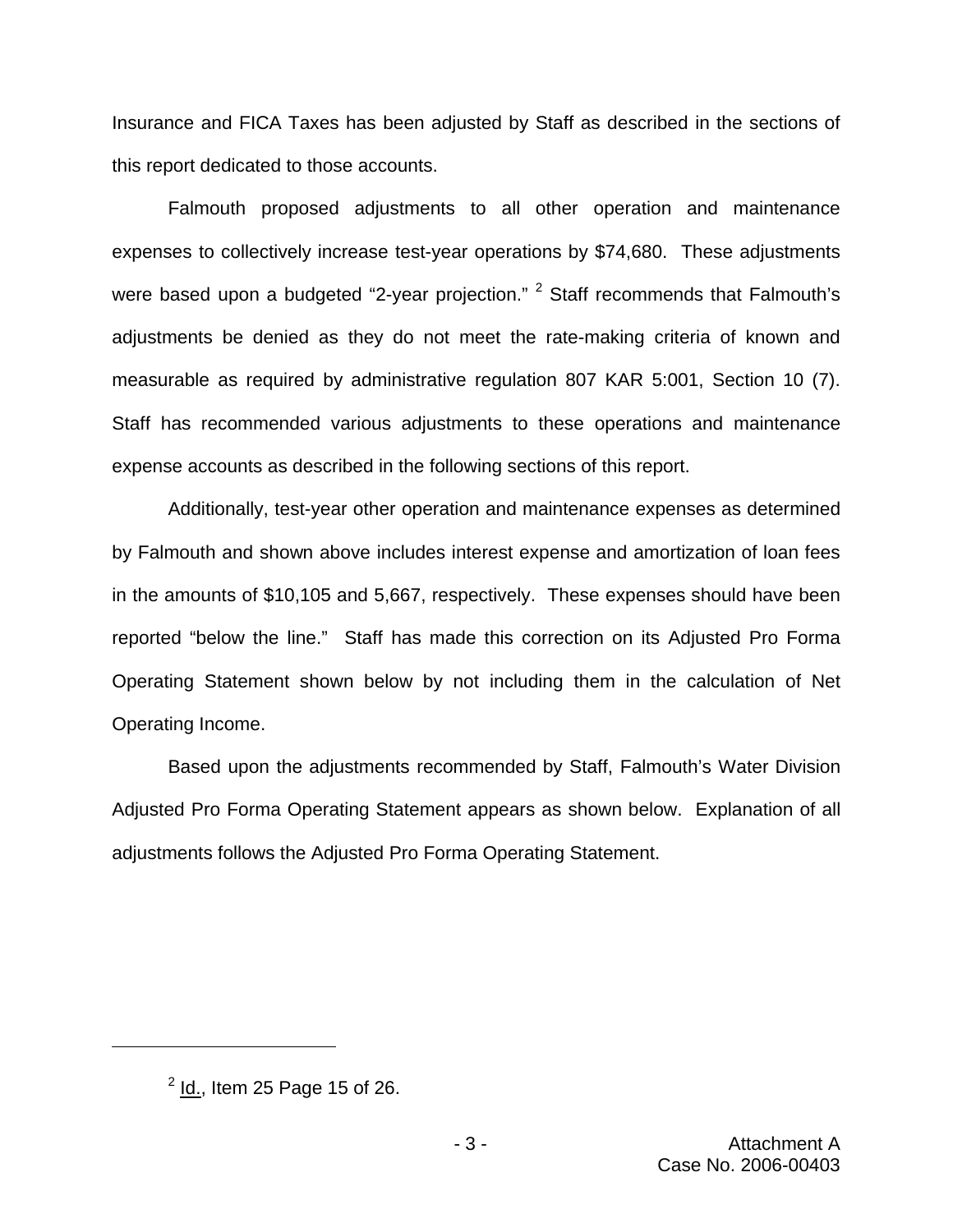|                                                 | <b>Test Year</b> |         | Adjustments           |     | Pro forma     |
|-------------------------------------------------|------------------|---------|-----------------------|-----|---------------|
| <b>Operating Revenue</b>                        |                  |         |                       |     |               |
| Sales of Water                                  | \$               | 642,371 | \$<br>$(7,200)$ $(A)$ |     | \$<br>635,171 |
| <b>Other Water Revenue</b>                      |                  |         | 13,035                | (B) | 13,035        |
| <b>Total Operating Revenue</b>                  |                  | 642,371 | 5,835                 |     | 648,206       |
| <b>Operating Expenses</b>                       |                  |         |                       |     |               |
| Operation and Maintenance                       |                  |         |                       |     |               |
| Salaries and Wages                              |                  | 272,629 | $(74,367)$ (D)        |     | 198,262       |
| Retirement                                      |                  | 19,681  | 12,572                | (E) | 32,253        |
| Employee Insurance                              |                  | 27,635  | $(6,547)$ (F)         |     | 21,088        |
| Workman's Compensation Insurance                |                  | 23,545  | $(15,246)$ (E)        |     | 8,299         |
| <b>Bank Fees</b>                                |                  | 1,363   | $(542)$ (G)           |     | 821           |
| Electricity                                     |                  |         | 24,662                | (H) |               |
|                                                 |                  |         | $(3,699)$ (1)         |     | 20,963        |
| Chemicals                                       |                  | 53,212  | $(4,405)$ (C)         |     |               |
|                                                 |                  |         | $(7,321)$ (I)         |     | 41,486        |
| <b>Consulting and Analysis</b>                  |                  | 16,389  | $(7, 198)$ (J)        |     | 9,191         |
| Advertising                                     |                  | 1,884   |                       |     | 1,884         |
| Printing                                        |                  | 309     |                       |     | 309           |
| Legal and Accounting                            |                  | 4,221   | $(1,597)$ (K)         |     | 2,624         |
| Insurance                                       |                  | 71,827  | (22, 223)             | (L) | 49,604        |
| Repairs and Maintenance                         |                  | 4,755   | 23,126                | (C) |               |
|                                                 |                  |         | $(2,515)$ (M)         |     | 25,366        |
| Travel                                          |                  | 1,781   |                       |     | 1,781         |
| <b>Education and Training</b>                   |                  | 899     |                       |     | 899           |
| Postage                                         |                  | 1,046   |                       |     | 1,046         |
| Utilities - Heat and Gas                        |                  | 748     |                       |     | 748           |
| Telephone                                       |                  | 4,762   |                       |     | 4,762         |
| Supplies                                        |                  | 18,109  | (1,200)               | (D) |               |
|                                                 |                  |         | $(7, 419)$ (N)        |     | 9,490         |
| Uniforms                                        |                  | 4,594   | $(2,288)$ (O)         |     | 2,306         |
| Gasoline                                        |                  | (697)   | 4,405                 | (C) |               |
|                                                 |                  |         | $(1,827)$ (P)         |     | 1,881         |
| Dues and Subscriptions                          |                  | 634     |                       |     | 634           |
| <b>Equipment Expense</b>                        |                  | 904     | $(255)$ $(Q)$         |     | 649           |
| Miscellaneous                                   |                  | 51      |                       |     | 51            |
| <b>Bad Debts</b>                                |                  | 2,400   |                       |     | 2,400         |
| Maintenance Garage                              |                  |         | 2,315                 | (R) | 2,315         |
| <b>City Hall</b>                                |                  |         | 6,603                 | (S) | 6,603         |
| <b>Total Operation and Maintenance Expenses</b> |                  | 532,681 | (84,968)              |     | 447,713       |
| Taxes Other Than Income                         |                  | 14,717  | 542                   | (E) | 15,259        |
| Depreciation Expense                            |                  | 81,529  | (2,088)               | (T) | 79,441        |
|                                                 |                  |         |                       |     |               |
| <b>Total Operating Expenses</b>                 |                  | 628,927 | (86,514)              |     | 542,413       |
| Net Operating Income                            |                  | 13,444  | 92,349                |     | 105,793       |
| Plus: Interest Income                           |                  |         | 2,357                 | (U) | 2,357         |
|                                                 |                  |         |                       |     |               |
| Net Income Available to meet Operating Ratio    | \$               | 13,444  | \$<br>94,706          |     | \$<br>108,150 |

- 4 - Attachment A Case No. 2006-00403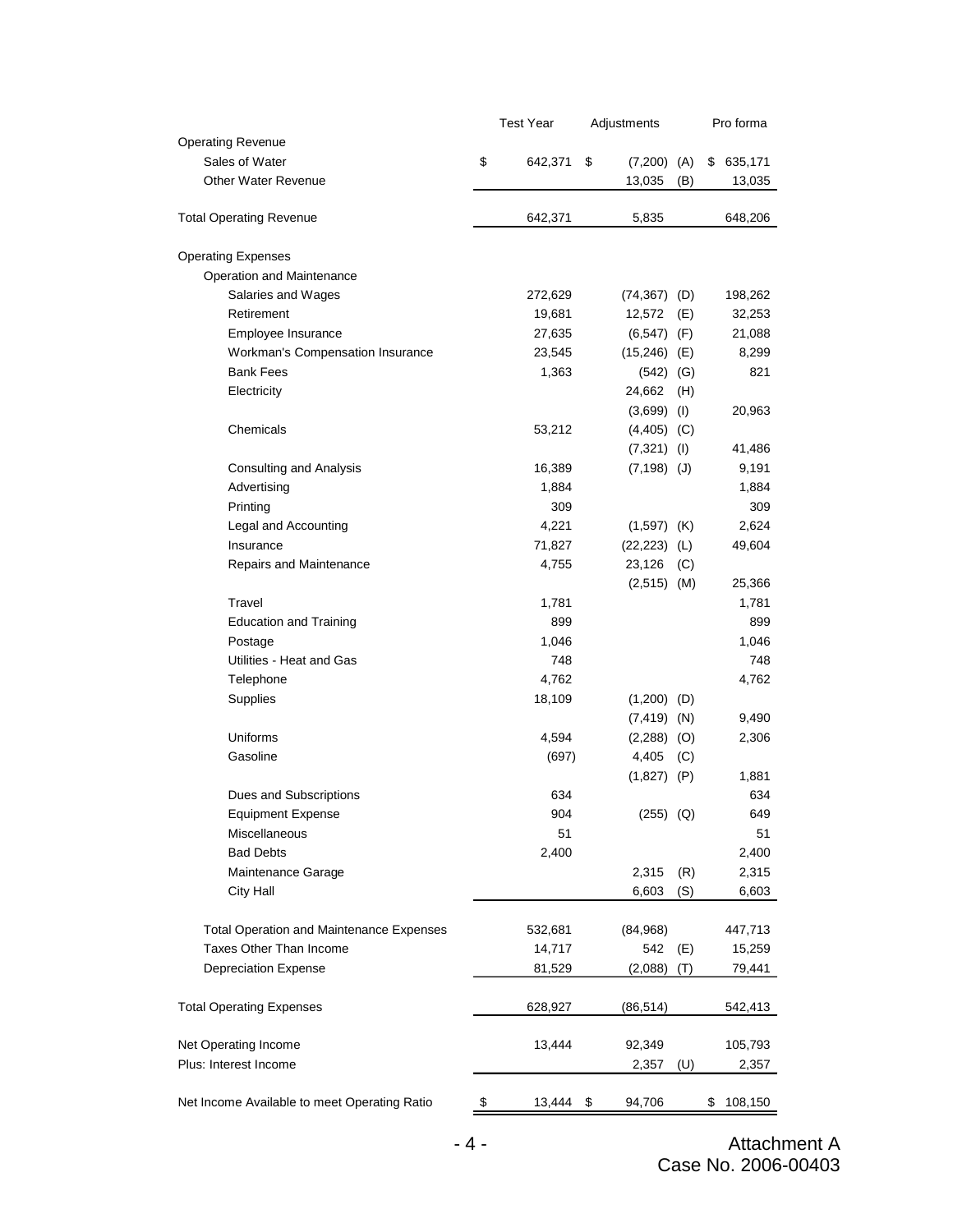(A) Water Sales. Tap-fee collections of \$7,200 were reported in test-year water sales revenue. These collections are contributions in aid of construction and have been eliminated from operating revenues for rate-making purposes.

(B) Other Operating Revenue. During the test-year Falmouth's Utility Fund reported revenue from late fees and penalties of \$35,739 and other revenues of \$5,777. Falmouth's accounting and reporting system does not directly assign or allocate these revenues to the individual Operating Divisions responsible for their generation.

The penalty revenue is generated by a 10 percent late payment penalty on Falmouth's electric, water, sewer, and garbage services. The other revenues are derived from returned check charges, turn-on fees, and merchandising activities. Since a portion of this revenue is derived from water operations an allocation is necessary.

Staff recommends that test-year other operating revenues be increased by \$13,035, as calculated below, to allocate a portion of the penalty and other revenue to the Water Division. The allocation method is based upon test-year service revenue of the Electric, Water, Sewer, and Garbage Divisions. Falmouth should start directly assigning other revenues to the proper Operating Divisions to more accurately report revenues.

| <b>Operating Unit</b>                 | <b>Test Year</b><br>Service<br>Revenue           | Percentage                    | Allocated<br>Penalties and<br>Other |
|---------------------------------------|--------------------------------------------------|-------------------------------|-------------------------------------|
| Electric<br>Water<br>Sewer<br>Garbage | \$<br>1,013,124<br>642,371<br>215,235<br>175,170 | $50\%$ \$<br>31%<br>11%<br>9% | 20,559<br>13,035<br>4,368<br>3,555  |
| Total                                 | 2,045,900                                        | 100%                          | \$<br>41,516                        |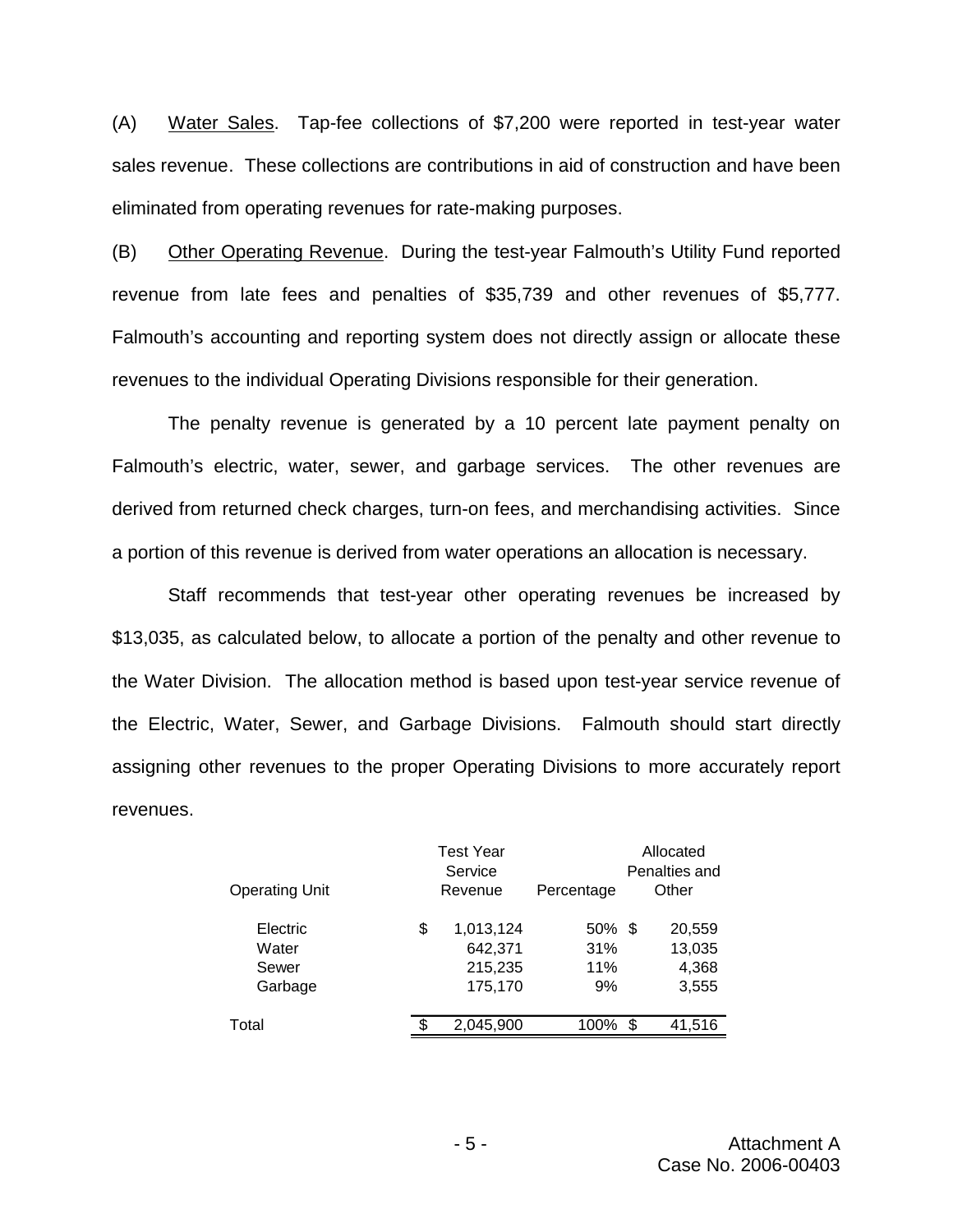(C) Reversal of Prior Period Payables. When posting the test-year end audit adjustments certain reversing entries were posted to the wrong accounts. To correct this error the following entries are recommended by Staff.

|                                                    | Dr.    | Cr.    |
|----------------------------------------------------|--------|--------|
| Gasoline<br>Chemicals                              | 4,405  | 4.405  |
| Repairs and Maintenance<br><b>Plant In Service</b> | 23,126 | 23,126 |

(D) Salaries and Wages and Supplies. As previously stated Falmouth proposed to decrease test-year salaries and wages expense by  $$43,827<sup>3</sup>$  Staff proposes to decrease test-year salaries and wages by \$74,367. Staff's adjustment is necessary to account for current employee and pay levels allocated to the Water Division and capitalized labor. Staff is not able to reconcile its adjustment to that of Falmouth as there are no employee names or job titles on Falmouth's worksheet detailing its calculations. Staff's adjustment is shown and explained in detail below.

| Pro Forma Field Employees  | \$169,793    |
|----------------------------|--------------|
| Pro Forma Office Employees | 29,670       |
| Less: Capitalized Labor    | (1,200)      |
| Less: Test Year Expense    | (272, 629)   |
|                            |              |
| Decrease                   | \$ (74, 367) |

Staff calculated its pro form adjustment based upon estimates of time worked by city field and office employees during the test-year on behalf of the Water Division. Direct assignment of pro forma salaries and wages was not possible in the absence of

 $3$  Id., Item 24, Page 16 of 26, for a detail of Falmouth's pro forma Salary and Wage amount of \$228,802.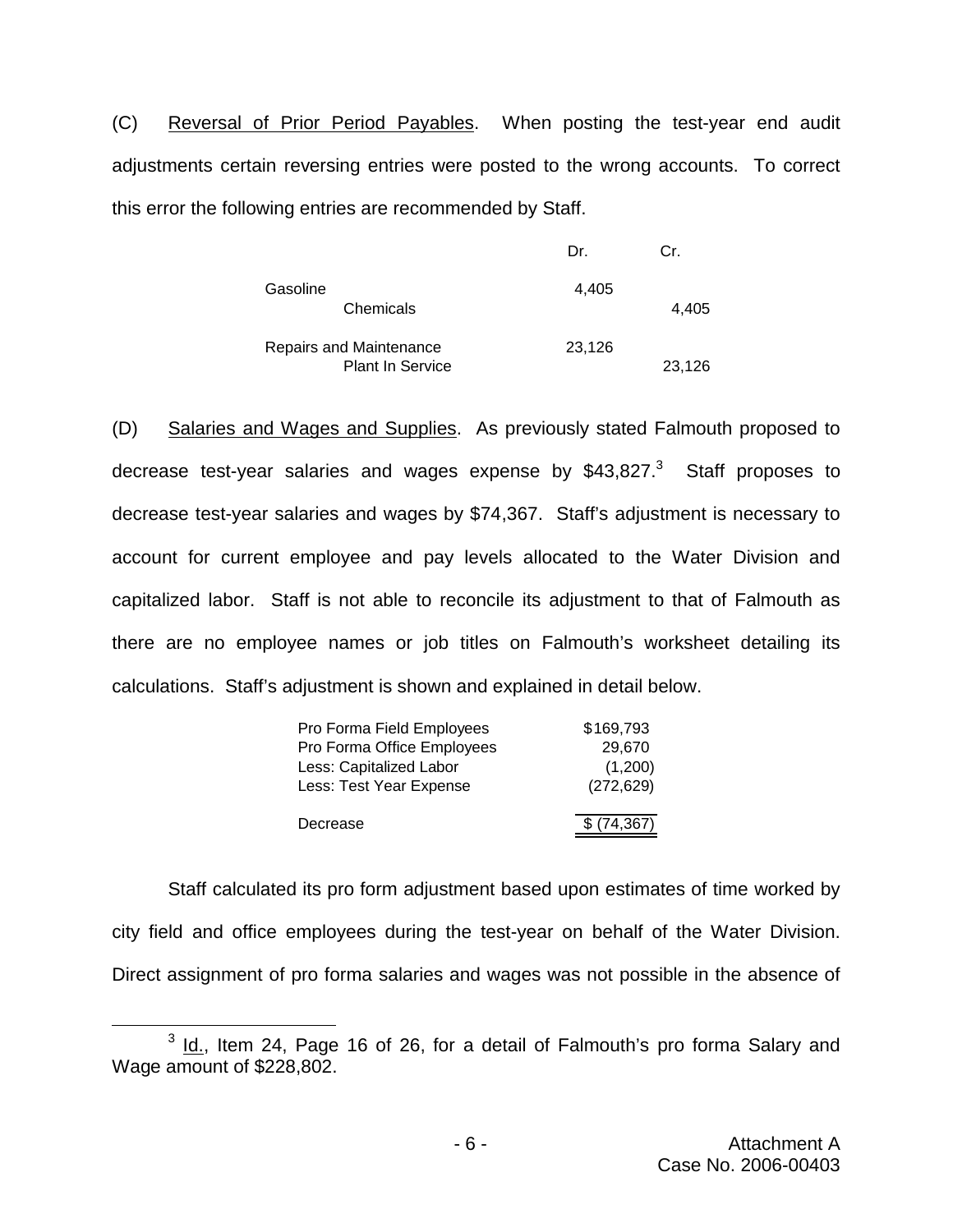direct time reporting during the test-year. Direct time reporting requires that each employee track and record actual time worked for each operating division so that direct assignment of an employee's time can be charged to the appropriate Operating Division. It is Staff's understanding that Falmouth has recently implemented direct time reporting to more accurately account for salaries and wages as well as payroll overhead costs. This change will improve Falmouth's accounting system by charging payroll and payroll overhead costs to the appropriate operating division as expenditures are incurred.

Staff's calculation of pro forma salaries and wages allocated to the Water Division is \$169,793 for field employees and \$29,670 for office employees. Falmouth's Deputy Clerk identified 10 Falmouth field employees that performed duties on behalf of the Water Division during the test-year. The Deputy Clerk also provided the estimated time worked by these employees on behalf of the Water Division.

Staff calculated pro forma gross salaries and wages for the field employees by applying current pay rates to total hours worked in the test-year. Where new employees replaced former employees the new employee's pay rate was applied to the former employee's test-year hours. Staff then applied the estimated percentage of time worked on behalf of the Water Division to the pro forma gross salary and wage for each employee except for the three meter readers. For the meter readers Staff broke out meter reading time separately. This was necessary because the time estimates for the water operating division provided by the Deputy Clerk included meter reading for all electric and water services. The meter reading time was split among the Electric, Water and Sewer Divisions. Sewer billings are determined using water meter readings making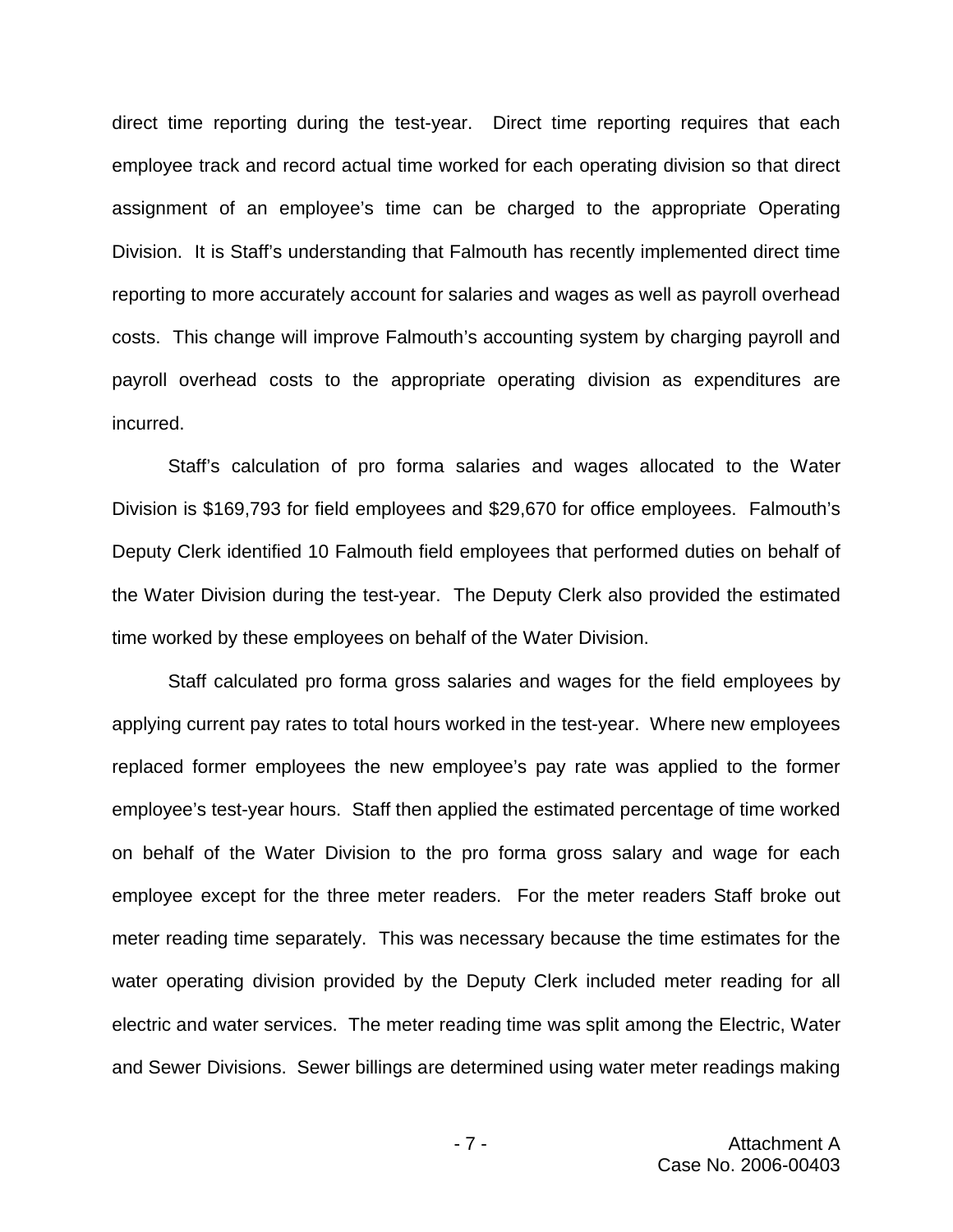it appropriate and necessary to allocate a portion of the meter reading costs to the Sewer Division. The allocation method was based upon total customers served by each Operating Division.

The city clerk's office performs all administrative duties of the Utility Fund. Through discussions with Falmouth's Deputy Clerk, Staff developed the calculation of pro forma office salaries and wages to be allocated to the Water Division. In determining the pro forma amount Staff first calculated total pro forma salaries and wages by applying current pay rates to test year hours worked. Where a new employee replaced a former employee the new employee's pay rate was applied to the former employee's test year hours worked. The Deputy Clerk estimated that the clerk's office spent 90 percent of its time performing duties on behalf of the Utility Fund. Staff therefore allocated 90 percent of the pro forma salaries and wages to the Utility Fund Operating Divisions based upon the number of customers served by each Operating Division at the end of the test-year.

The following schedules detail Staff's calculations as discussed above.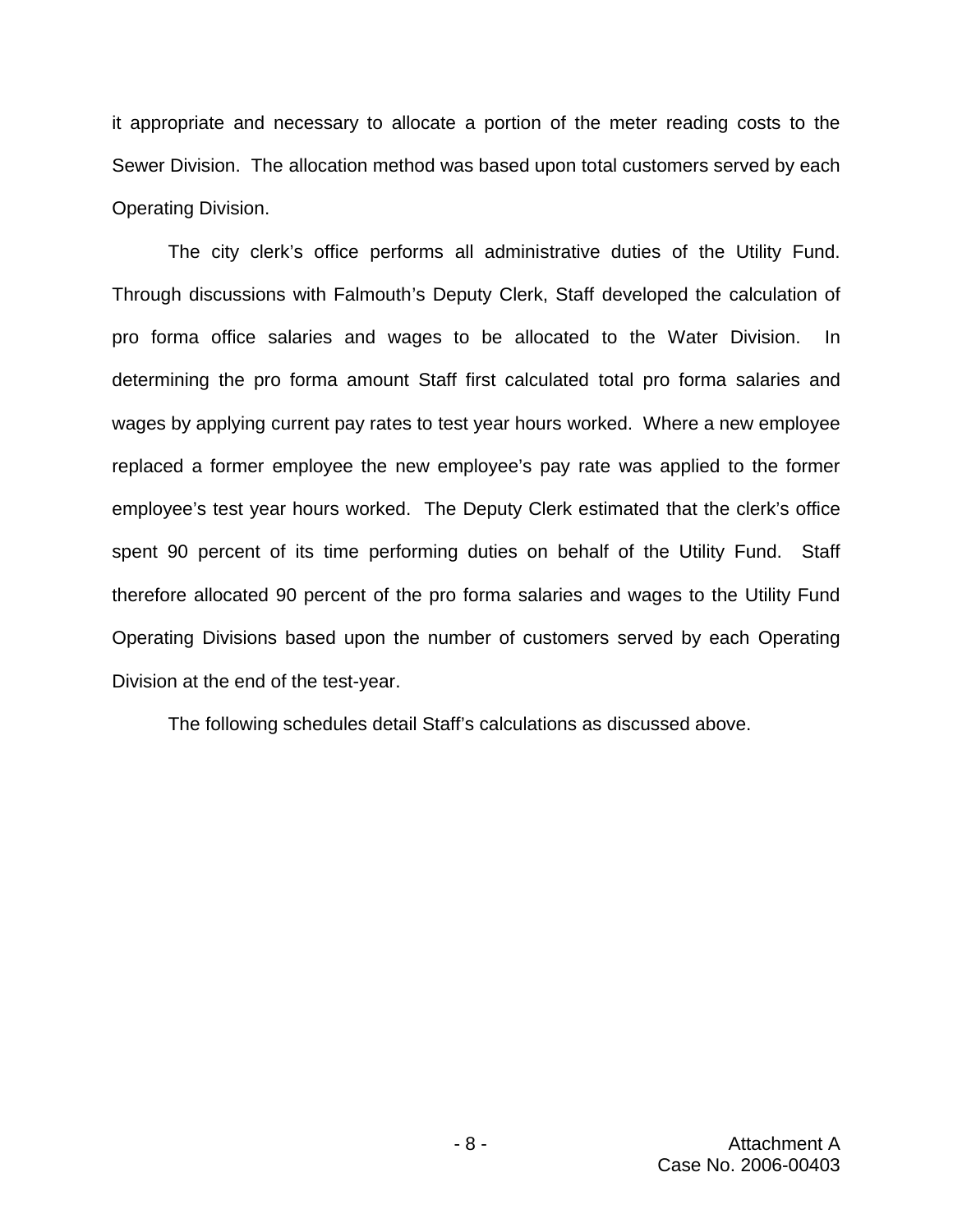| <b>Field Employees</b>                       |          |          | Overtime          |                               | Percent of<br>Time Dedicated to<br><b>Water Operations</b><br>and Meter Reading | Percent o         |
|----------------------------------------------|----------|----------|-------------------|-------------------------------|---------------------------------------------------------------------------------|-------------------|
|                                              | Current  | Regular  | <b>Hours Paid</b> | Pro forma                     | for Water and                                                                   | <b>Time Spe</b>   |
|                                              | Pay Rate | Hours    | at 1.5            | Salary                        | Electric                                                                        | <b>Reading Me</b> |
| Title                                        | (Col. A) | (Col. B) | (Col, C)          | (Col. D)<br>$(AxB)+(Ax1.5xC)$ | (Col. E)                                                                        | (Col. F)          |
| Maint.-Water, Sewer, Electric                | 9.00     | 2,080.00 |                   | 18,720.00                     | 30.00%                                                                          |                   |
| Water Plant Operator                         | 14.36    | 2,073.00 | 289.00            | 35,993.34                     | 100.00%                                                                         |                   |
| Maint.-Water, Electric (Meter Reader)        | 13.38    | 2,028.50 | 117.00            | 29,489.52                     | 45.00%                                                                          | 13                |
| Maint.-Water, Sewer, Electric (Meter Reader) | 11.45    | 2,083.50 | 51.50             | 24,740.59                     | 45.00%                                                                          | 13                |
| Oper. Manager-Water, Sewer                   | 928.85   | per week |                   | 48,300.20                     | 50.00%                                                                          |                   |
| Maint.-Water, Sewer, Electric (Meter Reader) | 11.45    | 2,080.00 | 58.00             | 24,812.15                     | 40.00%                                                                          | 13                |
| Maint.-Water, Sewer                          | 13.58    | 2,084.00 | 461.00            | 37,691.29                     | 60.00%                                                                          |                   |
| Supervisor-Water, Sewer, Electric, Garbage   | 928.85   | per week |                   | 48,300.20                     | 30.00%                                                                          |                   |
| Forman-Electric, Water                       | 16.15    | 2,086.00 | 174.50            | 37,916.16                     | 25.00%                                                                          |                   |
| <b>Water Plant Operator</b>                  | 13.68    | 2,076.00 | 100.50            | 30,461.94                     | 100.00%                                                                         |                   |
| Total                                        |          |          |                   | 336,425                       |                                                                                 |                   |

|                              | Number of | Meter      |
|------------------------------|-----------|------------|
| Allocation for Meter Reading | Customers | Reading    |
|                              | 6/30/2005 | Allocation |
| Utility Fund Operating Unit  |           |            |
| Water                        | 1,042     | 32.92%     |
| Sewer                        | 1,012     | 31.97%     |
| Electric                     | 1,111     | 35.10%     |
|                              |           |            |
| Total                        | 3,165     | 100.00%    |
|                              |           |            |

Total Workda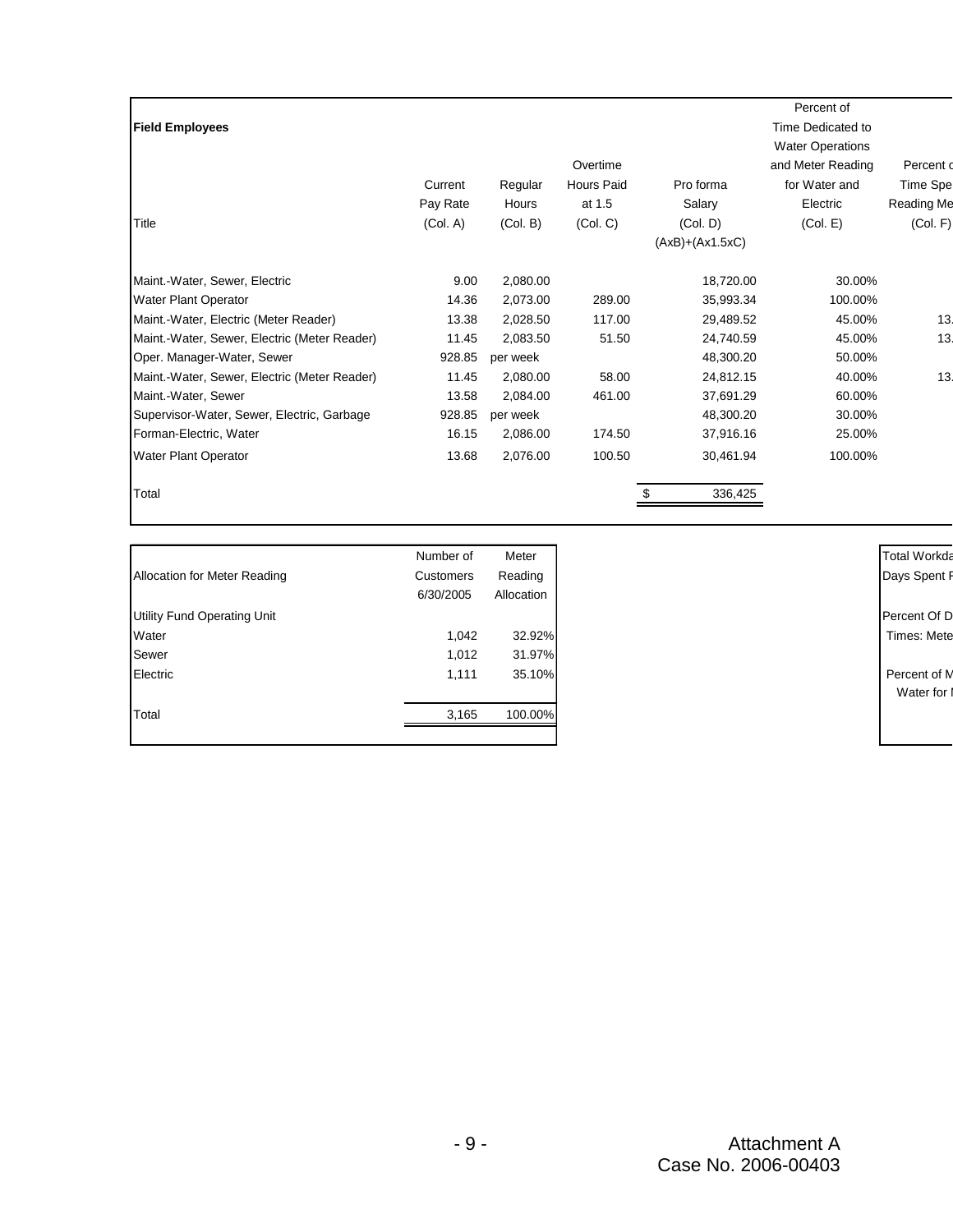|                         |          |          |                   |                   | Percent of            |                       |
|-------------------------|----------|----------|-------------------|-------------------|-----------------------|-----------------------|
| <b>Office Employees</b> |          |          |                   |                   | Time                  | Amount                |
|                         |          |          |                   |                   | Dedicated             | Allocated             |
|                         |          |          | Overtime          |                   | to Utility            | to Utility            |
|                         | Current  | Regular  | <b>Hours Paid</b> | Pro forma         | <b>Fund Operating</b> | <b>Fund Operating</b> |
|                         | Pay Rate | Hours    | at 1.5            | Salary            | <b>Units</b>          | Units                 |
|                         | (Col. A) | (Col. B) | (Col, C)          | (Col. D)          | (Col. E)              | (Col. F)              |
| Title                   |          |          |                   | $(AxB)+(Ax1.5xC)$ |                       | (DxE)                 |
| Clerk, Part-Time        | 12.43    | 1,416.50 |                   | 17,607.10         | 90%                   | 15,846.39             |
| <b>County Clerk</b>     | 928.85   | per week |                   | 48,300.20         | 90%                   | 43,470.18             |
| Deputy Clerk            | 16.16    | 2,085.00 | 18.00             | 34,129.92         | 90%                   | 30,716.93             |
| <b>Clerk</b>            | 14.94    | 2,071.00 | 17.00             | 31,321.71         | 90%                   | 28,189.54             |
| Total                   |          |          |                   | 131,359           |                       | 118,223               |

|                                    | Number of |         |
|------------------------------------|-----------|---------|
| Allocation for Clerk's Office      | Customers |         |
|                                    | 6/30/2005 |         |
| <b>Utility Fund Operating Unit</b> |           |         |
| Water                              | 1,042     | 25.10%  |
| Sewer                              | 1,012     | 24.37%  |
| Electric                           | 1,111     | 26.76%  |
| Garbage                            | 987       | 23.77%  |
|                                    |           |         |
| Total                              | 4.152     | 100.00% |
|                                    |           |         |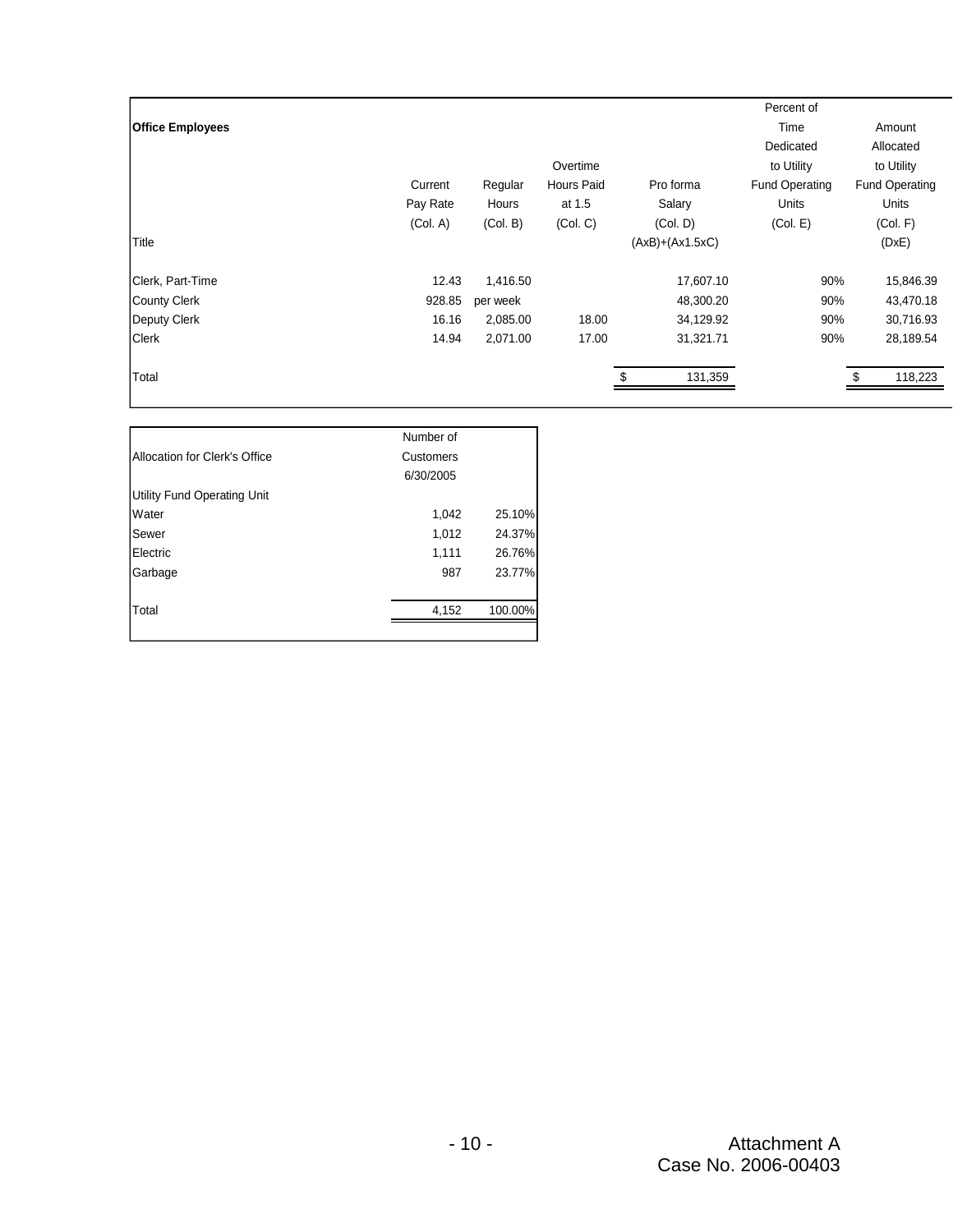Staff reduced pro forma salaries and wages by \$1,200 to capitalize labor for the installation of four new taps. During the test-year Falmouth installed four new taps. The cost of these installations was recorded in test-year expenses when they should have been capitalized. The cost of each service installation has been determined by Falmouth to be \$600, the amount of its tap fee charged to recover the costs. The total amount to be capitalized is then \$2,400 (\$600 x 4 taps). The cost of the taps includes payroll and payroll overhead charges, materials and supplies, transportation, and equipment costs. Technically, all the accounts to which these expenses were charged should be adjusted, however, to simplify the matter Staff has applied its adjustment to Salaries and Wages and Supplies Expense on a 50/50 basis by removing \$1,200 from each account. This simpler approach does not result in a material misstatement. The rate recovery of these costs is included in Staff's calculation of pro forma depreciation expense as addressed later in this report.

(E) Retirement, Workers Compensation Insurance, Taxes Other Than Income. These accounts all require adjustment as a result of the aforementioned payroll adjustments. Due to Staff capitalizing all new tap costs through the salaries and wages and supplies expense accounts, the adjustments to these accounts ignore capitalization for new tap installations.

Falmouth participates in the County Employees Retirement Systems by making retirement contributions on behalf of its employees based upon their pay. The contribution rate for the fiscal year end June 30, 2008 is 16.17 percent. Staff has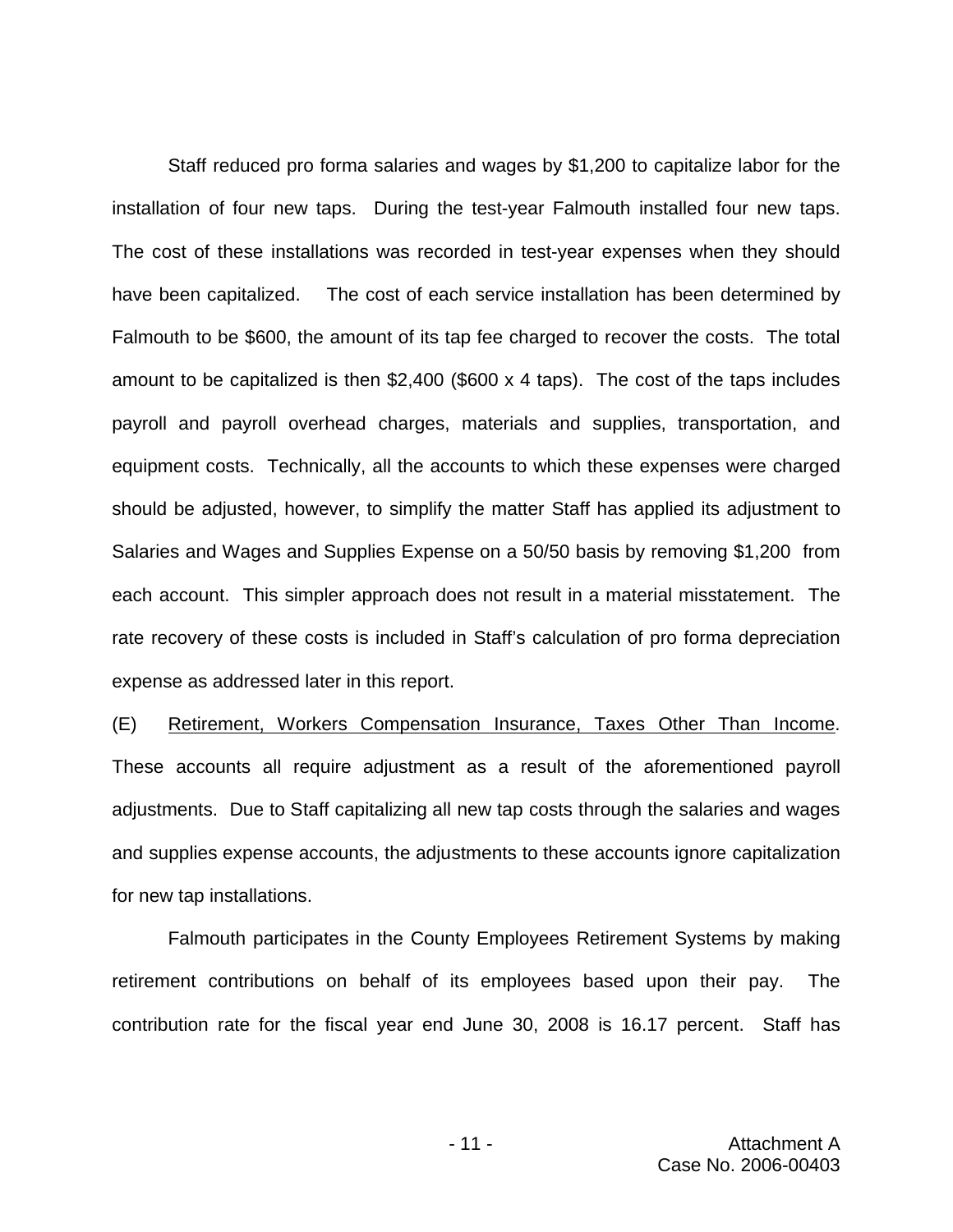increased test-year expenses to reflect this contribution rate applied to the pro forma salaries and wages allocated to the Water Division.

| Retirement                           |           |
|--------------------------------------|-----------|
| Pro form Salaries and Wages          | \$199.462 |
| Times: Contribution Rate FYE 6/30/08 | 16.17%    |
|                                      |           |
| Pro Forma                            | 32,253    |
| Less: Test Year                      | (19,681)  |
|                                      |           |
| Increase                             | 12,572    |

Falmouth reported test-year workers compensation insurance of \$23,545. Staff has decreased this amount by \$15,246. Staff's adjustment is shown below and was determined by applying test-year workers compensation rates to the Water Division's allocated pro forma salaries and wages as previously determined and discussed.

| Field Employee's Pay         | \$169.793 |
|------------------------------|-----------|
| <b>Workers Comp Rate</b>     | 4.83%     |
| Pro forma Workers Comp Field | 8,201     |
| Office Employee's Pay        | 29,670    |
| <b>Workers Comp Rate</b>     | 0.33%     |
| Workers Comp Office          | 98        |
| Total Pro Forma              | 8,299     |
| Less: Test Year              | (23, 545) |
| Decrease                     | (15.246)  |

Staff has increased test-year FICA taxes by \$542 calculated as follows:

| Pro Forma Salaries and Wages<br>Times: FICA Tax Rate | \$199.462<br>7.65%  |
|------------------------------------------------------|---------------------|
| Pro Forma<br>Less: Test Year                         | 15,259<br>(14, 717) |
| Increase                                             | 542                 |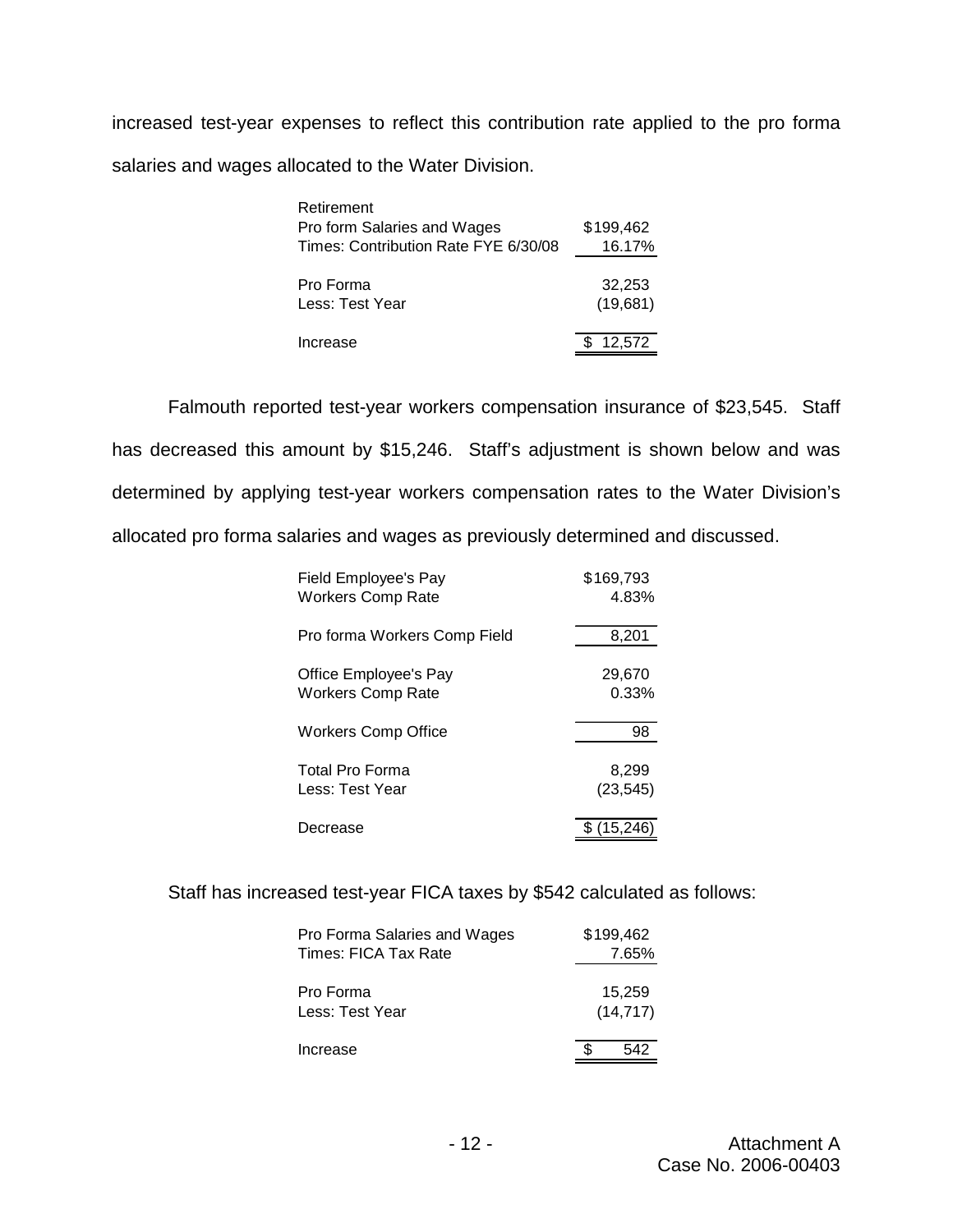(F) Employee Insurance. Falmouth provides single coverage health, life and disability insurance to all full-time employees. The Water Division reported employee insurance of \$27,635 for the test-year. Staff has decreased that amount by \$6,547 to account for current employee levels, monthly premiums, and allocations to the Water Division following the salaries and wages allocations. The percentage used to allocate insurance for the Clerk's Office is 22.59 percent (90 percent for Utility Fund x 25.10 percent number of water customers). The calculations are shown below.

|                                              |                 |            |          | Payroll   |                 |
|----------------------------------------------|-----------------|------------|----------|-----------|-----------------|
|                                              | Monthly Premium |            |          | Percent   | Insurance       |
|                                              |                 | Life/      |          | Allocated | Allocated       |
| Title                                        | Health          | Disability | Total    | to Water  | to Water        |
| Maint.-Water, Sewer, Electric                | \$291.50        | \$19.59    | \$311.09 | 30.00% \$ | 93              |
| <b>Water Plant Operator</b>                  | 291.50          | 19.59      | 311.09   | 100.00%   | 311             |
|                                              |                 | 19.59      | 311.09   | 35.71%    | 111             |
| Maint.-Water, Electric (Meter Reader)        | 291.50          |            |          |           |                 |
| Maint.-Water, Sewer, Electric (Meter Reader) | 291.50          | 19.59      | 311.09   | 35.71%    | 111             |
| Oper. Manager-Water, Sewer                   | 291.50          | 19.59      | 311.09   | 50.00%    | 156             |
| Maint.-Water, Sewer, Electric (Meter Reader) | 291.50          | 19.59      | 311.09   | 30.71%    | 96              |
| Maint.-Water, Sewer                          | 291.50          | 19.59      | 311.09   | 60.00%    | 187             |
| Supervisor-Water, Sewer, Electric, Garbage   | 291.50          | 19.59      | 311.09   | 30.00%    | 93              |
| Forman-Electric, Water                       | 291.50          | 19.59      | 311.09   | 25.00%    | 78              |
| <b>Water Plant Operator</b>                  | 291.50          | 19.59      | 311.09   | 100.00%   | 311             |
| Clerk, Part-Time                             |                 |            |          | 22.59%    |                 |
| County Clerk                                 | 291.50          | 19.59      | 311.09   | 22.59%    | 70              |
| Deputy Clerk                                 | 291.50          | 19.59      | 311.09   | 22.59%    | 70              |
| Clerk                                        | 291.50          | 19.59      | 311.09   | 22.59%    | 70              |
| Pro Forma Monthly Expense Allocated to Water |                 |            |          |           | 1,757           |
| Times: 12 Months                             |                 |            |          |           | 12              |
|                                              |                 |            |          |           |                 |
| Pro Forma Expense                            |                 |            |          |           | 21,088          |
| Less: Test Year                              |                 |            |          |           | (27, 635)       |
| Decrease                                     |                 |            |          |           | \$.<br>(6, 547) |
|                                              |                 |            |          |           |                 |

(G) Bank Fees. The Water Division reported bank fees in the amount of \$1,363. This amount represents the Water Division's allocated portion of Falmouth's total test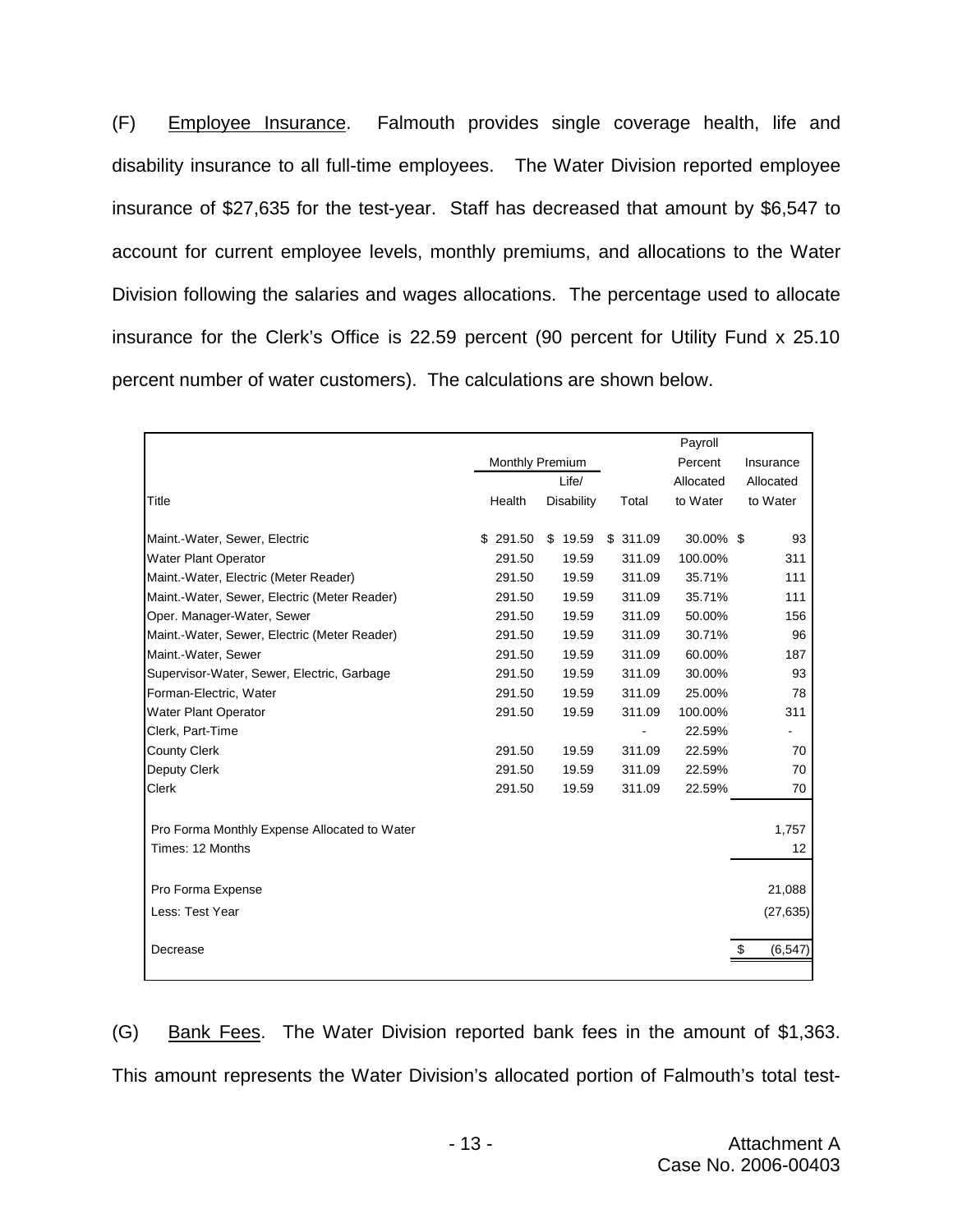year payroll check preparation expense of \$4,613 paid to Paycor. Staff has reallocated the test-year amount by decreasing test-year expenses by \$528. Staff calculated its adjustment by determining the gross processing costs per check for the test-year for all Operating Divisions, applying that amount to the number of checks written to employees performing duties for the Water Division, and allocating the result based upon the payroll allocation percentages previously calculated and discussed. Staff's calculations appear below.

| <b>Calculation of Cost Per Check</b> |           |          |  |  |  |  |
|--------------------------------------|-----------|----------|--|--|--|--|
| Total                                | Number of | Cost Per |  |  |  |  |
| Invoice                              | Checks:   | Check    |  |  |  |  |
| \$349.60                             | 132 S     | 2.65     |  |  |  |  |
| 349.61                               | 132       | 2.65     |  |  |  |  |
| 349.60                               | 132       | 2.65     |  |  |  |  |
| 431.42                               | 161       | 2.68     |  |  |  |  |
| 349.60                               | 132       | 2.65     |  |  |  |  |
| 369.35                               | 132       | 2.80     |  |  |  |  |
| 525.99                               | 181       | 2.91     |  |  |  |  |
| 355.30                               | 133       | 2.67     |  |  |  |  |
| 364.75                               | 136       | 2.68     |  |  |  |  |
| 433.71                               | 161       | 2.69     |  |  |  |  |
| 373.19                               | 154       | 2.42     |  |  |  |  |
| 361.36                               | 131       | 2.76     |  |  |  |  |
| \$                                   | 1.717     | ዩ        |  |  |  |  |
| 4,613                                |           | 2.69     |  |  |  |  |
|                                      |           |          |  |  |  |  |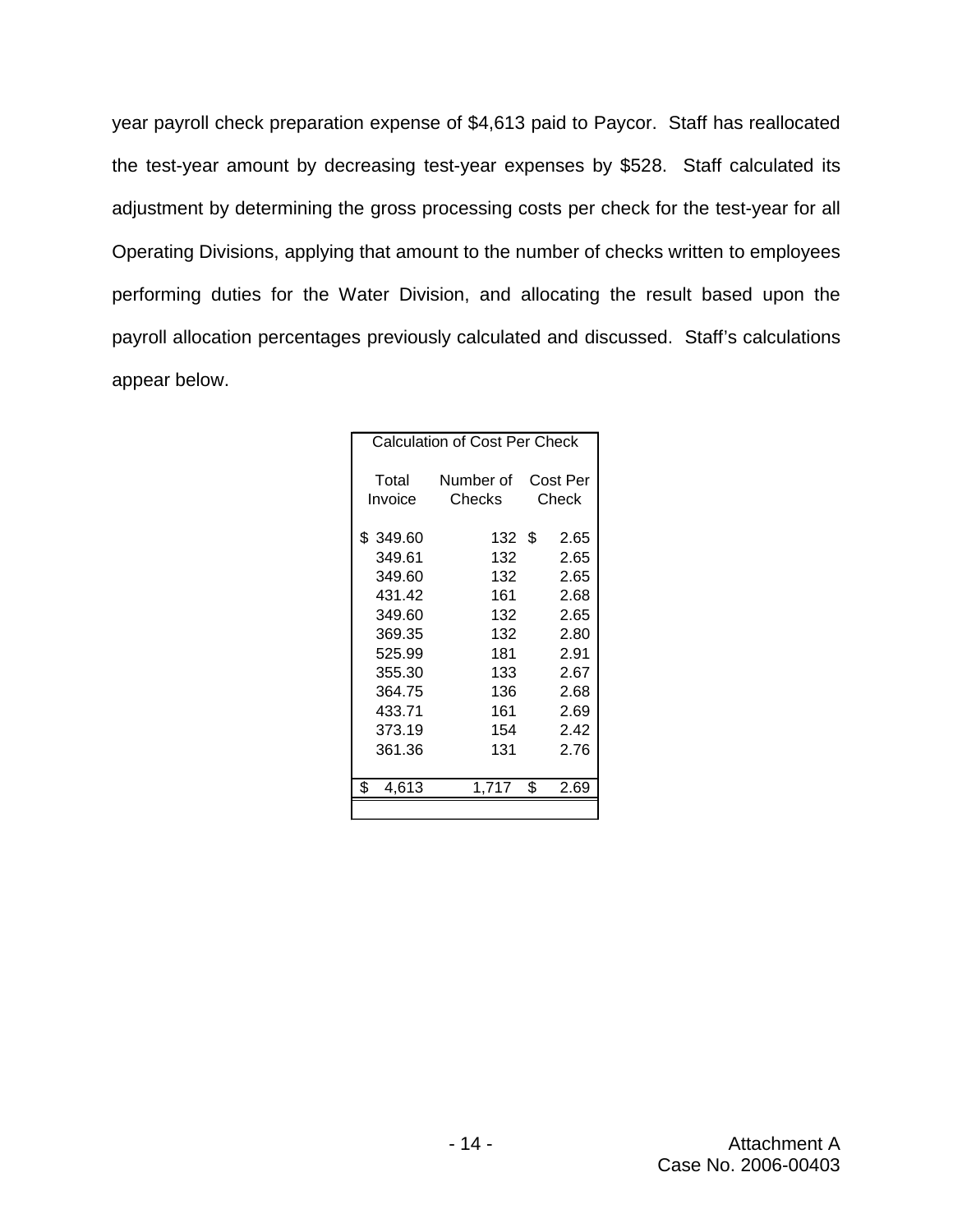|                                              |           |          | Payroll      |            |
|----------------------------------------------|-----------|----------|--------------|------------|
|                                              |           |          | Percent      |            |
|                                              | Number of | Cost Per | Allocated    | Allocated  |
| Title                                        | Checks    | Check    | to Water     | to Water   |
|                                              |           |          |              |            |
| Maint.-Water, Sewer, Electric                | $52$ \$   | 2.69     | $30.00\%$ \$ | 41.92      |
| <b>Water Plant Operator</b>                  | 52        | 2.69     | 100.00%      | 139.72     |
| Maint.-Water, Electric (Meter Reader)        | 52        | 2.69     | 35.71%       | 49.90      |
| Maint.-Water, Sewer, Electric (Meter Reader) | 52        | 2.69     | 35.71%       | 49.90      |
| Oper. Manager-Water, Sewer                   | 52        | 2.69     | 50.00%       | 69.86      |
| Maint.-Water, Sewer, Electric (Meter Reader) | 52        | 2.69     | 30.71%       | 42.91      |
| Maint.-Water, Sewer                          | 52        | 2.69     | 60.00%       | 83.83      |
| Supervisor-Water, Sewer, Electric, Garbage   | 52        | 2.69     | 30.00%       | 41.92      |
| Forman-Electric, Water                       | 52        | 2.69     | 25.00%       | 34.93      |
| Water Plant Operator                         | 52        | 2.69     | 100.00%      | 139.72     |
| Clerk, Part-Time                             | 52        | 2.69     | 22.59%       | 31.56      |
| <b>County Clerk</b>                          | 52        | 2.69     | 22.59%       | 31.56      |
| Deputy Clerk                                 | 52        | 2.69     | 22.59%       | 31.56      |
| <b>Clerk</b>                                 | 52        | 2.69     | 22.59%       | 31.56      |
|                                              |           |          |              |            |
| Pro Forma                                    |           |          |              | 821        |
| Less: Test Year                              |           |          |              | (1, 363)   |
|                                              |           |          |              |            |
| Decrease                                     |           |          |              | (542)<br>S |
|                                              |           |          |              |            |

(H) Purchased Power. During the test-year Falmouth paid \$22,982 from its Electric Division funds to Kentucky Utilities for purchased power to operate its water treatment facilities and \$1,680 to Bluegrass Energy for purchased power to operate its two water pumping stations. These amounts were charged to the expenses of Falmouth's Electric Division when they should have been included in the Water Division operating expenses. Staff has increased Water Division test-year expenses by \$24,662 to properly account for this purchased power expense.

(I) Purchased Power and Chemicals / Excess Water Loss. Falmouth did not track water loss during the test year. They began calculating water loss in January, 2006. For the annual period ending December 31, 2006, Falmouth had an annual water loss of 30 percent. Administrative regulation 807 KAR 5:066 Section 6 (3) states that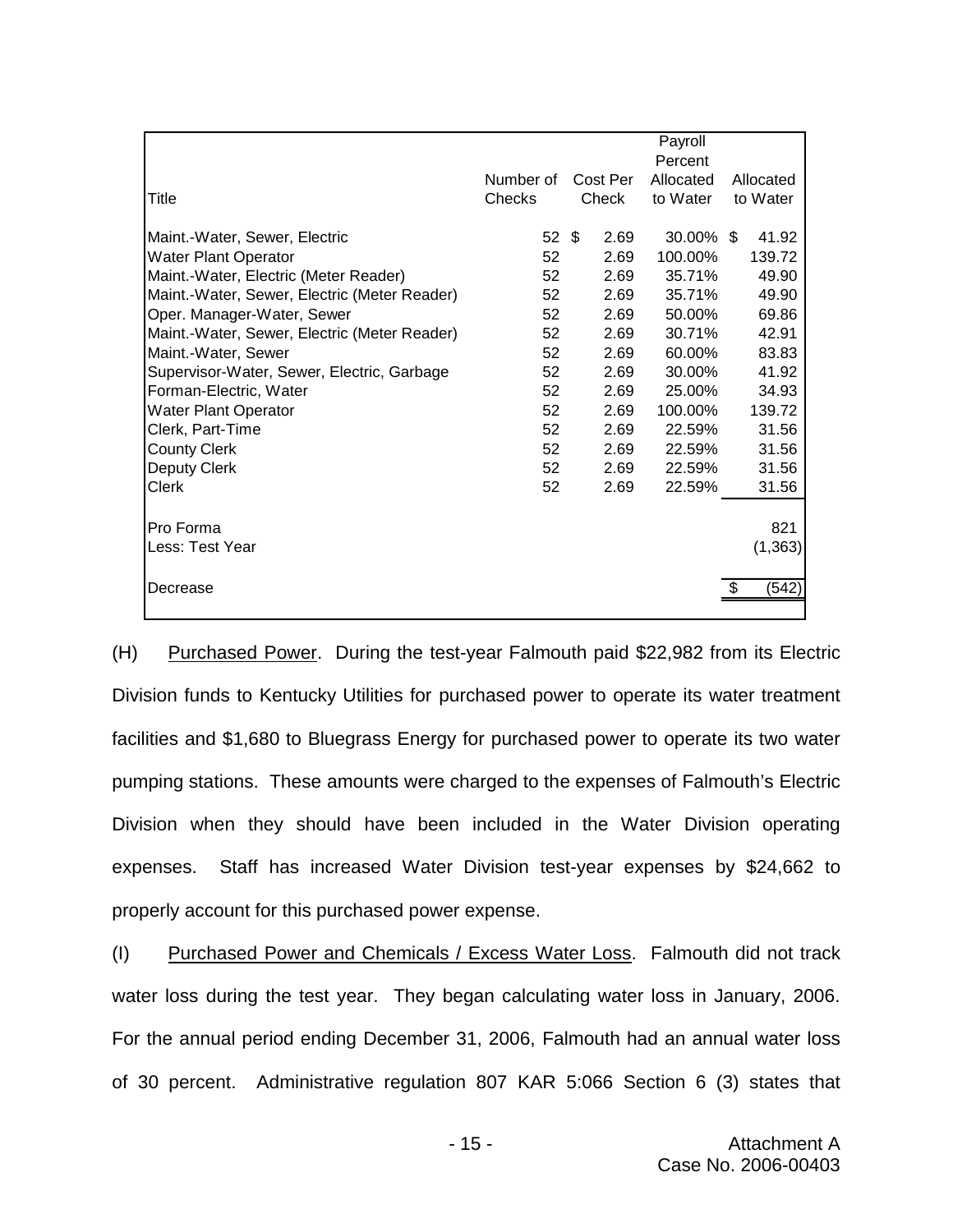"[e]xcept for purchased water rate adjustments for water districts and water associations, and rate adjustments pursuant to KRS 278.023(4), for rate-making purposes a utility's unaccounted-for water loss shall not exceed fifteen (15) percent of total water produced and purchased, excluding water used by a utility in its own operations. Upon application by a utility in a rate case filing or by separate filing, or upon motion by the commission, an alternative level of reasonable unaccounted-for water loss may be established by the commission. A utility proposing an alternative level shall have the burden of demonstrating that the alternative level is more reasonable that the level prescribed in this section."

Falmouth did not demonstrate in its application that a water loss in excess of 15 percent is reasonable. By decreasing purchased power for pumping and chemicals by \$3,699 and \$7,321, respectively, Staff has eliminated 15 percent (30 percent lost – 15 percent allowed) of the direct cost to produce the excess loss. Detail of the adjustments is shown below.

#### Water Loss

| Purchased Power for Pumping<br>Times: 15 percent lost          | \$ | 24,662<br>15%      |
|----------------------------------------------------------------|----|--------------------|
| Decrease                                                       |    | (3,699             |
| <b>Test Year Chemicals</b><br>Less: Staff Reversing Adjustment | S  | 53,212<br>(4, 405) |
| Sub-Total<br>Times: 15 percent lost                            |    | 48,807<br>15%      |
| ecrease                                                        |    | 7,321              |

(J) Consulting and Analysis. Water Division test-year expenses includes \$7,198 paid to Cardinal Laboratories, Inc. for wastewater analysis that should have been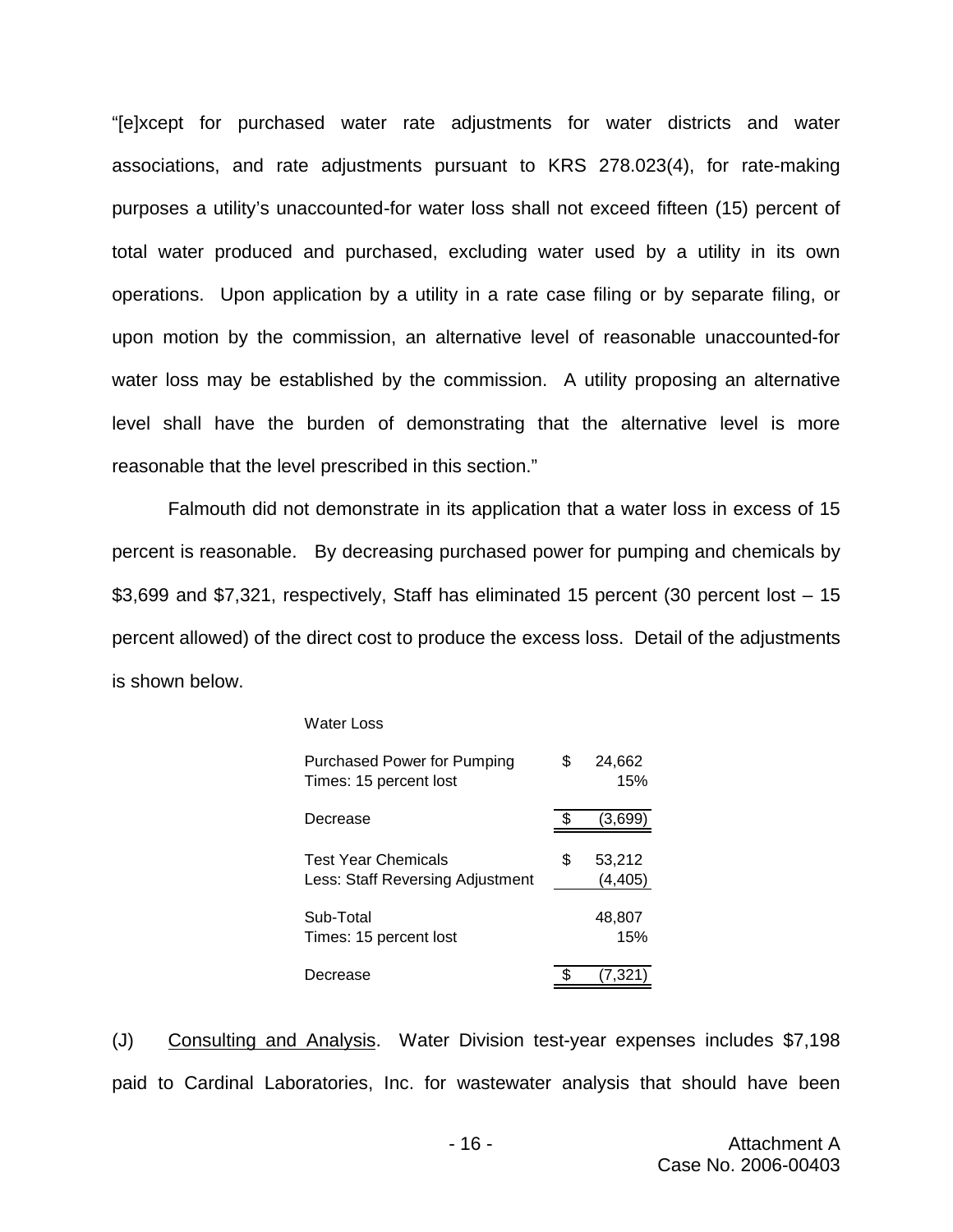charged to the Sewer Division. Staff has eliminated this amount from test-year operations.

(K) Legal and Accounting. Included in the test-year expenses is \$1,997 paid to the Kentucky League of Cities for legal services related to a water employee nepotism lawsuit filed against Falmouth. This expense is non-recurring and should be amortized. By making the following adjustment Staff has accounted for the five-year amortization of this expense. A five-year period was chosen to coincide with the time to elapse between water rate adjustments. While the actual time between rate adjustments may be longer, a longer amortization period in Staff's opinion would be unreasonable.

| <b>Test Year Expense</b><br>Divide by: Five Years | \$<br>1.997<br>5 |
|---------------------------------------------------|------------------|
| <b>Annual Recovery</b><br>Less: Test Year         | 399<br>(1,997)   |
| Decrease                                          | (1.597)          |

(L) Insurance. The Water Division reported test-year insurance expense of \$71,827 for property, general liability, and vehicle insurance. Staff recommends that the testyear amount be decreased by \$22,223 as shown below to account for reallocation of the test-year expense.

| Property                 | \$<br>14,481 |
|--------------------------|--------------|
| Vehicle                  | 7,275        |
| <b>General Liability</b> | 26,360       |
| Finance Charge           | 1,488        |
|                          |              |
| Pro Forma                | 49.604       |
| Less: Test Year          | (71, 827)    |
|                          |              |
| Decrease                 | (22, 223)    |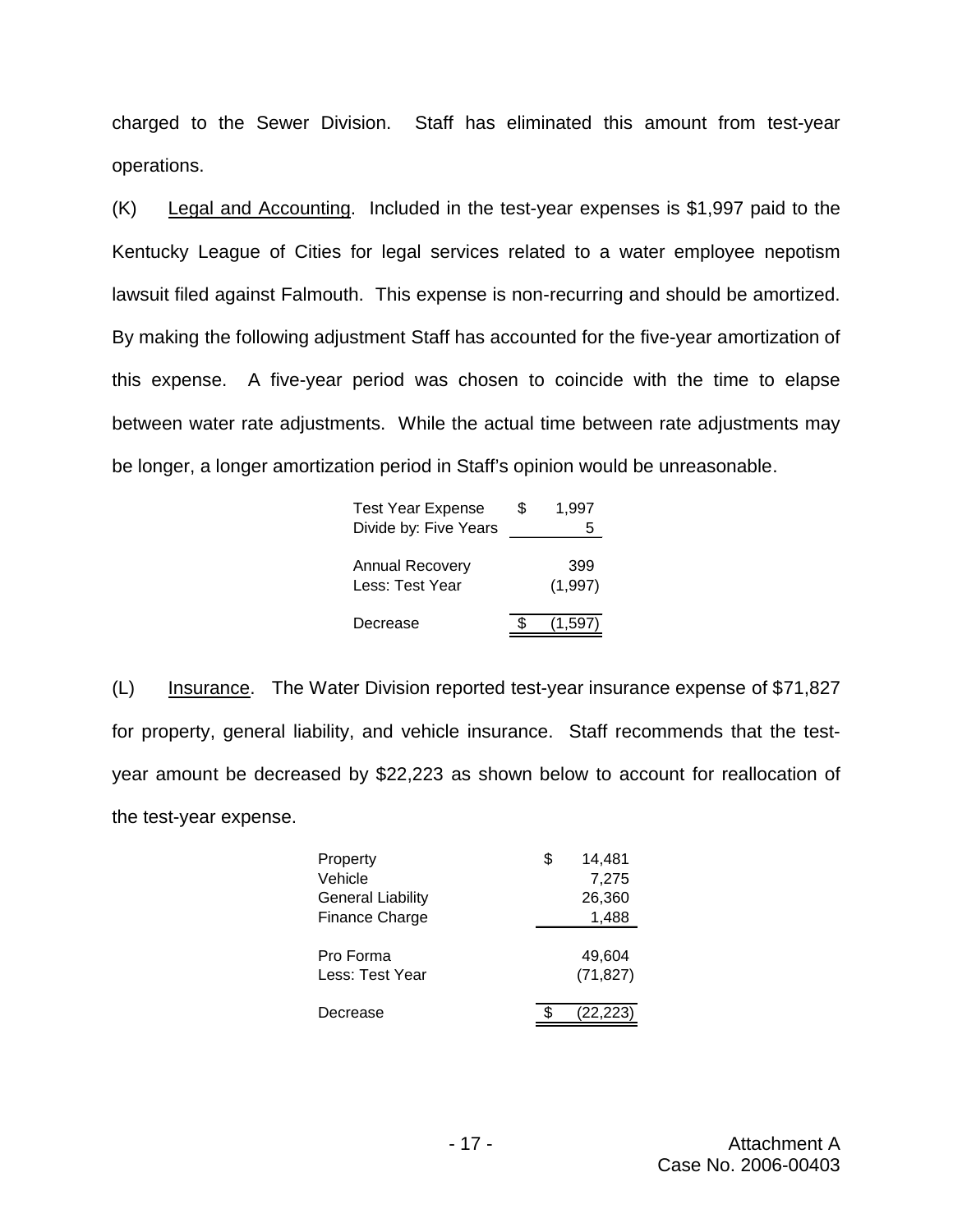The property insurance premiums included in Water Division operations by Staff are shown below. The amounts were determined by analysis of vendor premium summaries.

| <b>Property Insurance</b>                           |    |        |
|-----------------------------------------------------|----|--------|
| Kentucky League of Cities                           |    |        |
| 512 Shelby Street Building                          | \$ | 1,457  |
| 512 Shelby Street Chemical Building                 |    | 3,211  |
| US 27 South Water Tower                             |    | 707    |
| <b>WTP Clearwell</b>                                |    | 195    |
| WTP Backwash Basin                                  |    | 162    |
| <b>WTP New Clearwell</b>                            |    | 142    |
| WTP Old Filter Builidng                             |    | 1,066  |
| <b>WTP Settling Basin</b>                           |    | 106    |
| <b>WTP Sludge Pump</b>                              |    | 64     |
| <b>WTP Aeration Basin</b>                           |    | 373    |
| WTP Blower Buildings                                |    | 267    |
| Backhoe and Bob Cat \$851 Total, Split Water/Sewer/ |    |        |
| Electric, 32.92% to Water                           |    | 280    |
| Hartford Fire Insurance Company                     |    |        |
| 508 Shelby Street Chemical Building                 |    | 6,451  |
|                                                     |    |        |
| <b>Total Property</b>                               | S  | 14,481 |

All property insurance listed above is related entirely to water operations except for the backhoe and Bob Cat which are also used by the Sewer and Electric Divisions. The Water Division was allocated \$280 of the total \$851 premium based on the number of customers served by each division. Calculation of this allocation percentage was shown previously in the Salaries and Wages adjustment.

In the test-year Falmouth insured 53 vehicles or pieces of equipment excluding the backhoe and Bob Cat referred to above. Staff's allocation of insurance for these items to the Water Division is \$7,275. Staff's allocation was determined from a premium summary sheet listing all 53 items. Falmouth employees identified each item on the sheet that was used by the Water Division. Some items were identified as water use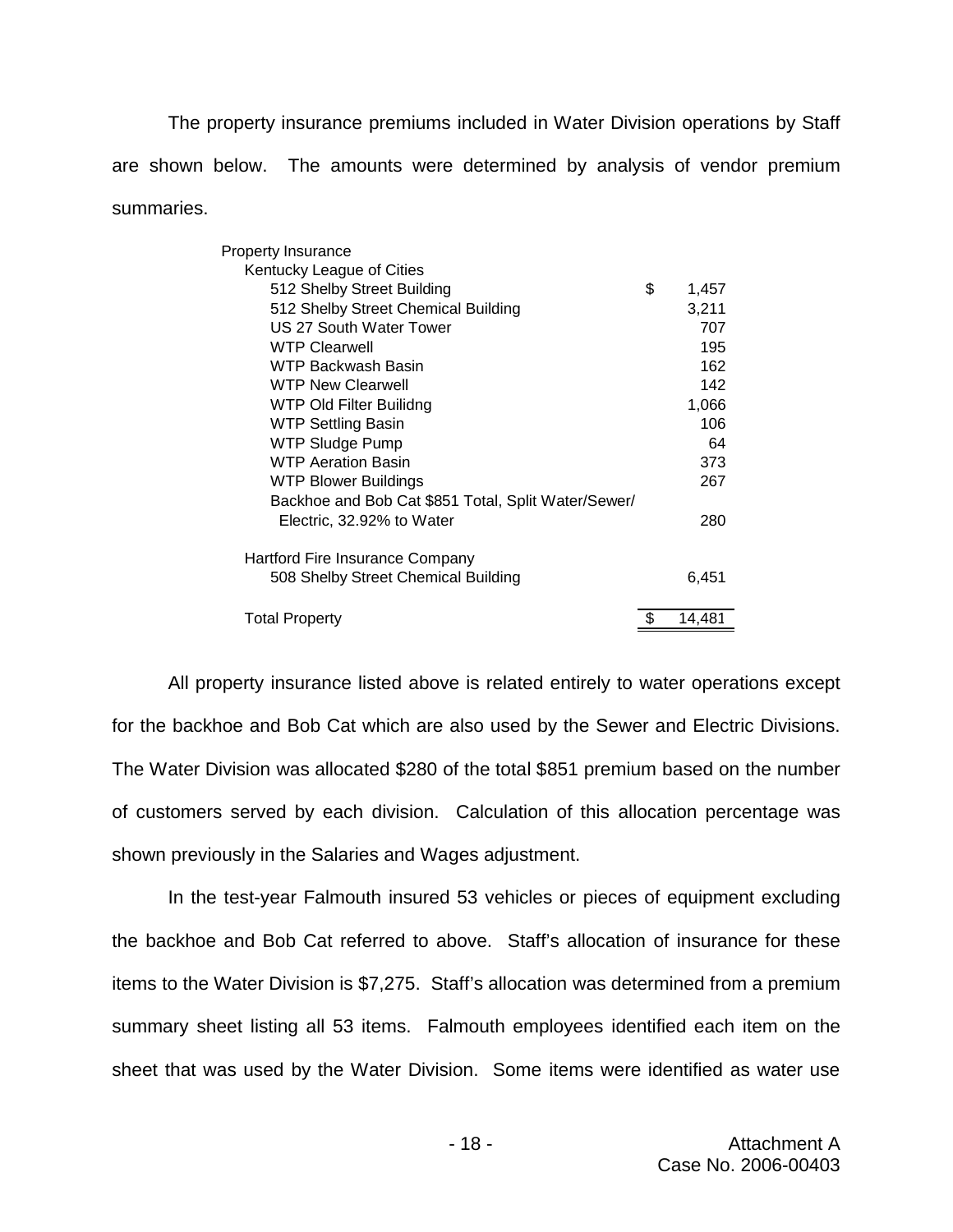only while others were identified as used to provide water, sewer, electric, and/or garbage services. The shared items were allocated based upon the number of customers served by each Operating Division using the item. Calculation of the allocation percentages used by Staff is shown below followed by the calculation of the vehicle and equipment insurance expense allocations.

|                                 | Number of      | Customers Percentage |                             | Number of      | Customers Percentage |
|---------------------------------|----------------|----------------------|-----------------------------|----------------|----------------------|
| <b>Water Unit</b><br>Sewer Unit | 1.042<br>1.012 | 50.73%<br>49.27%     | Water Unit<br>Electric Unit | 1.042<br>1.111 | 48.40%<br>51.60%     |
| Total                           | 2.054          | 100.00%              | Total                       | 2,153          | 100.00%              |

|                      |  | Vehicle Insurance |                              |    |              |            |             |
|----------------------|--|-------------------|------------------------------|----|--------------|------------|-------------|
|                      |  |                   |                              |    |              | Percent to | Allocated   |
|                      |  |                   | Kentucky League of Cities    |    | Premium      | Water Unit | Amount      |
|                      |  | Water Only        |                              |    |              |            |             |
|                      |  | 1989 Ford F600    |                              | \$ | 1,371        | 100%       | \$<br>1,371 |
|                      |  |                   | 1989 Chevrolet 3/4 Ton P/U   |    | 1,344        | 100%       | 1,344       |
|                      |  |                   | 1995 Chevrolet Dump Truck    |    | 1,376        | 100%       | 1,376       |
|                      |  |                   |                              |    |              |            |             |
|                      |  |                   | Shared by Water and Electric |    |              |            |             |
|                      |  |                   | 1979 Chevrolet Dump Truck    |    | 1,590        | 48.40%     | 770         |
|                      |  |                   |                              |    |              |            |             |
|                      |  |                   | Shared by Water and Sewer    |    |              |            |             |
|                      |  | 1999 Ford P/U     |                              |    | 1,611        | 50.73%     | 817         |
|                      |  | 2001 Ford P/U     |                              |    | 1,474        | 50.73%     | 748         |
|                      |  |                   | 1988 Dodge 1/2 Ton P/U       |    | 856          | 50.73%     | 434         |
|                      |  |                   | 1970 Ford 2 Ton Dump         |    | 818          | 50.73%     | 415         |
|                      |  |                   |                              |    |              |            |             |
| <b>Total Vehicle</b> |  |                   |                              |    | 7,275<br>\$. |            |             |
|                      |  |                   |                              |    |              |            |             |

The Water Division's portion of the test-year general liability insurance paid to the Kentucky League of Cities was \$26,360. Staff included this amount in its pro forma calculation.

Falmouth financed the total test-year insurance premium paid to the Kentucky League of Cities in the amount of \$163,892. The interest charge for this financing was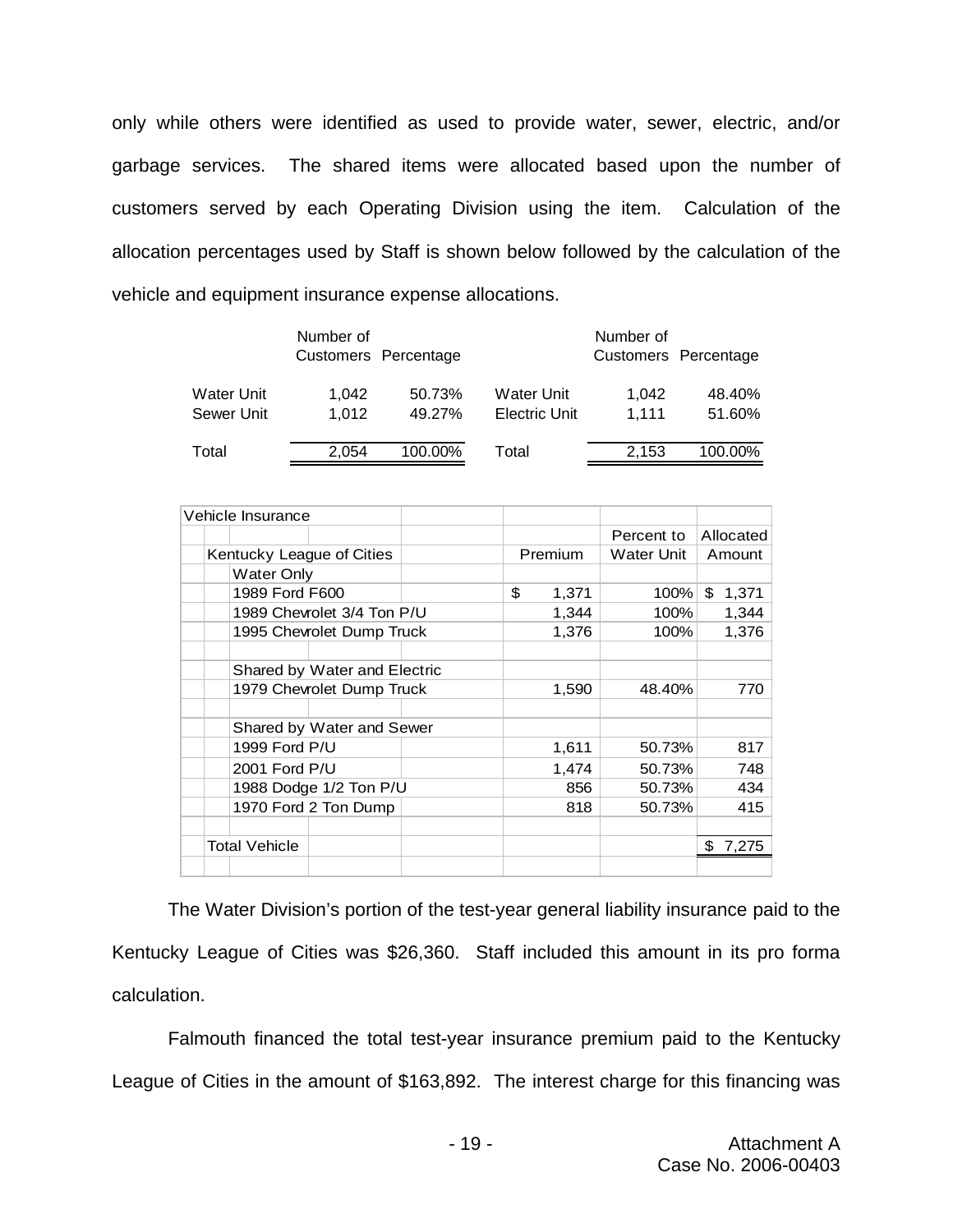\$5,852. Staff has included an allocation of this finance charge in its pro forma insurance calculation. Staff's finance charge allocation was based upon the total insurance premiums paid to the Kentucky League of Cities allocated by Staff to the Water Division (\$48,116 total water allocation - \$6,451 paid to Hartford Insurance) compared to the total financed insurance premium. The calculation is detailed below.

| <b>Finance Charges</b>                              |   |         |
|-----------------------------------------------------|---|---------|
| Total Kentucky League of Cities Insurance Allocated |   |         |
| to the Water Unit                                   | S | 41.665  |
| Divide by: Total Financed                           |   | 163,892 |
|                                                     |   |         |
| Percent of Finance Charge to Water                  |   | 25.42%  |
| Times: Finance Charge                               |   | 5,852   |
|                                                     |   |         |
| Finance Charge to Water                             |   |         |

(M) Repairs and Maintenance. The Water Division reported test-year repairs and maintenance expense of \$4,755. Staff previously increased this amount by \$23,126 as discussed in the section of this report pertaining to Reversal of Prior Period Payables. Through analysis of entries to this account Staff further recommends to decrease this account by \$2,515 as detailed below.

| Eliminated                                   | Ъ. | (560)   |
|----------------------------------------------|----|---------|
| Capitalized                                  |    | (709)   |
| Allocated to Sewer                           |    | (1,080) |
| Allcoated to Sewer, Electric,<br>and Garbage |    | (167)   |
| Decrease                                     |    | (2,515) |

The eliminated amounts were incurred by Falmouth for operations other than those of the Water Division and are detailed below.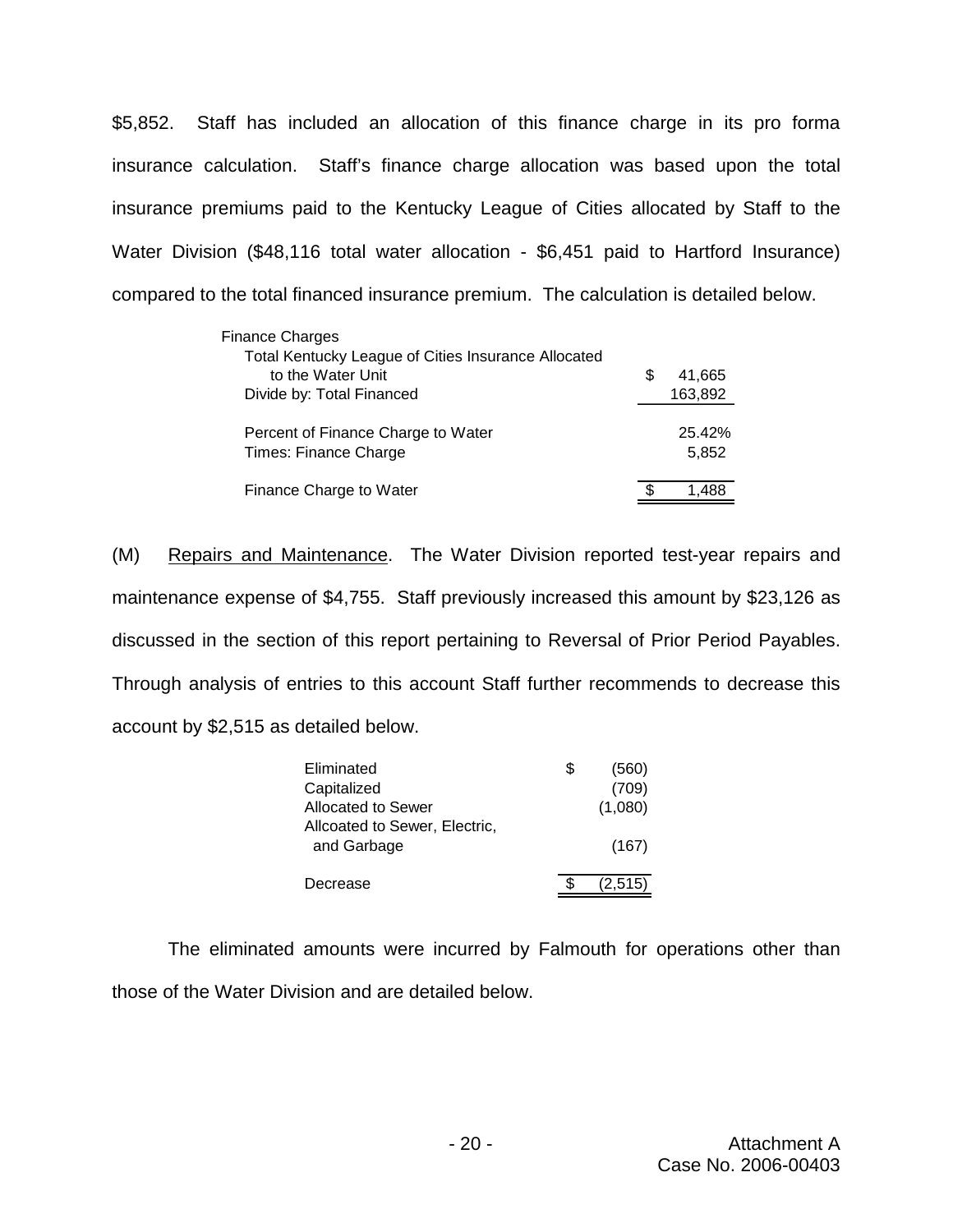| American Family Insurance<br>Econo Sign & Barricade<br>Kavanaugh Trucking<br>Econo Sign & Barricade |   | (260) Employee paid insurance<br>(49) Street signs<br>(199) Gravel city barn parking lot<br>(51) Handicapped signs |
|-----------------------------------------------------------------------------------------------------|---|--------------------------------------------------------------------------------------------------------------------|
| Total                                                                                               | S | (560)                                                                                                              |

The capitalized portion of the adjustment was for \$709 paid on January 18, 2005, to Neptune Equipment Co. in return for 10, 5/8"x3/4" meters and 3, 1" meters. This amount has been capitalized and included in Staff's determination of pro forma depreciation expense.

Repairs and maintenance included expenses totaling \$2,193 incurred for meter repairs. Staff has allocated a portion of this expense to the Sewer Division based on the total number of customers served by the Water and Sewer Divisions. The Sewer Division should share in the cost of maintaining meters since sewer billings are based on the water meter readings. The adjustment is shown below.

| Florence Winwater Works<br>National Waterworks<br>Florence Winwater Works | \$                | 632 Miscellaneous meter repairs expense<br>1,360 Miscellaneous meter repairs expense<br>200 Miscellaneous meter repairs expense |
|---------------------------------------------------------------------------|-------------------|---------------------------------------------------------------------------------------------------------------------------------|
| Total<br>Times: Percent to Water Unit                                     | 2,193             | 50.73% Calculation shown in insurance adjustment                                                                                |
| Allocated to Water Unit<br>Less: Test Year                                | 1,112<br>(2, 193) |                                                                                                                                 |
| Decrease                                                                  |                   |                                                                                                                                 |

The test-year expense included the cost of purchasing a 55 gallon barrel of oil held at the maintenance garage and used by all members of the Utility Fund. By making the following adjustment Staff has accounted for allocating this expense to each operating division of the Utility Fund using the maintenance garage based on the number of customers served by each division.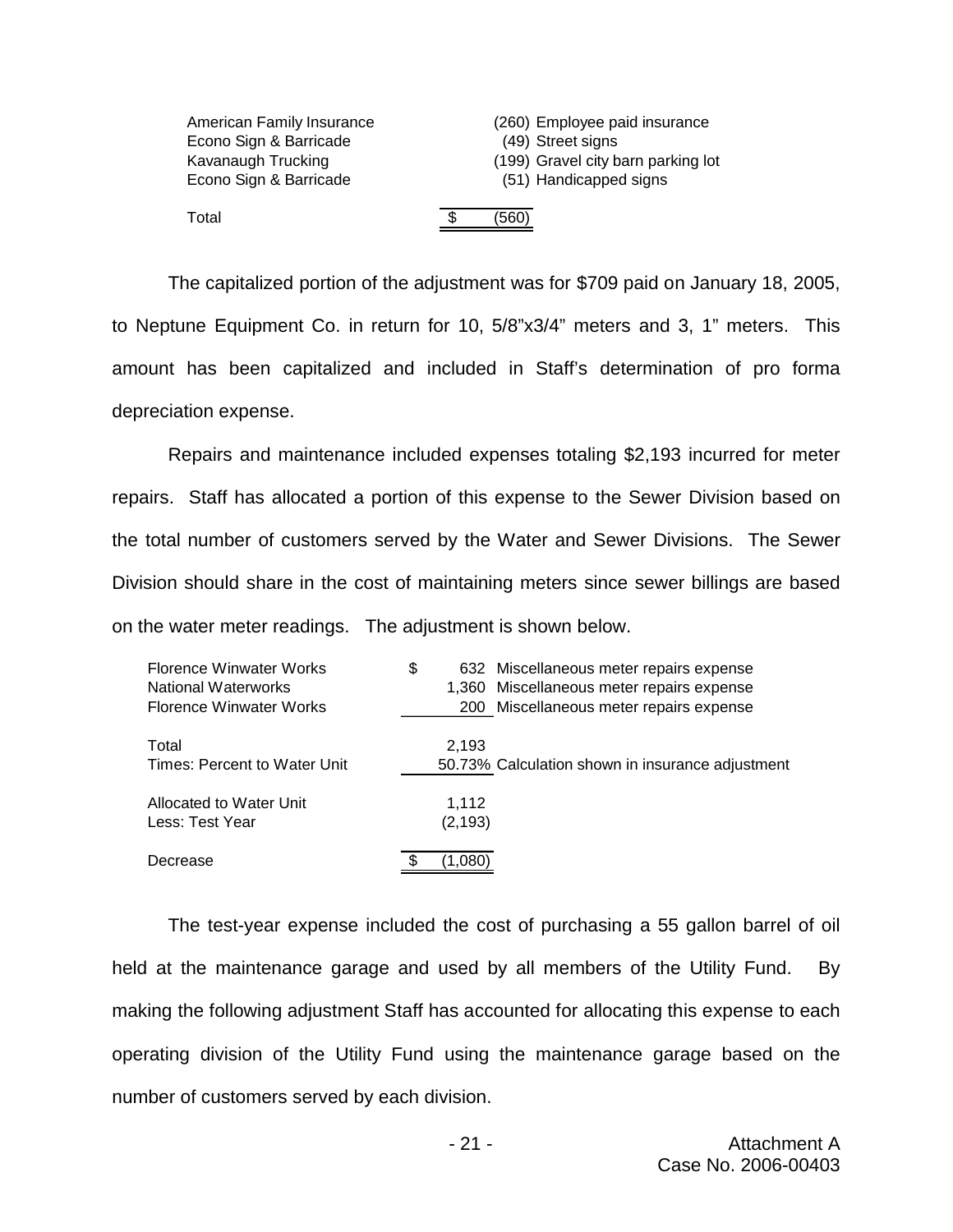| Kentucky Motor Service East, Inc.<br>Times: Percent to Water Unit | \$. | 223 55 gallons of 10W40<br>25.10% Calculation shown in salary adjustment |
|-------------------------------------------------------------------|-----|--------------------------------------------------------------------------|
| Allocated to Water Unit<br>Less: Test Year                        |     | 56<br>(223)                                                              |
| Decrease                                                          |     | 167                                                                      |

(N) Supplies. The Water Division reported test-year supplies of \$18,109. Staff previously decreased this amount by \$1,200 to capitalize the supply cost of installing four taps as discussed in the section of this report pertaining to the Salaries and Wages adjustment. Through analysis of entries to this account Staff further recommends to decrease Supplies by \$7,419 as detailed below.

| Eliminated                                   | \$(2,500) |
|----------------------------------------------|-----------|
| Capitalized                                  | (2,500)   |
| Allocated to Sewer                           | (1,716)   |
| Allocated to Sewer and Electric              | (338)     |
| Allcoated to Sewer, Electric,<br>and Garbage | (366)     |
| Decrease                                     | \$(7.419) |

The eliminated amounts were incurred by Falmouth for operations other than those of the Water Division and are detailed below.

| Econo Sign & Barricade        | (930) Stop signs<br>SS.      |
|-------------------------------|------------------------------|
| <b>Reis Concrete Products</b> | (876) Concrete storm culvert |
| Econo Sign & Barricade        | (103) No dumping signs       |
| ORR Safety Corp.              | (536) Wastewater equipment   |
| Econo Sign & Barricade        | (55) Railroad sign           |
|                               |                              |
| Total                         | \$(2,500)                    |

The amount capitalized by Staff includes the cost of a small utility trailer used jointly by the Water and Sewer Divisions and the cost of meters and meter installation supplies that should be capitalized. These capitalized meter supplies have been off-set by the amount previously capitalized by Staff for the four new taps. The cost of these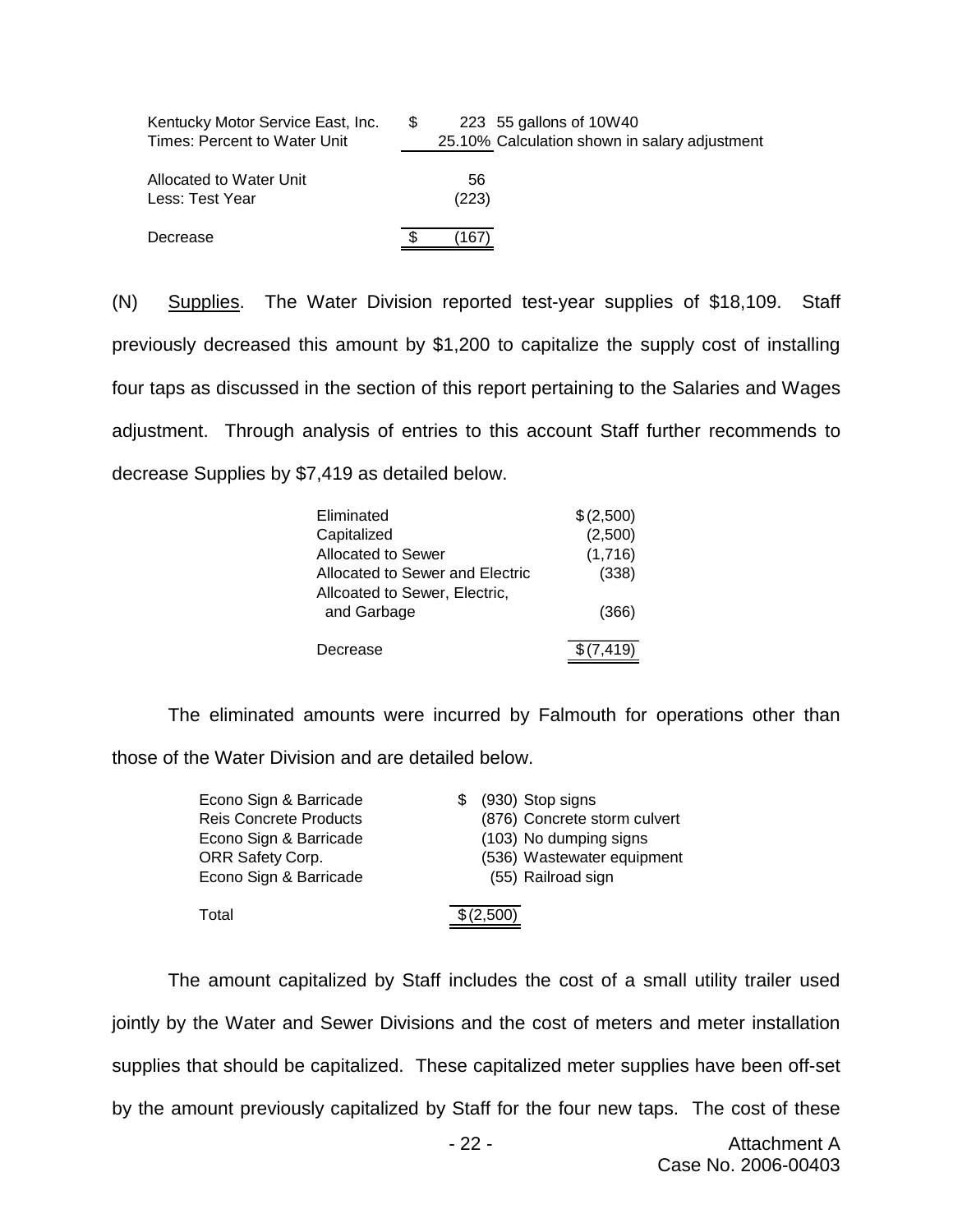taps was included in test-year supplies expenses but Staff has already removed \$1,200 of them through a previous adjustment. To remove them again would understate expenses and overstate plant in service. The following details this portion of the adjustment.

| Viking Supply, Inc.<br><b>M&amp;M</b> Trailor<br>Neptune Equipment<br><b>Florence Winwater</b> | \$(1,358) Meters and supplies<br>(775) Water and sewer utility trailor<br>(1,117) 20 water meters and supplies<br>(450) 24 meter boxes |
|------------------------------------------------------------------------------------------------|----------------------------------------------------------------------------------------------------------------------------------------|
| Total<br>Plus: Amount already capitalized<br>by Staff as explained in the Salary               | (3,700)                                                                                                                                |
| and Wage adjustment                                                                            | 1,200                                                                                                                                  |
| Additional to Capitalize                                                                       | \$(2,500)                                                                                                                              |

Staff identified the following items included in the supplies account that are shared with the Sewer Division. As previously discussed sewer billings are based on the water meter readings making allocation of meter expenses to the Sewer Division appropriate and necessary. The weed trimmer is used at the water and sewer plants. The allocation is based upon the number of customers served by each division.

| Anderson's Garage<br>National Waterworks<br><b>Florence Winwater</b><br>Viking Supply<br><b>Viking Supply</b> | S | 299               | Weed trimmer<br>769 Meter repair supplies<br>225 Meter repair supplies<br>1,322 Meter repair supplies<br>869 Meter repair supplies |
|---------------------------------------------------------------------------------------------------------------|---|-------------------|------------------------------------------------------------------------------------------------------------------------------------|
| Total<br>Times: Percent to Water Unit                                                                         |   | 3,483             | 50.73% Calculation shown in insurance adjustment                                                                                   |
| Allocated to Water Unit<br>Less: Test Year                                                                    |   | 1.767<br>(3, 483) |                                                                                                                                    |
| Decrease                                                                                                      |   |                   |                                                                                                                                    |

Included in the test-year expense was a \$503 repair to the backhoe that is used by the Water, Sewer, and Electric Divisions. The following adjustment was made to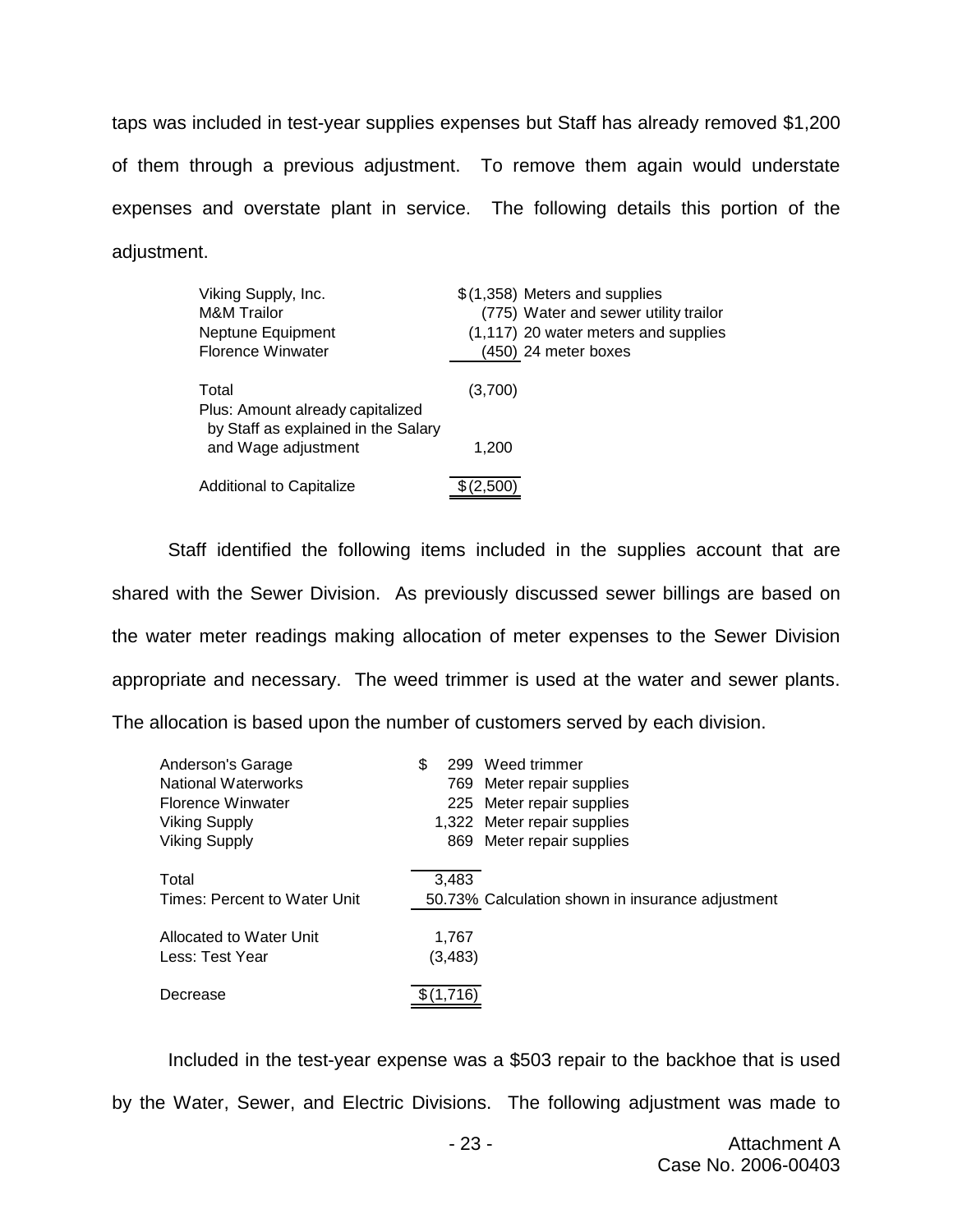reallocate this expense based on the number of customers served by each Operating

Division.

| Bowen Farm Supplies          | 503 Backhoe repair                            |
|------------------------------|-----------------------------------------------|
| Times: Percent to Water Unit | 32.92% Calculation shown in salary adjustment |
| Allocated to Water Unit      | 166                                           |
| Less: Test Year              | (503)                                         |
| Decrease                     | (338)                                         |

Included in the test-year expense was \$549 for the purchase of storage bins for the maintenance garage which is used by the Water, Sewer, Electric, and Garbage Divisions. The following adjustment was made to reallocate this expense based on the number of customers served by each Operating Division.

| <b>Falmouth Lumber and Supply</b> | 549 Bolt bins at maintenance garage           |
|-----------------------------------|-----------------------------------------------|
| Times: Percent to Water Unit      | 25.10% Calculation shown in salary adjustment |
| Allocated to Water Unit           | 138                                           |
| Less: Test Year                   | (503)                                         |
| Decrease                          | (366)                                         |

(O) Uniforms. Test-year employee uniform expense was reported at \$4,594 by the Water Division. Staff has decreased this amount by \$2,288 to account for the reallocation of current uniform expenses. Currently, Falmouth pays water plant operators, field employees, and office employees, \$500, \$381.68, and \$125, respectively, per year for uniforms. The allocation of these expenses follows the allocation of employee salaries and wages as previously discussed. Staff's adjustment is calculated below.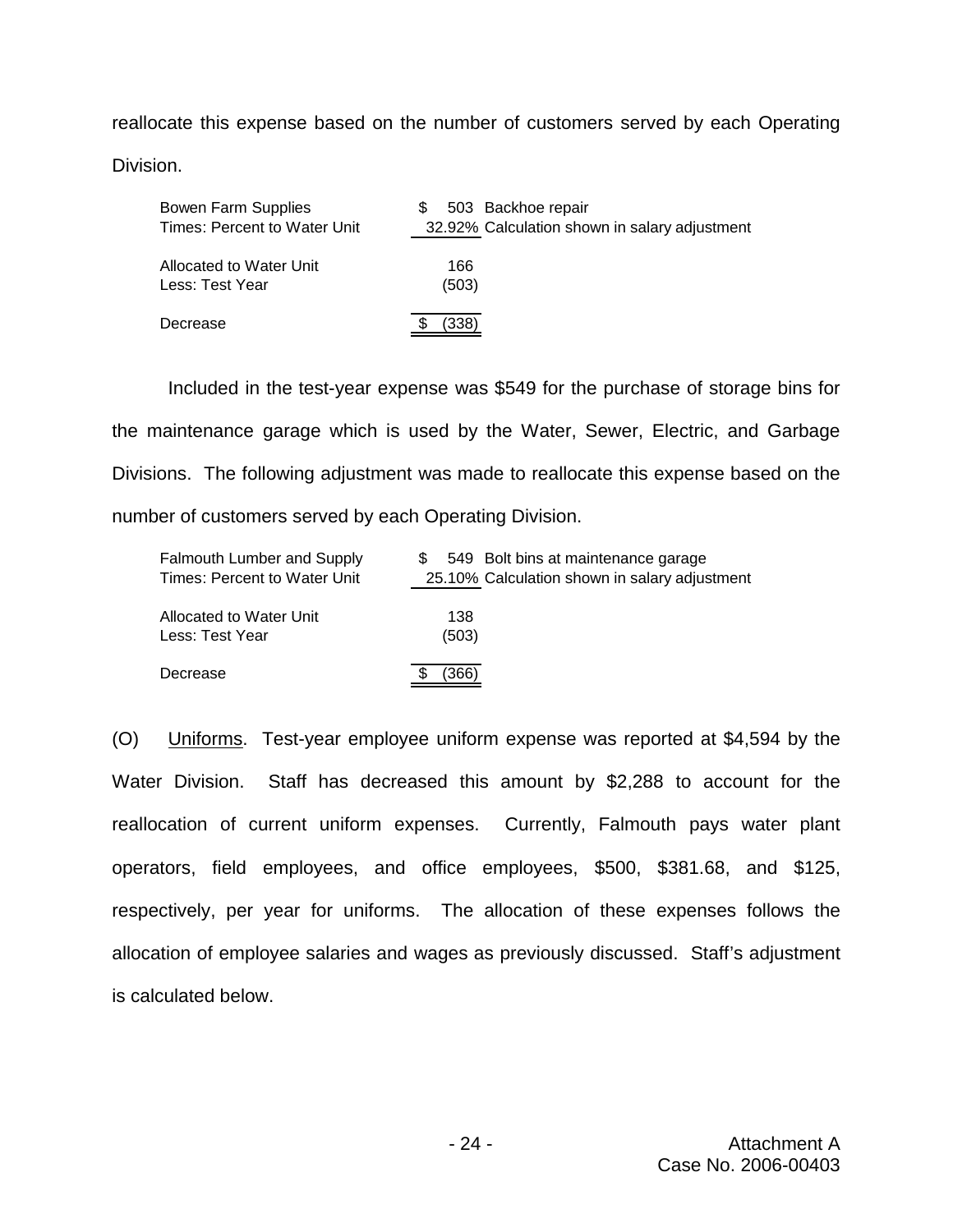|                                              |           | Percent of |           |
|----------------------------------------------|-----------|------------|-----------|
|                                              | Annual    | Payroll to | Uniforms  |
|                                              | Allowance | Water      | to Water  |
| <b>Field Employees</b>                       |           |            |           |
| Maint.-Water, Sewer, Electric                | \$<br>382 | 30.00%     | 115<br>\$ |
| <b>Water Plant Operator</b>                  | 500       | 100.00%    | 500       |
| Maint.-Water, Electric (Meter Reader)        | 382       | 35.71%     | 136       |
| Maint.-Water, Sewer, Electric (Meter Reader) | 382       | 35.71%     | 136       |
| Oper. Manager-Water, Sewer                   | 500       | 50.00%     | 250       |
| Maint.-Water, Sewer, Electric (Meter Reader) | 382       | 30.71%     | 117       |
| Maint.-Water, Sewer                          | 382       | 60.00%     | 229       |
| Supervisor-Water, Sewer, Electric, Garbage   | 382       | 30.00%     | 115       |
| Forman-Electric, Water                       | 382       | 25.00%     | 95        |
| <b>Water Plant Operator</b>                  | 500       | 100.00%    | 500       |
| <b>Total Field</b>                           | 4,172     |            | 2,193     |
| <b>Office Employees</b>                      |           |            |           |
| Clerk, Part-Time                             | 125       | 22.59%     | 28        |
| <b>County Clerk</b>                          | 125       | 22.59%     | 28        |
| Deputy Clerk                                 | 125       | 22.59%     | 28        |
| Clerk                                        | 125       | 22.59%     | 28        |
| <b>Total Office</b>                          | 500       |            | 113       |
|                                              |           |            |           |
| Total                                        | 4,672     |            | 2,306     |
| Less: Test Year                              |           |            | (4, 594)  |
| Decrease                                     |           |            | \$(2,288) |

(P) Gasoline. The Water Division reported test-year gasoline expense of (\$697). The negative balance was the result of posting errors to the account for reversing entries as discussed and corrected by Staff previously. Staff's adjustment to correct the posting error restated the amount to \$3,708. Staff further recommends this amount be decreased by \$1,827 to account for the allocation of Sewer Division gasoline expenses.

All gasoline purchases of the Utility Fund Operating Divisions are made from Licking Valley Oil, Inc. The purchases are charged directly to the Water, Electric, and Garbage Divisions by the clerk's office when monthly review of the purchase invoice summaries is performed to make payment on the account. During this process all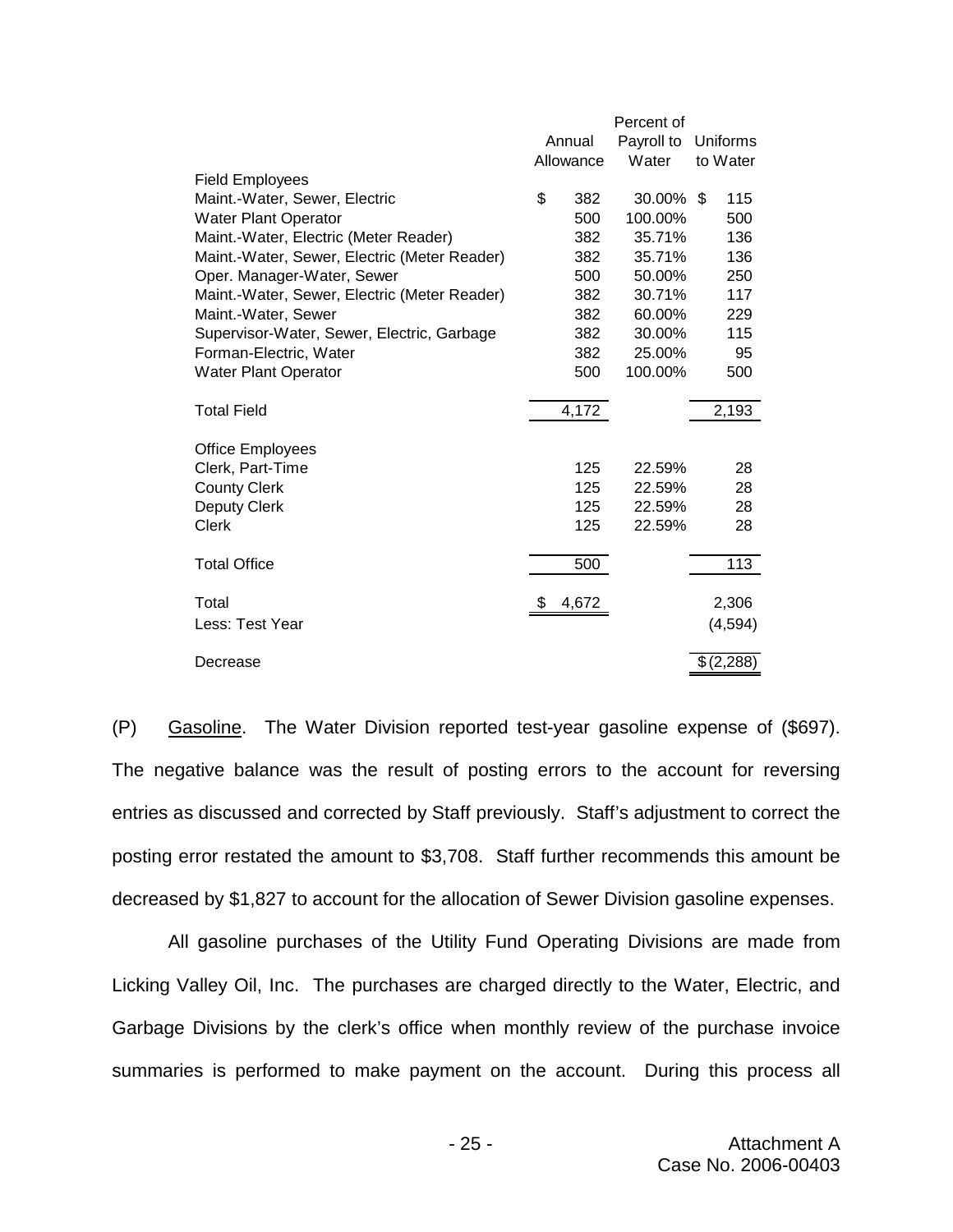gasoline used for sewer operations is charged to the Water Division. An allocation is then necessary to remove the sewer related expense from the Water Division's operations. Absent a better allocation method Staff has used the number of customers served by each division as its basis for allocation. Staff's adjustment is detailed below.

| <b>Book Balance</b><br><b>Reversing Entry Adjustment</b> | \$<br>(697)<br>4,405 |                                                  |
|----------------------------------------------------------|----------------------|--------------------------------------------------|
| Water and Sewer Gasoline<br>Times: Percent to Water      | 3,708                | 50.73% Calculation shown in insurance adjustment |
| Amount to Water<br>Less: Water and Sewer Gasoline        | 1.881<br>(3,708)     |                                                  |
| Decrease                                                 | 1.827                |                                                  |

(Q) Equipment Expense. Rental fees for a port-o-potty located at the city park were included in test-year equipment expense. This amount has been removed by Staff.

(R) Maintenance Garage. Falmouth operates and maintains a city garage from which it manages the daily operation and maintenance of its Water, Sewer, Electric, and Garbage Divisions. The Water Division should be allocated a share of the cost for operating and maintaining this facility. Test-year expenses have been increased by \$2,315 to account for this allocation.

The costs identified for operating this facility are listed below. Absent a more reasonable allocation method, Staff has allocated these expenses based on the number of customers served by each division. Staff adjusted the depreciable life assigned to the garage from the 20 years as used by Falmouth to 50 years. Falmouth used a 20 year depreciable life for this building but 50 for other buildings included on its depreciation schedules reviewed by Staff. It is Staff's position that 50 years is more reasonable.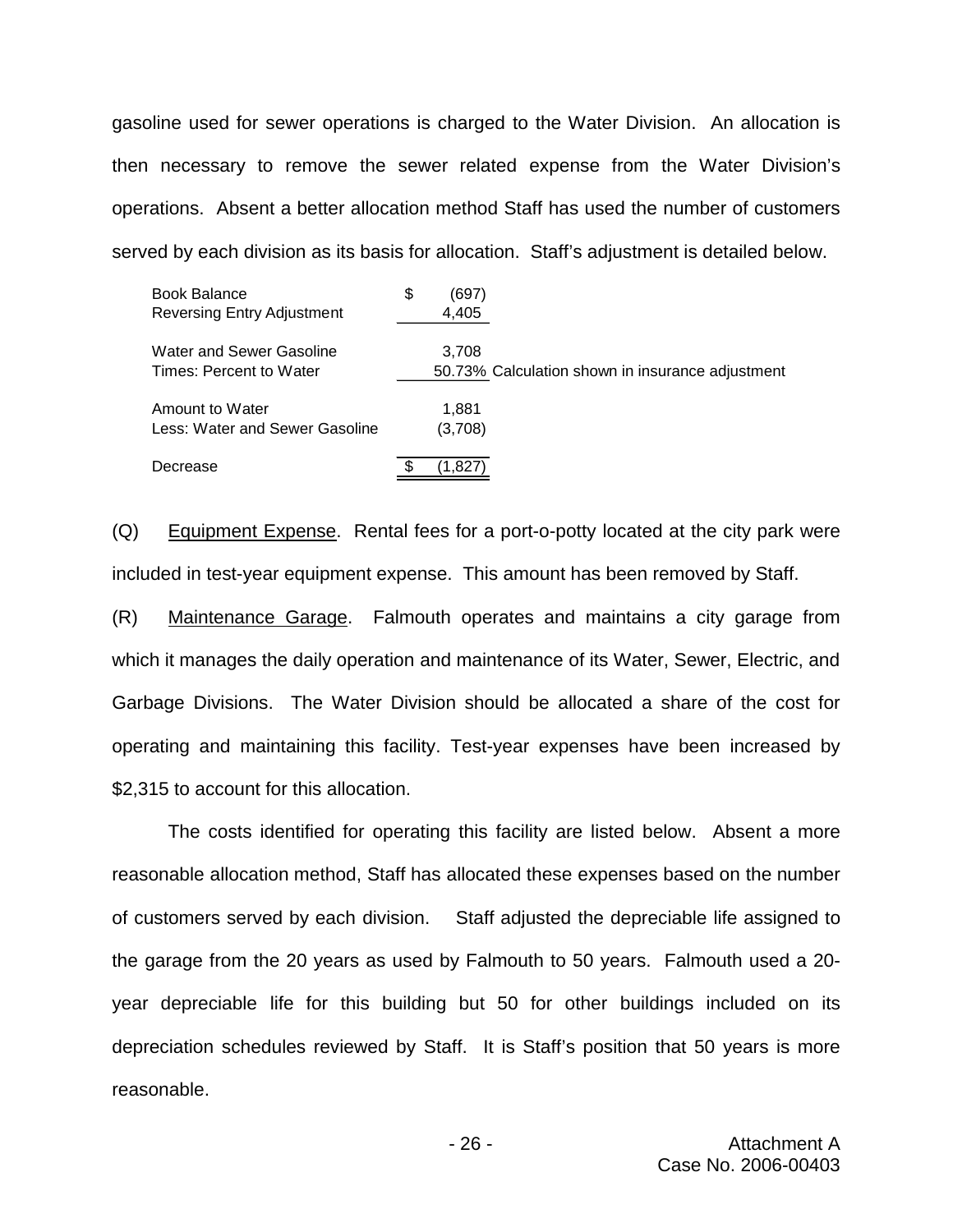| Electric                                    | \$<br>1.104 |                                               |
|---------------------------------------------|-------------|-----------------------------------------------|
| Gas                                         | 2.074       |                                               |
| Telephone                                   | 2.124       |                                               |
| Insurance                                   | 796         |                                               |
| Depreciation (\$156,235 cost / 50 Years)    | 3,125       |                                               |
| <b>Total Maintenance Garage to Allocate</b> | 9.223       |                                               |
| Times: Percent to Water                     |             | 25.10% Calculation shown in salary adjustment |
| Allocated to Water                          | 2,315       |                                               |

(S) City Hall. As discussed previously all administrative functions of the Water Division are performed by the City Clerk's Office which is housed in the City Hall building. As such, a portion of the costs to operate City Hall should be allocated to the Water Division. The following expenses were identified as being incurred for the operation of City Hall and allocable.

| 228<br>Water<br>98<br>Sewer<br>192<br>Garbage<br>Phone<br>3,464<br>1,073<br>Door Mats<br>2,250<br><b>Supplies</b><br>2,194<br>Repair and Maintenance<br>375<br>Cleaning<br>2,711<br>Insurance<br>22,492<br>Depreciation<br>City Hall Expense to Allocate<br>37,689 | Electric | \$<br>2,611 |
|--------------------------------------------------------------------------------------------------------------------------------------------------------------------------------------------------------------------------------------------------------------------|----------|-------------|
|                                                                                                                                                                                                                                                                    |          |             |
|                                                                                                                                                                                                                                                                    |          |             |
|                                                                                                                                                                                                                                                                    |          |             |
|                                                                                                                                                                                                                                                                    |          |             |
|                                                                                                                                                                                                                                                                    |          |             |
|                                                                                                                                                                                                                                                                    |          |             |
|                                                                                                                                                                                                                                                                    |          |             |
|                                                                                                                                                                                                                                                                    |          |             |
|                                                                                                                                                                                                                                                                    |          |             |
|                                                                                                                                                                                                                                                                    |          |             |
|                                                                                                                                                                                                                                                                    |          |             |
|                                                                                                                                                                                                                                                                    |          |             |

The identified expenses were first allocated to all offices that are housed in City Hall which are the Mayor's Office, the County Clerk's Office, and the City Council's Chambers. These office's and chambers consist of one, four, and six people, respectively. The allocation to each office was based on the total number of annual hours spent by these people in City Hall on official business. The allocations are shown below.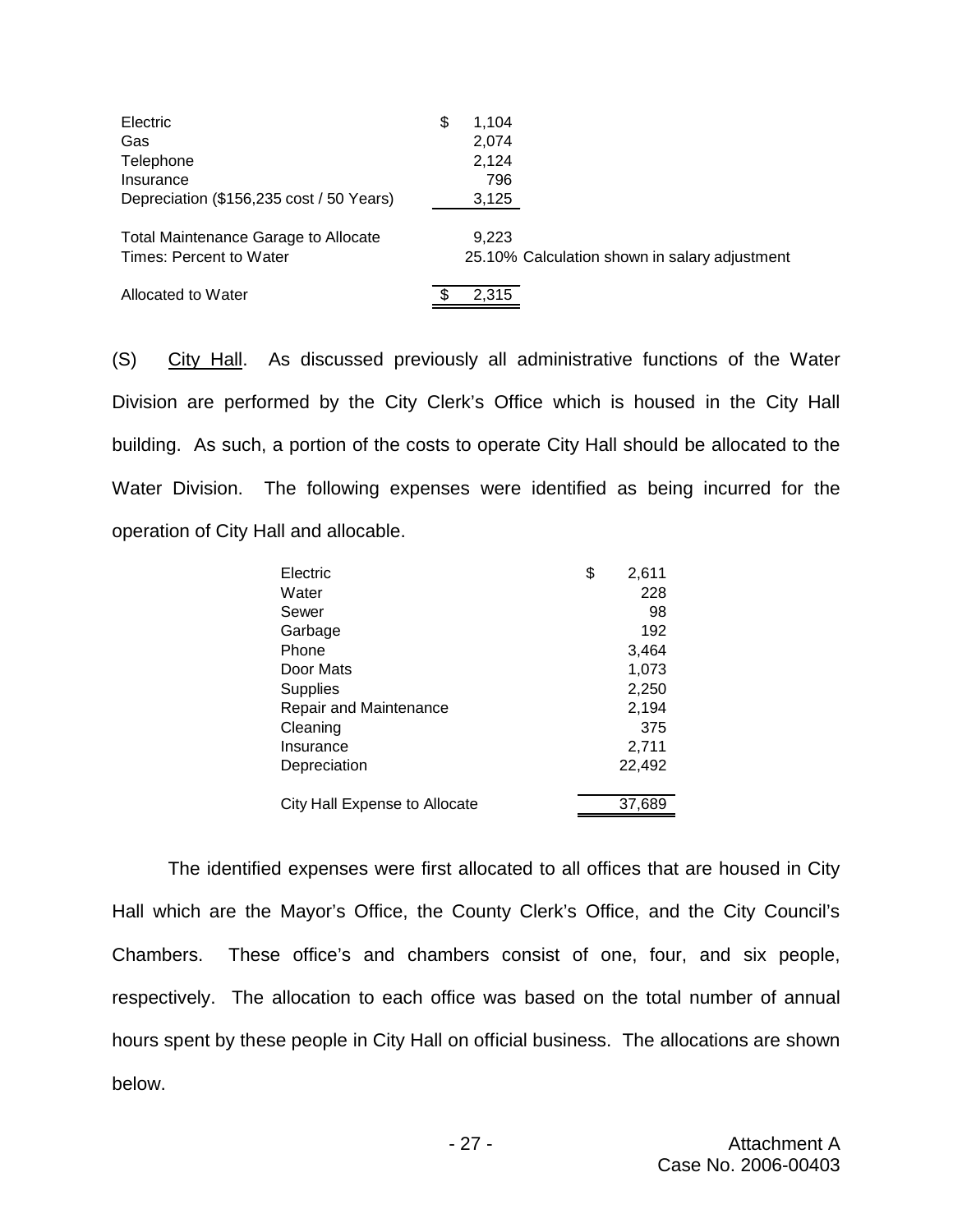|                                                                                                          | <b>City Hall</b><br>Collective<br>Hours Used<br>Annually | Percent   | <b>City Hall</b><br>Expense<br>Allocation |
|----------------------------------------------------------------------------------------------------------|----------------------------------------------------------|-----------|-------------------------------------------|
| Mayor (1 person, 8 hrs./day, 5 days/week,<br>52 weeks per year)                                          | 2,080.00                                                 | 20.99% \$ | 7,909                                     |
| Clerk's Office (Used actual test-year hours<br>as shown in salary adjustment $+2,080$ hrs.<br>for Clerk) | 7,687.50                                                 | 77.56%    | 29,232                                    |
| City Council (6 members, 2 hrs/mth each)                                                                 | 144.00                                                   | 1.45%     | 548                                       |
| <b>Total City Hall Hours</b>                                                                             | 9.911.50                                                 | 100.00%   | \$.<br>37,689                             |

The \$29,232 allocated to the Clerk's Office was then allocated to the Water Division following the City Clerk's salaries and wages allocation as previously discussed.

| Clerk's Share of City Hall Expense<br>Times: 90 percent         |    | 29.232<br>90% Shown and explained in salary adjustment  |
|-----------------------------------------------------------------|----|---------------------------------------------------------|
| Allocated to Utility Fund<br><b>Times: Water Unit Customers</b> |    | 26.309<br>25.10% Calculation shown in salary adjustment |
| Water Unit's Share of City Hall Expense                         | S. | 6,603                                                   |

Water Division test-year expenses have been increased by \$6,603 to account for the allocation of expenses to operate City Hall.

(T) Depreciation. For the test-year the Water Division reported depreciation expense of \$81,529. Falmouth calculates Water Division depreciation using a combined Water and Sewer Division depreciation schedule. This schedule includes all Water and Sewer Division assets. The Water Division is allocated half of the depreciation expense taken on all assets included on this schedule. Falmouth requested to recover \$50,000 of the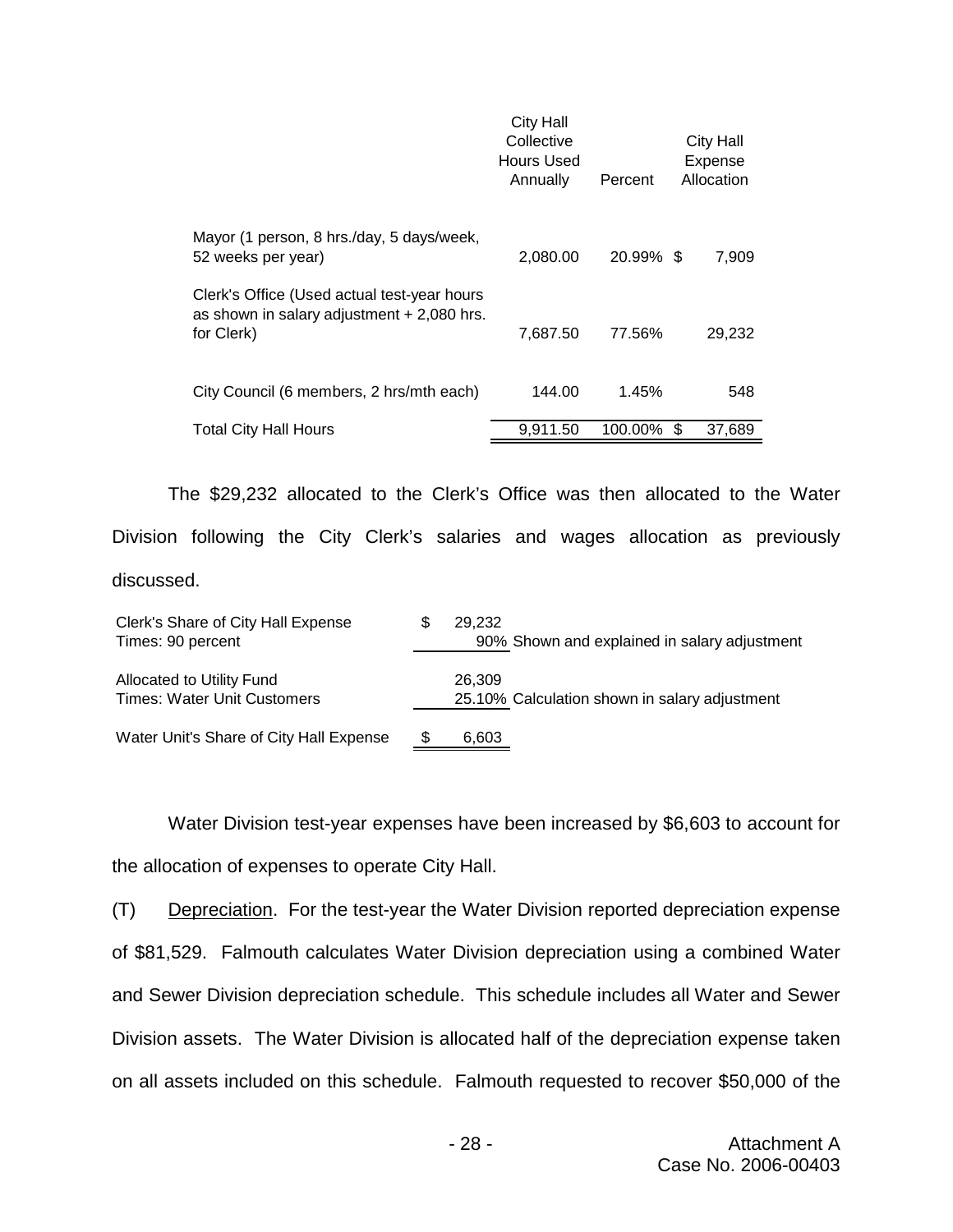test-year depreciation, plus \$114,000 for its capital improvement plan, as shown below, for a total recovery of \$164,000.<sup>4</sup>

| Falmouth's Capital Improvement Plan |              |
|-------------------------------------|--------------|
| <b>Baffle Clearwells</b>            | \$<br>30,000 |
| <b>Paint Clearwell</b>              | 10,000       |
| Replace Raw Water Totalizer         | 4,000        |
| Valve Replacement                   | 20,000       |
| <b>Paint Elevated Tank Exterior</b> | 10,000       |
| <b>Hydrant Replacement</b>          | 10,000       |
| Meter Replacement                   | 10,000       |
| Main Replacement                    | 15,000       |
| Main Cleaning                       | 5,000        |
|                                     |              |
| Total                               | 114.00       |

Staff recommends that test-year depreciation expense be decreased by \$2,088

as calculated and explained below.

| Depreciation of Plant from Water     |   |           |
|--------------------------------------|---|-----------|
| and Sewer Plant Schedule             | S | 70,316    |
| Depreciation on Meter Replacements   |   | 1,360     |
| Depreciation on Capitalized Items by |   |           |
| Staff                                |   | 71        |
| <b>Tank Painting Amortization</b>    |   | 5,956     |
| <b>Raw Water Totalizer</b>           |   | 68        |
| Backhoe                              |   | 1,669     |
|                                      |   |           |
| Pro Forma                            |   | 79.441    |
| Less: Test Year                      |   | (81, 529) |
|                                      |   |           |
| Adjustment                           |   | (2,u      |

With the assistance of Falmouth's employees Staff identified those assets included on Falmouth's combined Water and Sewer Division depreciation schedule that are dedicated 100 percent to water operations. All depreciation on these assets was assigned by Staff to the Water Division. The depreciable lives assigned to these assets by Falmouth fall within those prescribed by the National Association of Regulatory Utility

<sup>4</sup> Id., Item 25, Page 15 of 26.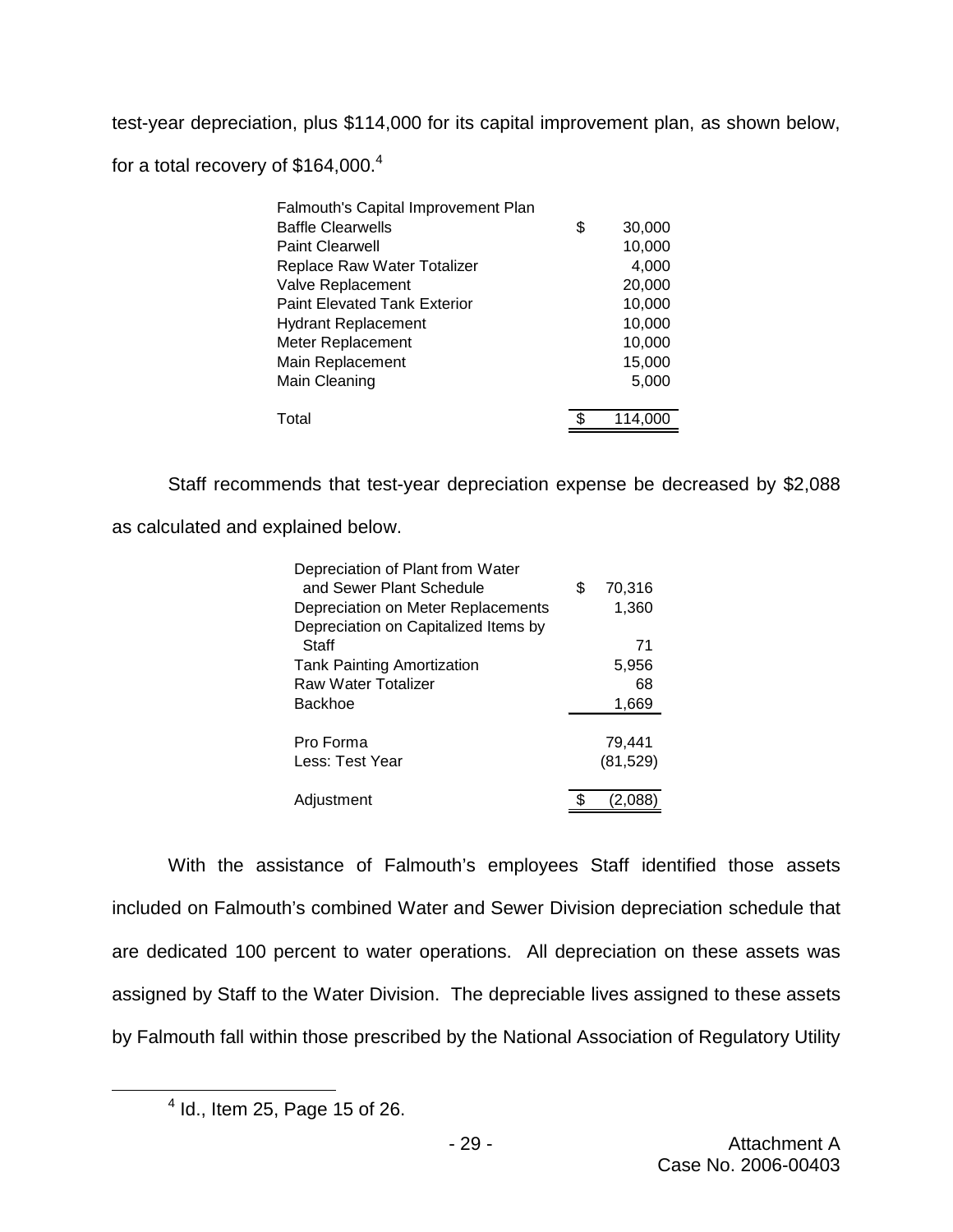Commissioners ("NARUC") and have been adopted by Staff. The following schedule details depreciation of these assets.

| Year in                                                  |              |      | Annual       |
|----------------------------------------------------------|--------------|------|--------------|
| Service<br>Asset                                         | Cost         | Life | Expense      |
| 1974 Oak Haven Water Line                                | \$<br>11,970 | 50   | \$<br>239    |
| 1983 Clorinator                                          | 1,634        | 50   | 33           |
| 1988 Equipment                                           | 54,480       | 50   | 1,090        |
| 1988 Equipment                                           | 45,667       | 50   | 913          |
| 1988 Water Line                                          | 10,364       | 50   | 207          |
| 1987 New Water Plant                                     | 930,336      | 40   | 23,258       |
| 1993 Water Plant Renovation                              | 1,442,206    | 50   | 28,844       |
| 1996 Chlorination Booster                                | 4,048        | 50   | 81           |
| 1997 Water Plant Equipment                               | 60,890       | 50   | 1,218        |
| 1997 Water Plant Equipment                               | 1,996        | 50   | 40           |
| 1997 Water Tower/Central Coating                         | 38,670       | 50   | 773          |
| 1997 Heritage Ent-fix water plant                        | 26,353       | 50   | 527          |
| 1998 Waterfill Station                                   | 9,800        | 50   | 196          |
| 2001 Tank                                                | 600,000      | 50   | 12,000       |
| 2001 Waterfill Station                                   | 44,814       | 50   | 896          |
| Total Water Plant included by Staff from Water and Sewer |              |      |              |
| Plant Schedule Other Than 2004 Meters and Vehicles       |              |      | 70,316<br>\$ |

Test-year depreciation expense includes \$2,623 for depreciation of meter replacements made during 2004. The cost of the meter replacements listed on Falmouth's depreciation schedule is \$78,707. The test-year deprecation expense represents a 15-year service life for the meters with half the annual deprecation expense being allocated to the Water Division while half is allocated to the Sewer Division. These meter replacements are not included by Staff in the schedule above.

The meter replacement cost is included in Falmouth's capital improvement plan annually at \$10,000. Also, a portion of the meter replacement cost is related to Staff's adjustment to correct the reversal of prior period payables for Plant in Service in the amount of \$23,126 as previously discussed. To minimize confusion regarding these accounting entries, Staff has not attempted to make adjustments to Falmouth's records.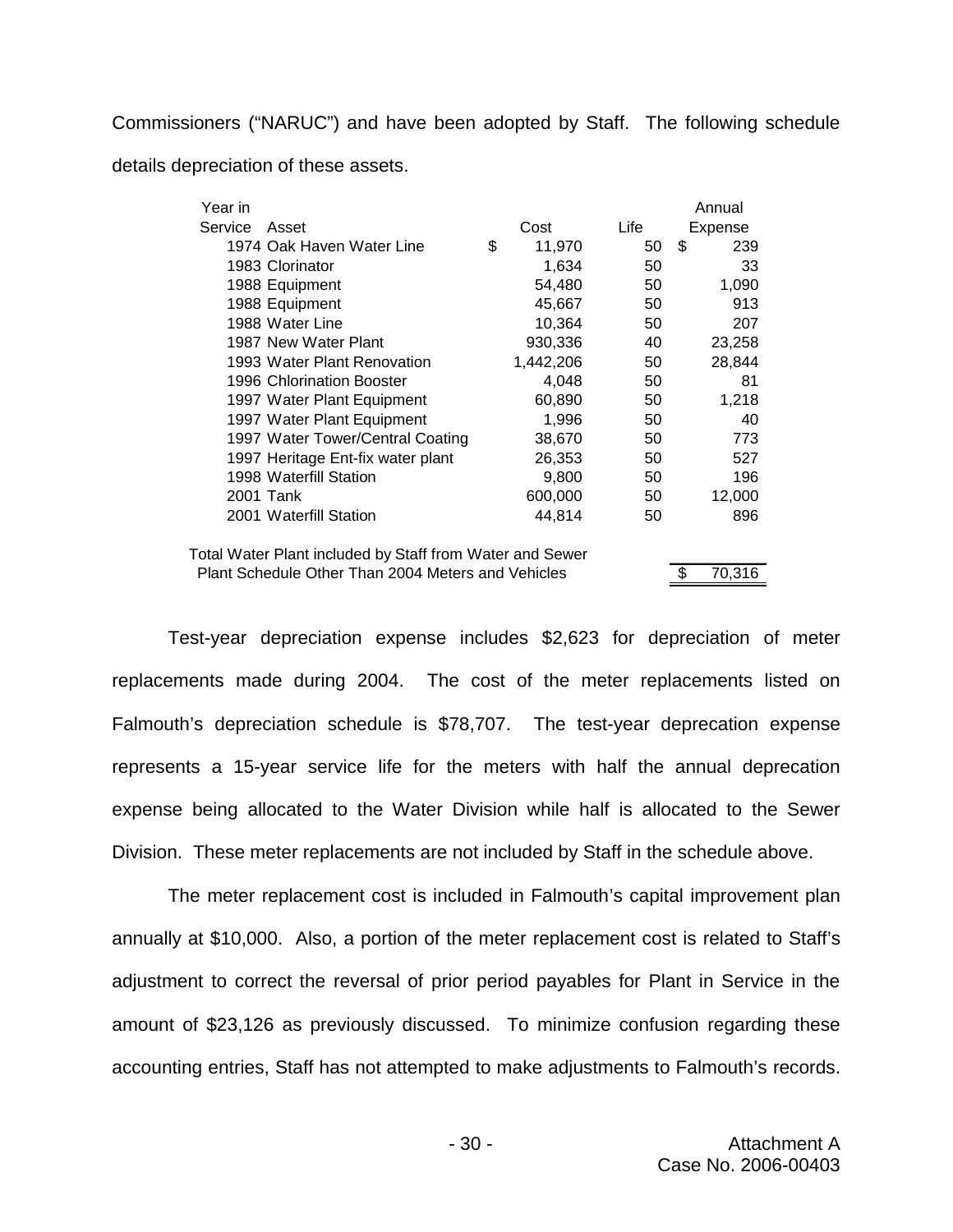Instead, Staff has reviewed all related invoices and information regarding meter replacements to determine the appropriate annual recovery.

Through Falmouth's meter replacement program it has replaced one 6" compound meter used to serve Pendleton County Water District at a cost of \$11,790, one 8" Dyer meter used to serve East Pendleton Water District at a cost of \$11,552, another 8" Dyer meter used to serve East Pendleton Water District at a cost of \$11,700, one 3" meter for an industrial customer at a cost of \$3,700 and 1,100, ¾-inch meters and three, 1-inch meters at a total cost of \$46,406.

Depreciation of the three wholesale meters has been assigned entirely to the Water Division but the others have been split 51 percent to the Water Division and 49 percent to the Sewer Division based on the number of customers served by each division. This percentage is calculated in the section of this report dedicated to insurance. This split is appropriate and necessary since the sewer billings are based on the meter readings. To determine the annual recovery Staff assigned a service-life of 40-years with a 10 percent salvage value as recommended by NARUC. The 40-year life is the middle of NARUC's recommended life range of 35-45 years. Staff's calculation is presented below.

|      |                            |              | Cost Less   |       |               | Percent    |           |
|------|----------------------------|--------------|-------------|-------|---------------|------------|-----------|
|      |                            |              | 10%         |       | Annual        | Allocate   | Allocated |
| Date | Vendor                     | Amount       | Salvage     |       | Life Recovery | to Water   | to Water  |
|      | 10/03 National Waterworks  | \$<br>11,790 | 10.611<br>S | 40 \$ | 265           | 100.00% \$ | 265       |
| 2/04 | <b>National Waterworks</b> | 11,552       | 10.397      | 40    | 260           | 100.00%    | 260       |
|      | 12/06 Dyer Meter Service   | 11,700       | 10,530      | 40    | 263           | 100.00%    | 263       |
|      | 12/06 Dyer Meter Service   | 3,700        | 3,330       | 40    | 83            | 50.73%     | 42        |
| 6/04 | Neptune, 3/4 & 1 inch      | 23,676       | 21,308      | 40    | 533           | 50.73%     | 270       |
| 7/04 | Neptune, 3/4 & 1 inch      | 20,115       | 18,104      | 40    | 453           | 50.73%     | 230       |
| 8/04 | Neptune, 3/4 & 1 inch      | 2,615        | 2,354       | 40    | 59            | 50.73%     | 30        |
|      |                            |              |             |       |               |            |           |
|      |                            | 85,148       |             |       |               |            | 1,360     |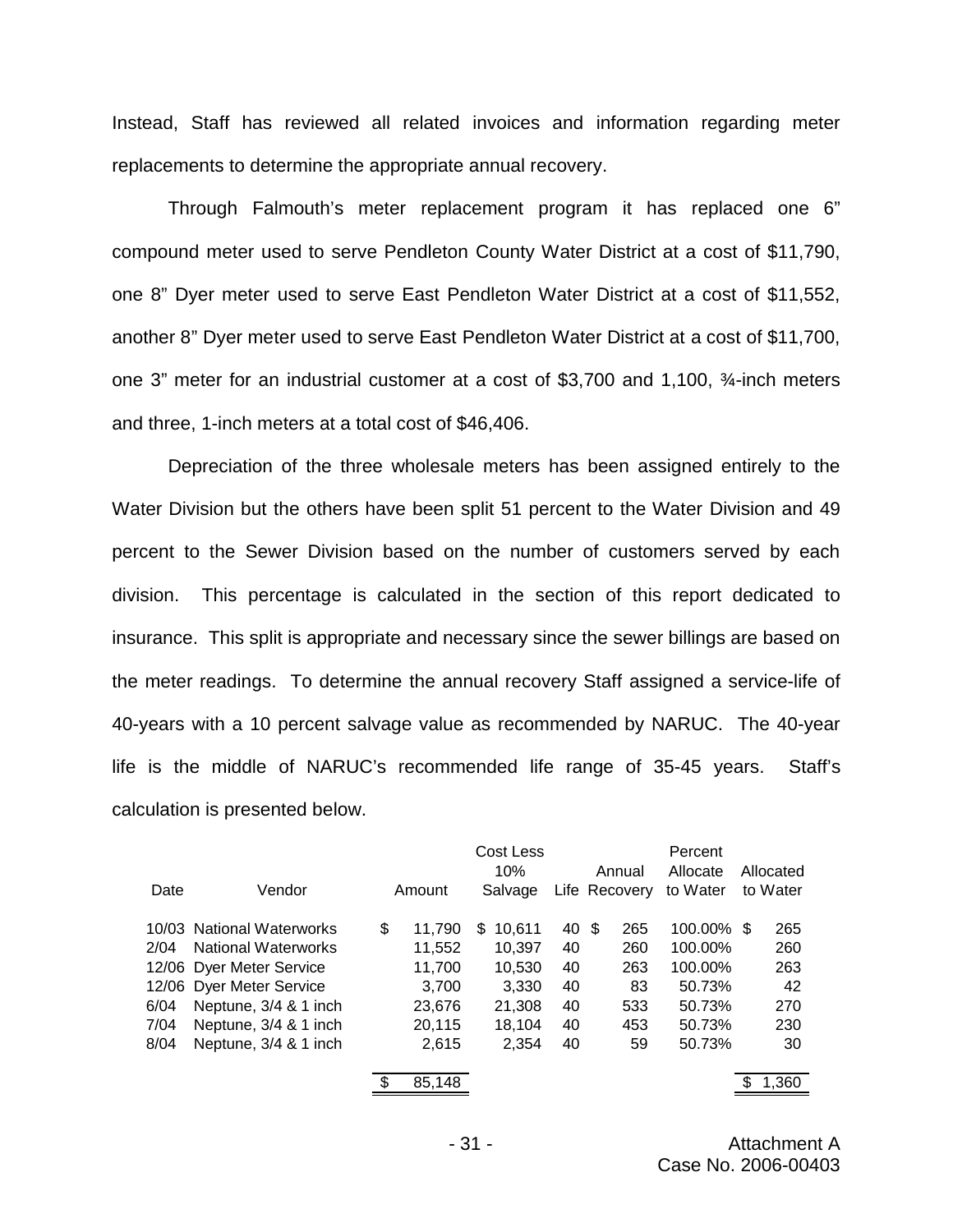Staff has included a provision for depreciation of test-year expenses that were capitalized by Staff as discussed throughout the previous sections of this report. The following details Staff's calculation.

| New Taps                                          | \$<br>2,400 |                                       |
|---------------------------------------------------|-------------|---------------------------------------|
| Capitalized from Repairs and Maintenance          |             |                                       |
| Neptune Equipment                                 |             | 709 10 - 5/8" and 3 - 1" meters       |
| Capitalized From Supplies Expense                 |             |                                       |
| Viking Supply, Inc.                               |             | 1,358 Meters and supplies             |
| <b>M&amp;M</b> Trailor                            |             | 775 Water and sewer utility trailor   |
| Neptune Equipment                                 |             | 1,117 20 water meters and supplies    |
| <b>Florence Winwater</b>                          |             | 450 24 meter boxes                    |
| Less: Supplies Capitalized for New Tap Adjustment | (1,200)     |                                       |
| <b>Total Capitalized from Test-Year Expenses</b>  | 5,609       |                                       |
| Divide by: Service Life                           | 40          |                                       |
| <b>Annual Recovery</b>                            | 140         |                                       |
| Percent to Water                                  |             | 50.73% Calculation shown in insurance |
| Annual Expense to Water                           | 71          | adjustment                            |

Falmouth included tank painting in its capital improvement plan. Falmouth provided Staff a bid for this painting of \$59,562. Staff has included a provision for the 10-year amortization of this amount in its pro forma depreciation. The 10-year period is the anticipated life of the painting and is a standard rate-making methodology. Staff's calculation is shown below.

| <b>Tank Painting</b><br>Amortize over 10 years | \$. | 59,562<br>10 |
|------------------------------------------------|-----|--------------|
| <b>Annual Recovery</b>                         |     | 5,956        |

In August, 2006, Falmouth replaced its raw water totalizer at a total cost of \$2,724. Staff has included a provision for depreciation of this item as calculated below.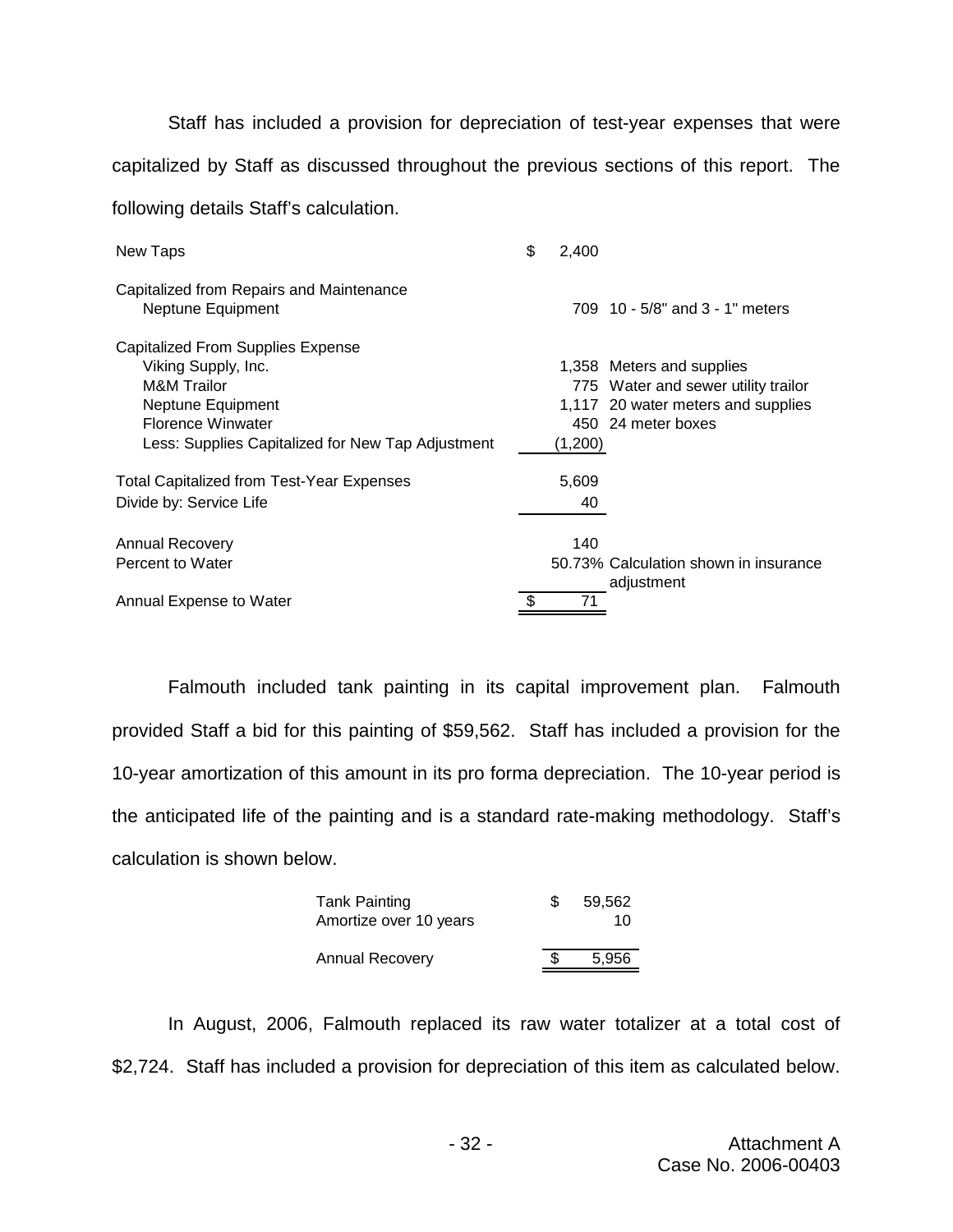Staff assigned a 40-year life to this asset which is the middle of the life range recommended by NARUC.

| Raw Water Totalizer         | \$  | 2.724 |
|-----------------------------|-----|-------|
| Depreciable Life            |     | 40    |
|                             |     |       |
| <b>Depreciation Expense</b> | \$. | 68    |

The Water Division should be assigned depreciation taken on vehicles and equipment used for its operations. Through Staff's allocation of insurance for vehicles and equipment, as previously discussed, various vehicles and equipment were identified that are used for water operations. Staff obtained and analyzed depreciation schedules for Falmouth's General Fixed Asset Account Group and Utility Fund and found only the backhoe used by the Water Division has a depreciable balance after the fiscal year end June 30, 2007. Therefore, a provision for depreciation of that asset only has been included by Staff. Staff's allocation of the backhoe depreciation follows that of the insurance for the backhoe and is calculated below.

| <b>Backhoe</b><br>Depreciable Life             | S | 50,700<br>10 |                                               |
|------------------------------------------------|---|--------------|-----------------------------------------------|
| <b>Deprecation Expense</b><br>Percent to Water |   | 5.070        | 32.92% Calculation shown in salary adjustment |
| Depreciation Expense to Water                  |   | 1,669        |                                               |

The projects included in Falmouth's capital improvement plan for which Staff has not included a provision for rate recovery have not been put out for bid or constructed and, therefore, do not meet the known and measurable requirement of administrative regulation 807 KAR 5:001, Section 10 (7) and should not be included in rates.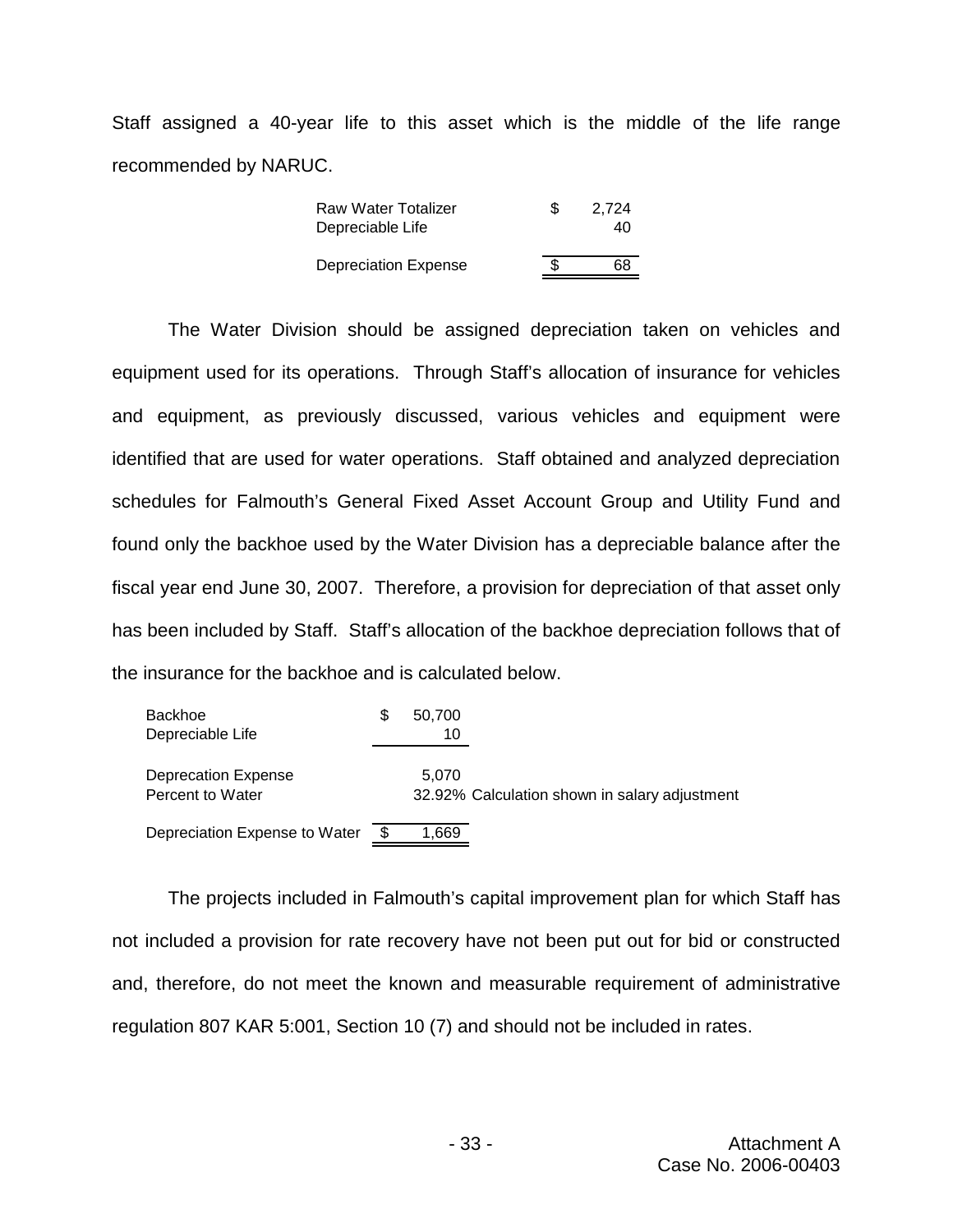(U) Interest Income. The Utility Fund reported \$7,508 in interest income for the testyear. This amount was not assigned or allocated to the Utility Fund Operating Divisions. Since the interest was earned on cash and investments funded by service revenues from the Utility Fund Operating Divisions an allocation is appropriate. Staff recommends that test year Water Division operations be allocated \$2,357 in interest income based upon test year service revenues as calculated below.

|                       | Service         |            |   | Allocated |
|-----------------------|-----------------|------------|---|-----------|
| <b>Operating Unit</b> | Revenue         | Percentage |   | Interest  |
| Electric              | \$<br>1,013,124 | $50\%$ \$  |   | 3,718     |
| Water                 | 642,371         | 31%        |   | 2,357     |
| Sewer                 | 215,235         | 11%        |   | 790       |
| Garbage               | 175,170         | 9%         |   | 643       |
|                       |                 |            |   |           |
| Total                 | \$<br>2,045,900 | 100%       | S | 7,508     |
|                       |                 |            |   |           |

#### Revenue Requirement Calculation:

Falmouth stated its revenue requirement equal to its pro forma operating expenses of \$767,285. Traditionally, the Commission determines the revenue requirement of a non-profit corporation based on its annual debt service requirements. Falmouth has no long-term debt allocable to its Water Division. Although Falmouth's Water Division did report test-year interest expense and amortization of issuance cost the related debt had been fully retired at the time of Staff's field work.

In the absence of debt Staff recommends that an operating ratio of 88 percent be used to determine Falmouth's revenue requirement. Through this method the revenue requirement is determined by dividing pro forma operating expenses by 88 percent. This method has been used by the Commission in the past to provide an operating margin when a utility has no debt. The calculation is shown below.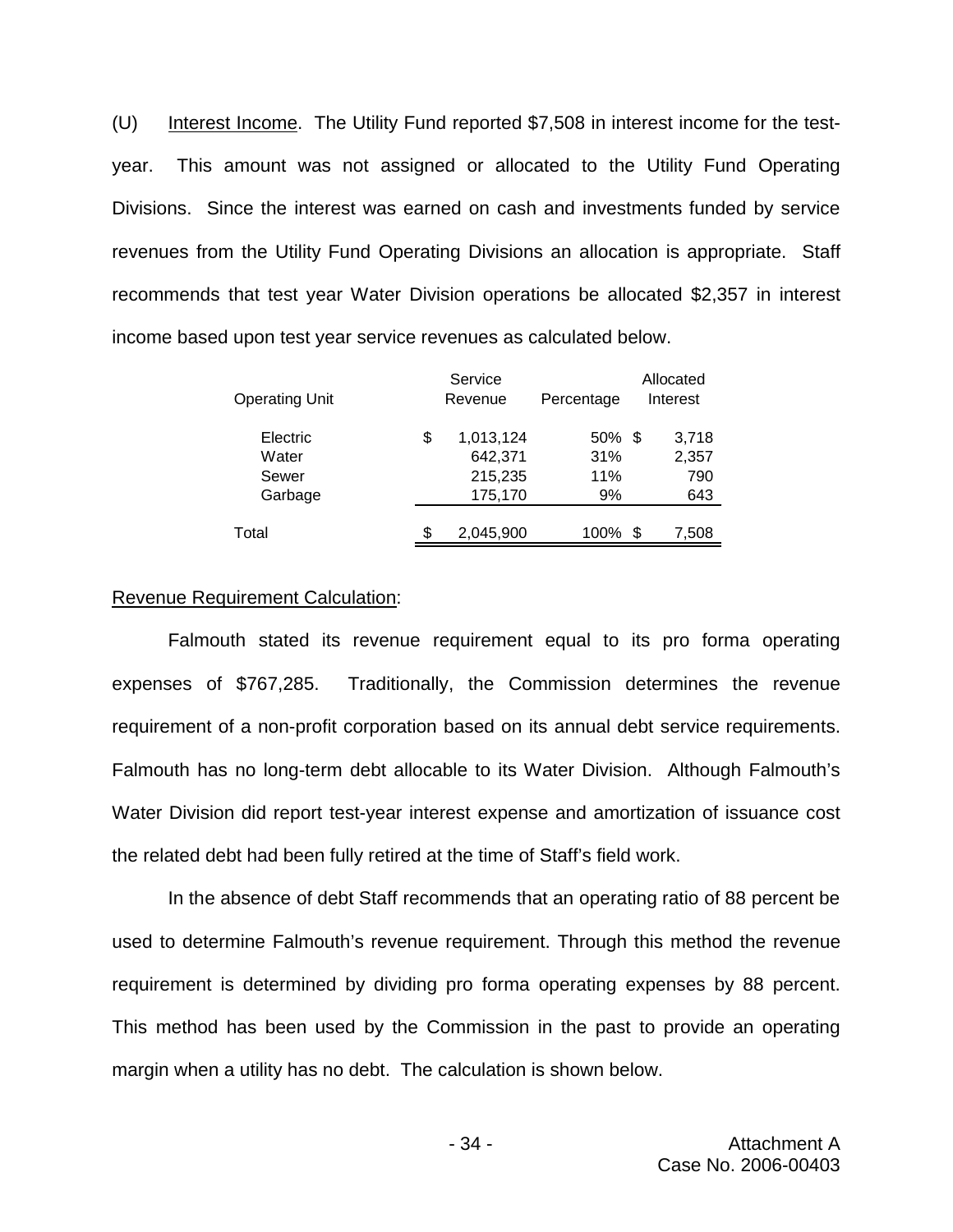| Pro Forma Operating Expenses<br>Divide by: Operating Ratio        | 542,413<br>88%        |
|-------------------------------------------------------------------|-----------------------|
| Revenue Requirement<br>Less: Other Operating Revenue              | 616,379<br>(13,035)   |
| Interest Income                                                   | (2, 357)              |
| <b>Revenue Required from Rates</b><br>Less: Present Rate Revenues | 600,986<br>(635, 171) |
| <b>Revenue Sufficiency</b>                                        | 134,185               |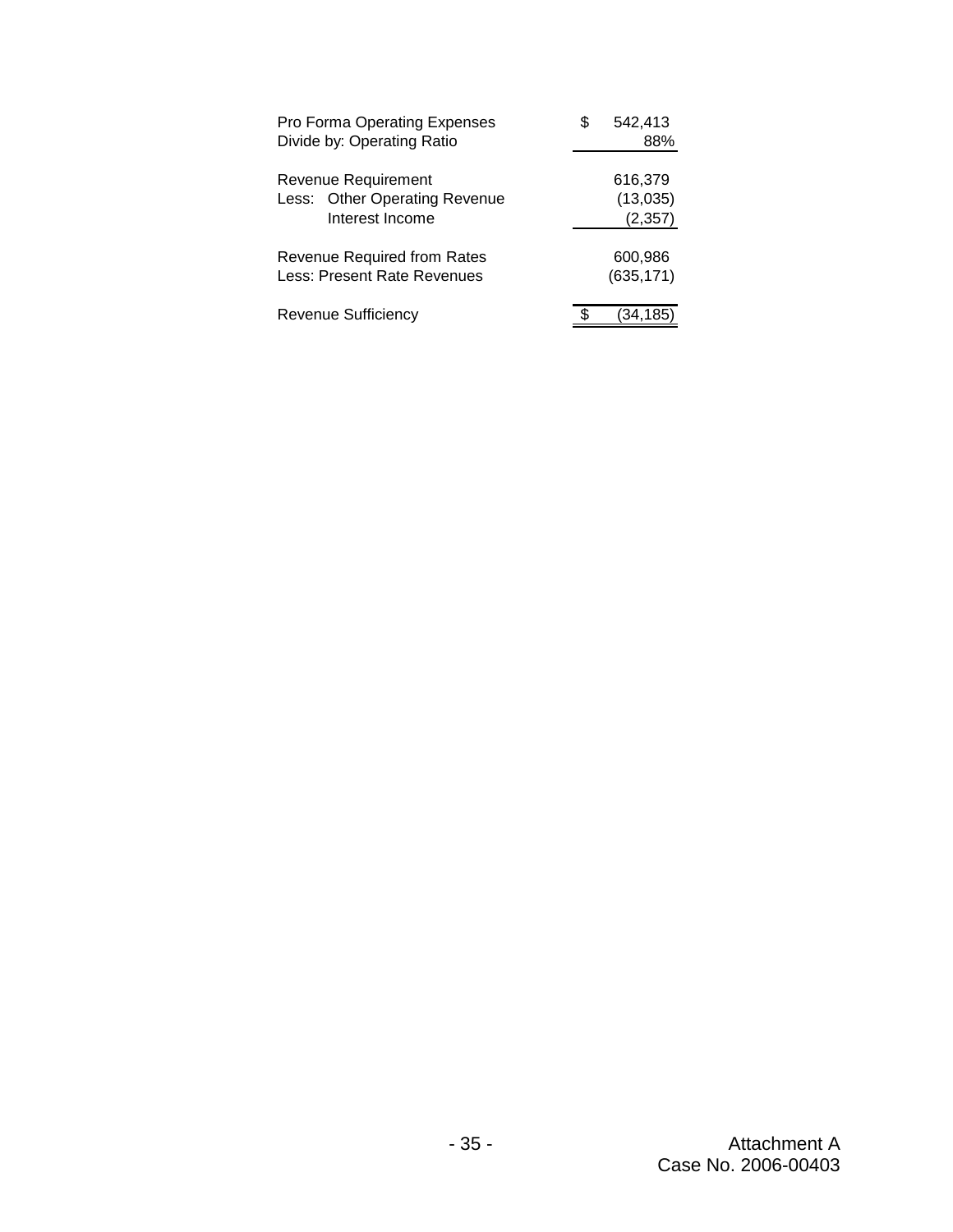# ATTACHMENT B STAFF REPORT CASE NO. 2006-00403 COST OF SERVICE STUDY

 $\blacksquare$ 

| <b>CITY OF FALMOUTH</b>            |             |        |  |  |  |  |  |
|------------------------------------|-------------|--------|--|--|--|--|--|
| WATER PURCHASED AND SOLD           |             |        |  |  |  |  |  |
| Total Purchased                    | 337,776,900 |        |  |  |  |  |  |
| <b>Fire Department and Sewer</b>   |             | 0.0000 |  |  |  |  |  |
| <b>System Use</b>                  | 6,624,700   | 0.0192 |  |  |  |  |  |
| Line Loss                          | 114,235,800 | 0.3317 |  |  |  |  |  |
| <b>Retail Sales</b>                | 78,274,500  | 0.2273 |  |  |  |  |  |
| Wholesale Sales (E Pendleton)      | 91,038,400  | 0.2643 |  |  |  |  |  |
| <b>Wholesale Sales (Pendleton)</b> | 54,228,200  | 0.1575 |  |  |  |  |  |
| Total                              | 344,401,600 | 1.00   |  |  |  |  |  |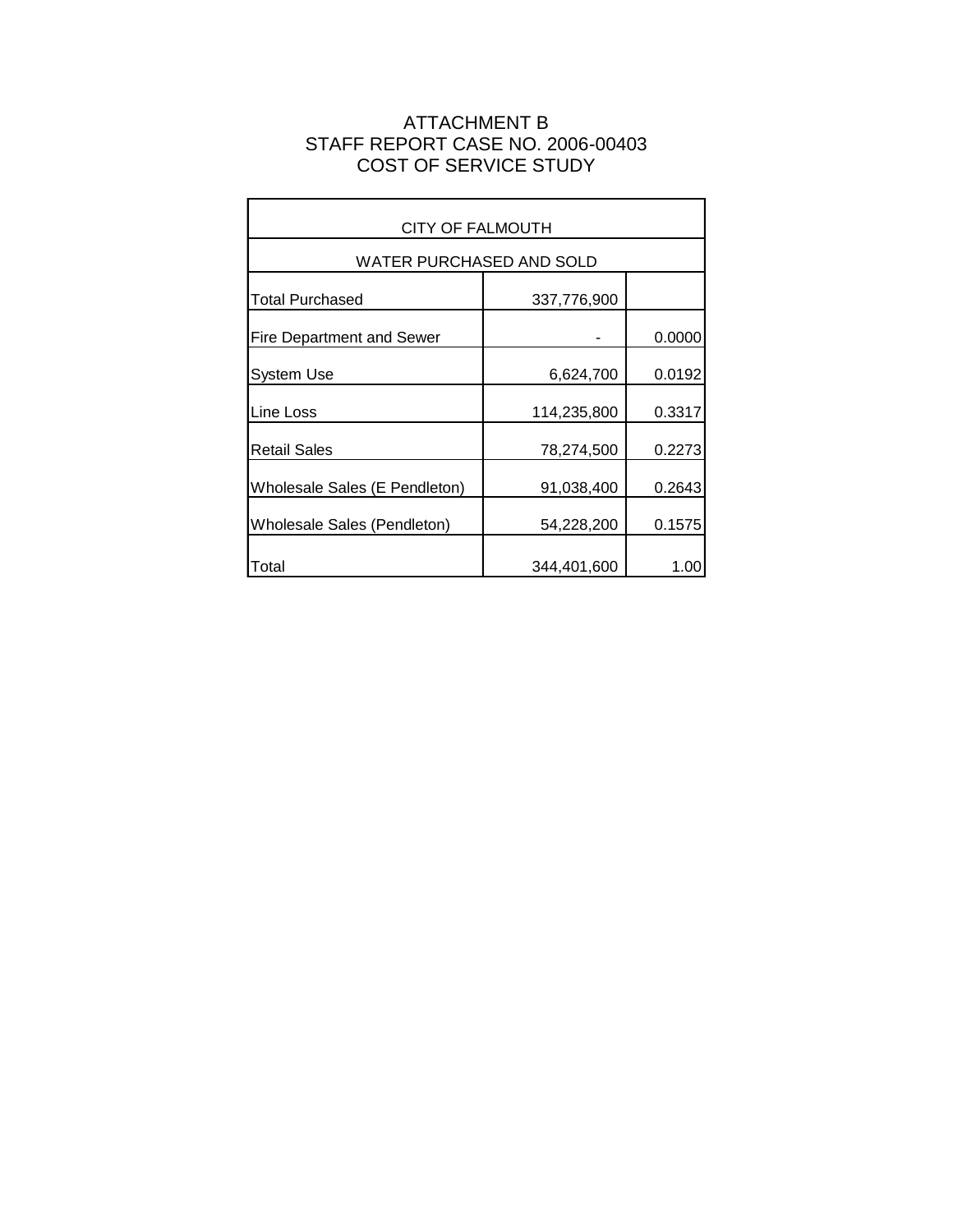| <b>CITY OF FALMOUTH</b> |                     |              |            |                         |              |                          |                          |              |            |
|-------------------------|---------------------|--------------|------------|-------------------------|--------------|--------------------------|--------------------------|--------------|------------|
| <b>INCH MILE RATIO</b>  |                     |              |            |                         |              |                          |                          |              |            |
|                         | <b>Total System</b> |              |            | <b>Pendleton County</b> |              |                          | East Pendleton County    |              |            |
| Size                    | Feet                | <b>Miles</b> | Inch Miles | Feet                    | <b>Miles</b> | Inch Miles               | Feet                     | <b>Miles</b> | Inch Miles |
| 16                      | 1,336               | 0.25         | 4.05       | ٠                       |              | $\overline{\phantom{a}}$ | 1,136                    | 0.22         | 3.44       |
| 12                      | 6,488               | 1.23         | 14.74      | 5,502                   | 1.04         | 12.51                    | 2,679                    | 0.51         | 6.09       |
| 8                       | 28,318              | 5.36         | 42.91      | 4,492                   | 0.85         | 6.81                     | 10,596                   | 2.01         | 16.05      |
| $6 \mid$                | 29,522              | 5.59         | 33.55      | 6,653                   | 1.26         | 7.56                     | ٠                        | ٠            | ۰          |
| $\overline{4}$          | 30,476              | 5.77         | 23.09      | 4,905                   | 0.93         | 3.72                     | ٠                        | ٠            |            |
| $\overline{2}$          | 7,692               | 1.46         | 2.91       | ٠                       | -            | -                        | $\overline{\phantom{a}}$ | ٠            | ٠          |
|                         | 1,697               | 0.32         | 0.32       | ٠                       |              | -                        | ٠                        | ۰            | -          |
|                         | 105,529             | 19.99        | 121.57     | 21,552                  | 4.08         | 30.59                    | 14,411                   | 2.73         | 25.58      |
| Inch Mile Ratio         |                     | 0.2516       | 0.2104     |                         |              |                          |                          |              |            |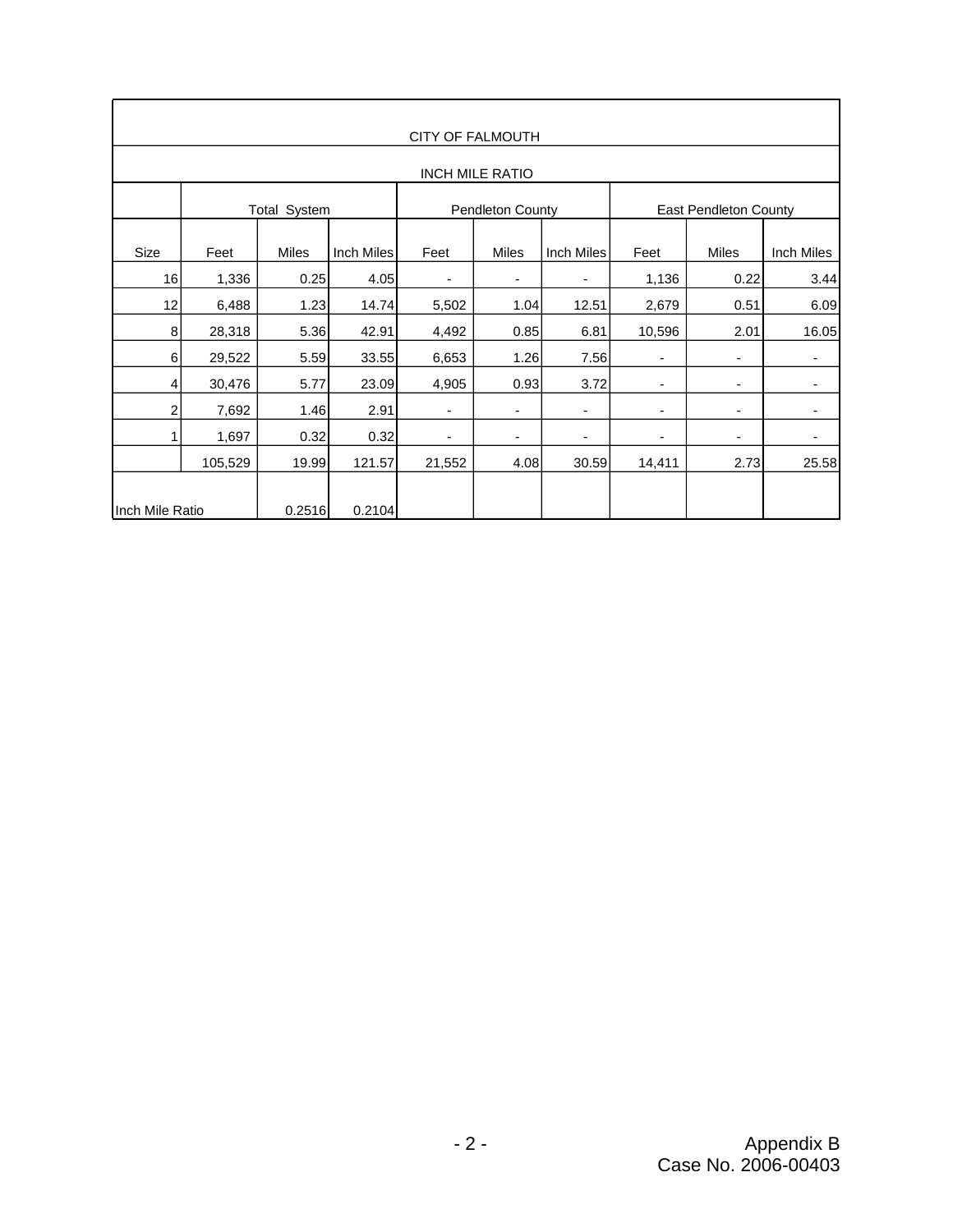|                                        | CITY OF FALMOUTH                            |        |
|----------------------------------------|---------------------------------------------|--------|
|                                        | WHOLESALE ALLOCATION FACTORS                |        |
|                                        |                                             | Factor |
| Line Loss Percentage                   |                                             | 0.1500 |
| <b>Plant Use Percentage</b>            |                                             | 0.0192 |
| Allowable Line Loss & Plant Use        | $0.1500 + 0.192$                            | 0.1692 |
| <b>Production Multiplier</b>           | 1/1-0.1692                                  | 1.2037 |
| Inch Mile Ratio                        |                                             |        |
| <b>Pendleton County</b>                | 30.59 / 121.57                              | 0.2516 |
| East Pendleton County                  | 25.58 / 121.57                              | 0.2104 |
| Wholesale Share of Line Loss           |                                             |        |
| <b>Pendleton County</b>                | $0.2516 * 0.1500$                           | 0.0377 |
| East Pendleton County                  | 0.2104 * 0.1500                             | 0.0316 |
| Joint Share Line Loss / Plant Use      |                                             |        |
| <b>Pendleton County</b>                | 0.0377 * 0.0192                             | 0.0007 |
| East Pendleton County                  | 0.0316 * 0.0192                             | 0.0006 |
| <b>Wholesale Production Multiplier</b> |                                             |        |
| <b>Pendleton County</b>                | $1/1 - 0.0007$                              | 1.0007 |
| <b>East Pendleton County</b>           | 1/1-0.0006                                  | 1.0006 |
| <b>Production Allocation Factor</b>    |                                             |        |
| <b>Pendleton County</b>                | 54,228,200/223,541,100 *<br>(1.0007/1.2037) | 0.2017 |
| East Pendleton County                  | 91,038,400/223,541,100 *<br>(1.0006/1.2037) | 0.3385 |
| <b>Pipeline Transmission Factor</b>    |                                             |        |
| <b>Pendleton County</b>                | 54,228,200/223,541,100 *<br>0.2516          | 0.0610 |
| <b>East Pendleton County</b>           | 91,038,400/223,541,100 *<br>0.2104          | 0.0857 |
| Use Factor                             |                                             |        |
| <b>Pendleton County</b>                | 54,228,200/223,541,100                      | 0.2426 |
| East Pendleton County                  | 91,038,400/223,541,100                      | 0.4073 |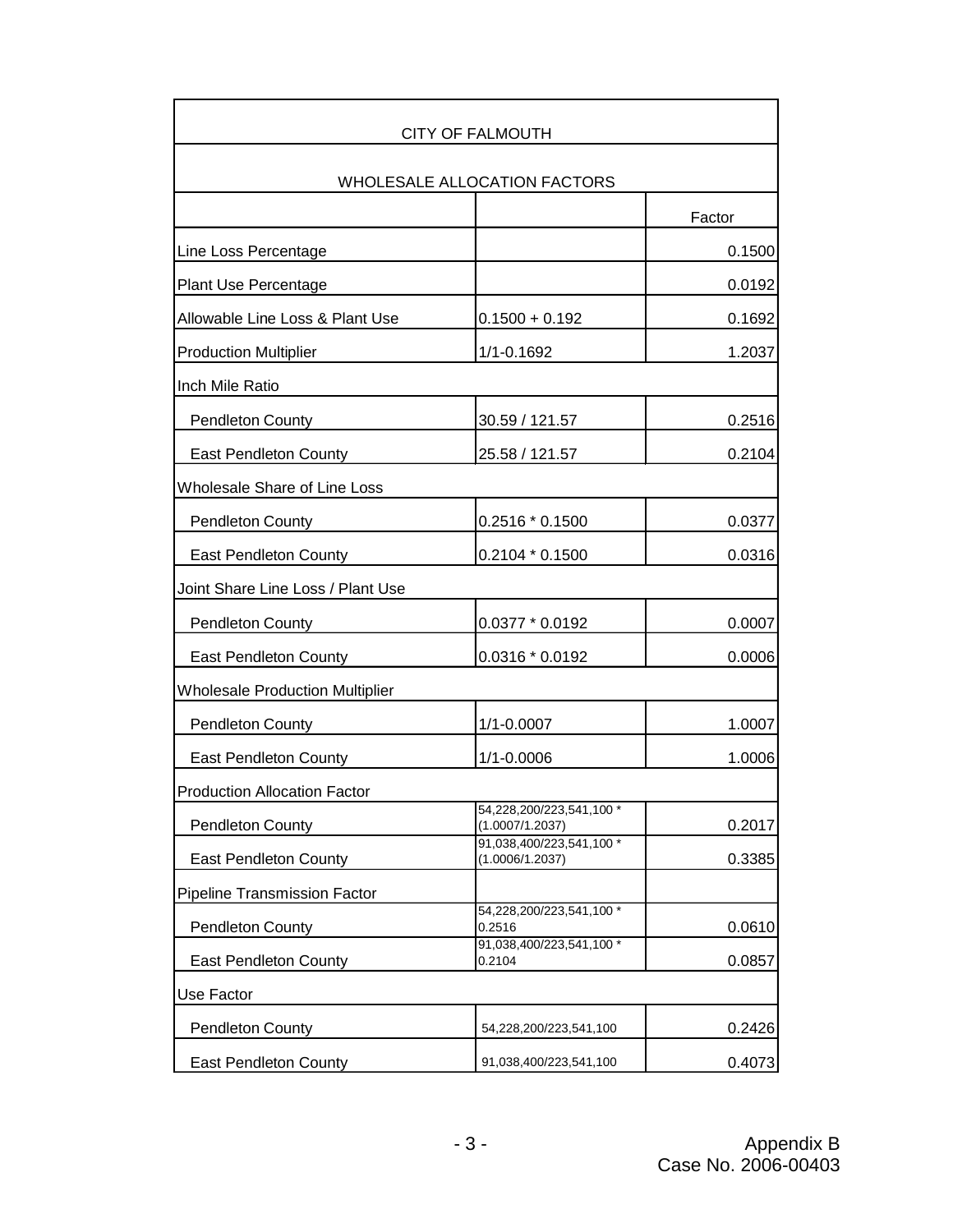|                                     |                                             |                   | <b>CITY OF FALMOUTH</b>                                                                                          |        |
|-------------------------------------|---------------------------------------------|-------------------|------------------------------------------------------------------------------------------------------------------|--------|
|                                     |                                             |                   | WHOLESALE ALLOCATION FACTORS                                                                                     |        |
|                                     |                                             |                   |                                                                                                                  | Factor |
| Line Loss Percentage                |                                             |                   | Amount Allowable by PSC                                                                                          | 0.1500 |
| Plant Use Percentage                |                                             |                   | Taken From Audit Report                                                                                          | 0.0192 |
| Allowable Line Loss & Plant Use     | $0.3317 + 0.192$                            | $\qquad \qquad =$ | Line Loss % + Plant Use %                                                                                        | 0.1692 |
| <b>Production Multiplier</b>        | 1/1-0.3509                                  | $=$               | 1/(1 - Plant Use %)                                                                                              | 1.2037 |
| Inch Mile Ratio                     |                                             |                   |                                                                                                                  |        |
| Pendleton County                    | 30.59 / 121.57                              | $\equiv$          | Total Jointly Used Inch Miles / Total Inch Miles                                                                 | 0.2516 |
| East Pendleton County               | 94.46 / 121.57                              |                   |                                                                                                                  | 0.2104 |
| Wholesale Share of Line Loss        |                                             |                   |                                                                                                                  |        |
| Pendleton County                    | 0.2516 * 0.1500                             | $=$               | Inch Mile Ratio X Line Loss %                                                                                    | 0.0377 |
| East Pendleton County               | 0.7770 * 0.1500                             |                   |                                                                                                                  | 0.0316 |
| Joint Share Line Loss / Plant Use   |                                             |                   |                                                                                                                  |        |
| Pendleton County                    | $0.0377 * 0.0192$                           | $\equiv$          | Wholesale Share of Line Loss + Plant Use %                                                                       | 0.0007 |
| East Pendleton County               | 0.0316 * 0.0192                             |                   |                                                                                                                  | 0.0006 |
| Wholesale Production Multiplier     |                                             |                   |                                                                                                                  |        |
| Pendleton County                    | $1/1 - 0.0007$                              | $\qquad \qquad =$ | 1/1 - Joint Share Line Loss / Plant Use)                                                                         | 1.0007 |
| East Pendleton County               | 1/1-0.0006                                  |                   |                                                                                                                  | 1.0006 |
| <b>Production Allocation Factor</b> |                                             |                   |                                                                                                                  |        |
| Pendleton County                    | 54,228,200/223,541,100 *<br>(1.0007/1.2037) | $\equiv$          | (Sales to Wholesale customers / Total Water Sold) *<br>(Wholesale Production Multiplier / Production Multiplier) | 0.2017 |
| <b>East Pendleton County</b>        | 91,038,400/223,541,100 *<br>(1.0006/1.2037) |                   |                                                                                                                  | 0.3385 |
| Pipeline Transmission Factor        |                                             |                   |                                                                                                                  |        |
| Pendleton County                    | 54,228,200/223,541,100 *<br>0.2516          | $\equiv$          | (Sales to Wholesale customers / Total Water Sold) * Inch<br>Mile Ratio                                           | 0.0610 |
| East Pendleton County               | 91,038,400/223,541,100 *<br>0.2104          |                   |                                                                                                                  | 0.0857 |
| Use Factor                          |                                             |                   |                                                                                                                  |        |
| <b>Pendleton County</b>             | 54,228,200/223,541,100                      | $=$               | Sales to Wholesale Customers / Total Water Sold                                                                  | 0.2426 |
| East Pendleton County               | 91,038,400/223,541,100                      |                   |                                                                                                                  | 0.4073 |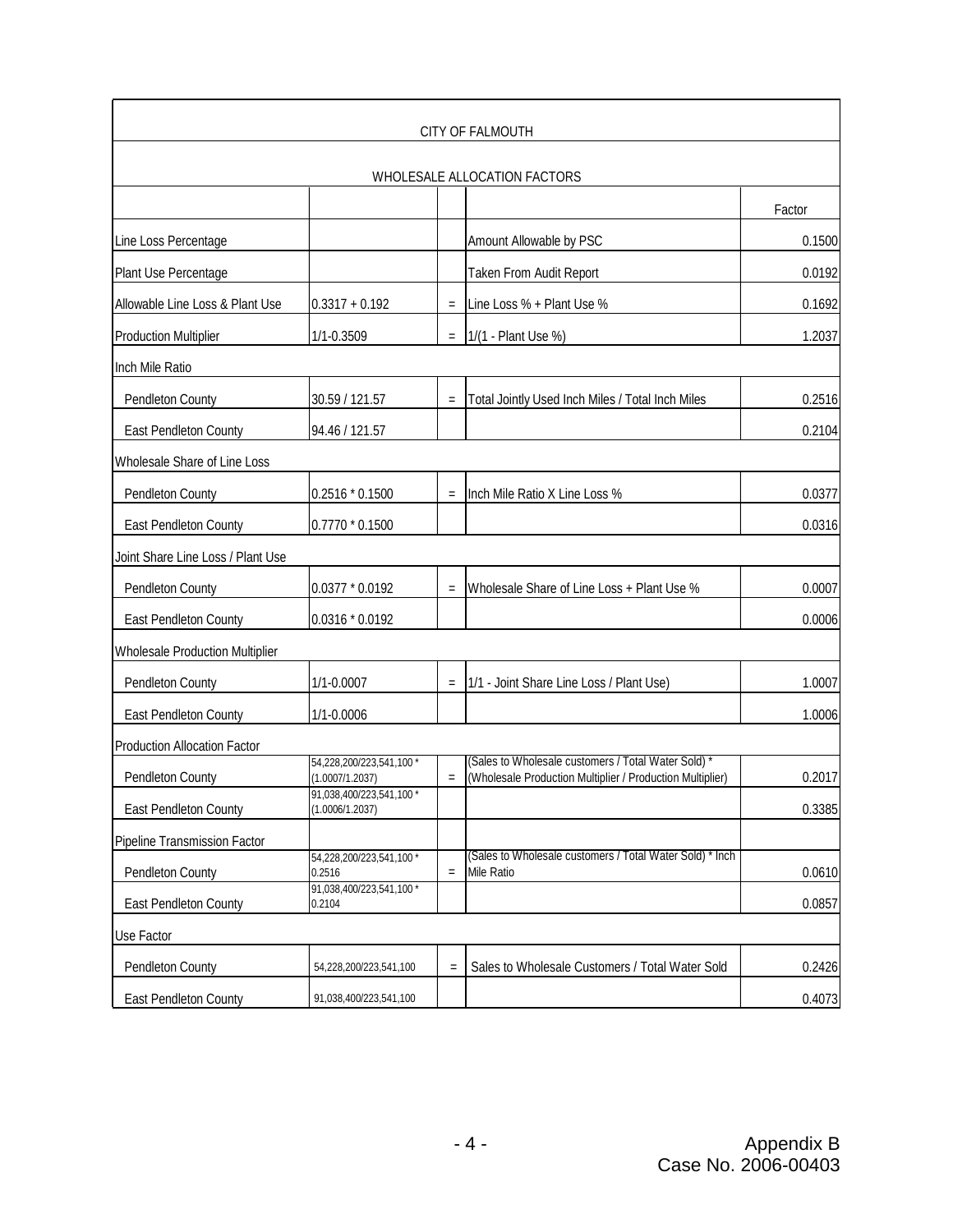| <b>CITY OF FALMOUTH</b>              |    |         |             |           |                                  |                |                           |          |
|--------------------------------------|----|---------|-------------|-----------|----------------------------------|----------------|---------------------------|----------|
| <b>ALLOCATION OF EXPENSES</b>        |    |         |             |           |                                  |                |                           |          |
|                                      |    |         | Pumping and |           | Transmission<br>and Distribution |                |                           |          |
| Expense                              |    | Total   |             | Treatment |                                  |                |                           | Customer |
| Salaries and Wages                   | \$ | 198,262 | \$          | 115,007   | $\boldsymbol{\mathsf{S}}$        | 8,885          | $\boldsymbol{\mathsf{S}}$ | 74,370   |
| <b>Employee Benefits</b>             |    | 32,253  |             | 18,707    |                                  | 1,451          |                           | 12,095   |
| <b>Payroll Taxes</b>                 |    | 15,259  |             | 8,850     |                                  | 687            |                           | 5,722    |
| Employee Insurance & Workers Comp.   |    | 29,387  |             | 17,045    |                                  | 1,322          |                           | 11,020   |
| Property Insurance - Treatment Plant |    | 14,481  |             | 14,481    |                                  |                |                           |          |
| Electricity*                         |    | 20,963  |             | 20,963    |                                  |                |                           |          |
| Chemicals*                           |    | 41,486  |             | 41,486    |                                  |                |                           |          |
| Lab Analysis*                        |    | 9,191   |             | 9,191     |                                  |                |                           |          |
| Maintenance - Plant                  |    | 23,126  |             | 23,126    |                                  |                |                           |          |
| Postage                              |    | 1,046   |             |           |                                  |                |                           | 1,046    |
| Subtotal Less Commodity*             | \$ | 313,814 | \$          | 197,216   | \$                               | 12,345         | \$                        | 104,253  |
| Percentage                           |    |         |             | 0.6284    |                                  | 0.0393         |                           | 0.3322   |
| Administrative and General           |    |         |             |           |                                  |                |                           |          |
| Dues & Subscriptions                 |    | 634     |             | 398       |                                  | 25             |                           | 211      |
| Insurance - General Liability        |    | 35,123  |             | 22,073    |                                  | 1,382          |                           | 11,668   |
| <b>Office Supplies</b>               |    | 9,490   |             | 5,964     |                                  | 373            |                           | 3,153    |
| <b>Advertising &amp; Printing</b>    |    | 2,193   |             | 1,378     |                                  | 86             |                           | 729      |
| Gas Heating                          |    | 748     |             | 470       |                                  | 29             |                           | 248      |
| Telephone                            |    | 4,762   |             | 2,993     |                                  | 187            |                           | 1,582    |
| Legal & Accounting                   |    | 2,624   |             | 1,649     |                                  | 103            |                           | 872      |
| <b>Equipment Expense</b>             |    | 649     |             | 408       |                                  | 26             |                           | 216      |
| <b>Bank Fees</b>                     |    | 821     |             | 516       |                                  | 32             |                           | 273      |
| <b>City Hall</b>                     |    | 6,603   |             | 4,150     |                                  | 260            |                           | 2,194    |
| <b>Training &amp; Travel</b>         |    | 2,680   |             | 1,684     |                                  | 105            |                           | 890      |
| <b>Uniforms</b>                      |    | 2,306   |             | 1,449     |                                  | 91             |                           | 766      |
| <b>Motor Fuel</b>                    |    | 1,881   |             | 1,182     |                                  | 74             |                           | 625      |
| <b>Bad Debts</b>                     |    | 2,400   |             | 1,508     |                                  | 94             |                           | 797      |
| Maintenance Garage                   |    | 2,315   |             | 1,455     |                                  | 91             |                           | 769      |
| Maintenance                          |    | 2,240   |             | 1,408     |                                  | 88             |                           | 744      |
| Miscellaneous                        |    | 51      |             | 32        |                                  | $\overline{2}$ |                           | 17       |
| Subtotal                             | \$ | 462,973 | \$          | 317,573   | \$                               | 15,395         | \$                        | 130,006  |
| Depreciation                         |    | 79,441  |             | 54,069    |                                  | 23,940         |                           | 1,431    |
| <b>Total Expenses</b>                | \$ | 542,413 | \$          | 371,643   | \$                               | 39,335         | \$                        | 131,438  |
| *Commodity Costs designated by (*)   |    |         |             |           |                                  |                |                           |          |